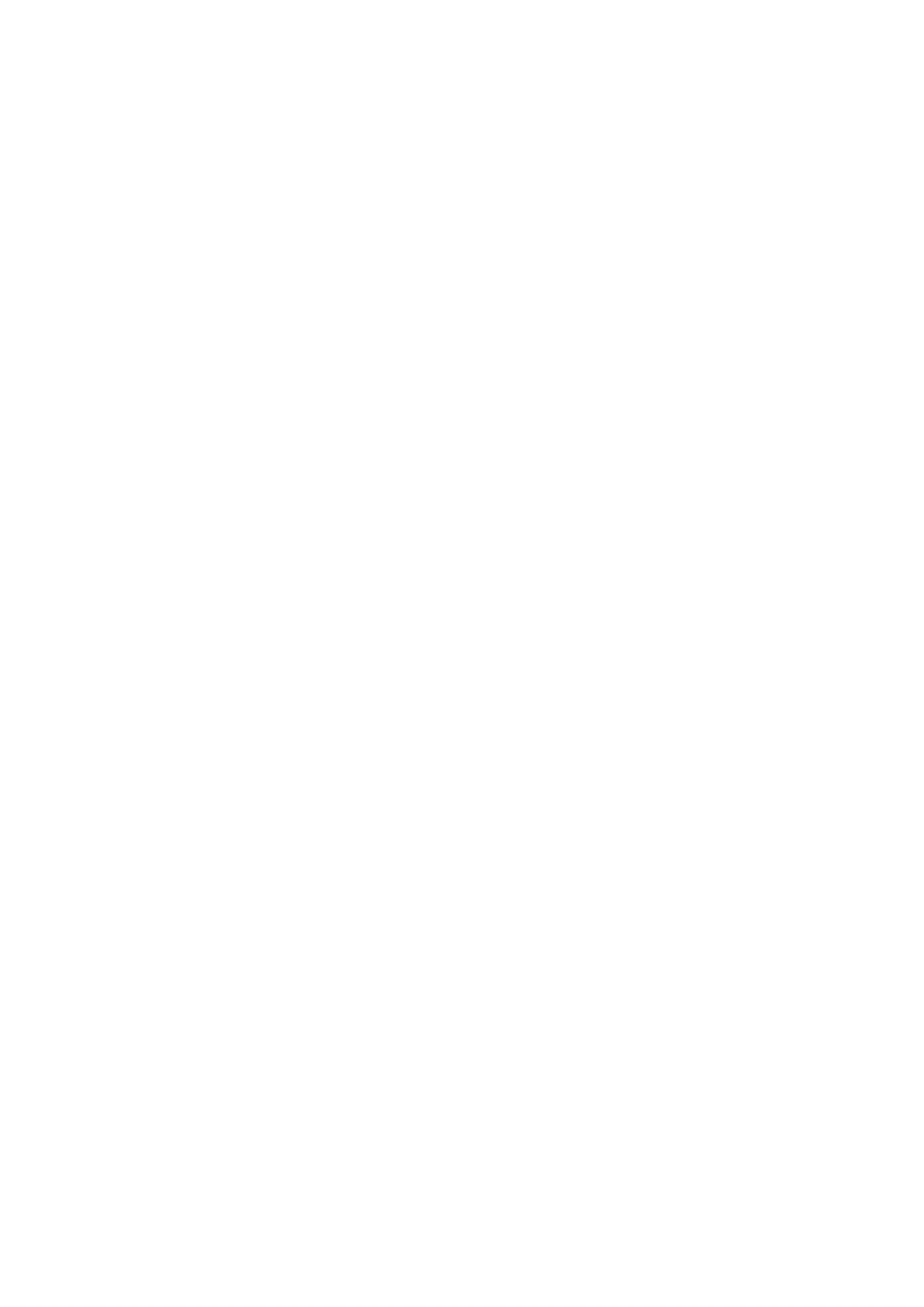# **Contents**

| 1               | Introduction                                                                                                                                                                              | 4                                            |  |  |  |  |  |
|-----------------|-------------------------------------------------------------------------------------------------------------------------------------------------------------------------------------------|----------------------------------------------|--|--|--|--|--|
| $\overline{2}$  | <b>Overview forensic DNA typing</b><br>4                                                                                                                                                  |                                              |  |  |  |  |  |
| 3               | A simulation method for DNA peak distributions                                                                                                                                            |                                              |  |  |  |  |  |
| 4               | <b>Modeling DNA peak distributions</b><br>Gamma model for DNA peak distributions<br>4.1<br>4.1.1<br>4.1.2<br>Stutter<br>4.1.3<br>Bivariate Normal model for DNA peak distributions<br>4.2 | 7<br>7<br>7<br>7<br>8<br>8                   |  |  |  |  |  |
| 5               | Computation<br>5.1<br>5.2<br>5.3<br>5.4                                                                                                                                                   | 14<br>14<br>16<br><b>20</b><br>21            |  |  |  |  |  |
| $6\phantom{1}6$ | <b>Results</b><br>6.1<br>6.1.1<br>6.1.2<br>6.2<br>6.2.1<br>Assessing absence/presence of peak distribution<br>6.2.2<br>6.2.3                                                              | 22<br>22<br>23<br>29<br>36<br>36<br>40<br>42 |  |  |  |  |  |
| 7               | <b>Discussion</b>                                                                                                                                                                         | 45                                           |  |  |  |  |  |
| 8               | <b>Additional Figures</b>                                                                                                                                                                 | 49                                           |  |  |  |  |  |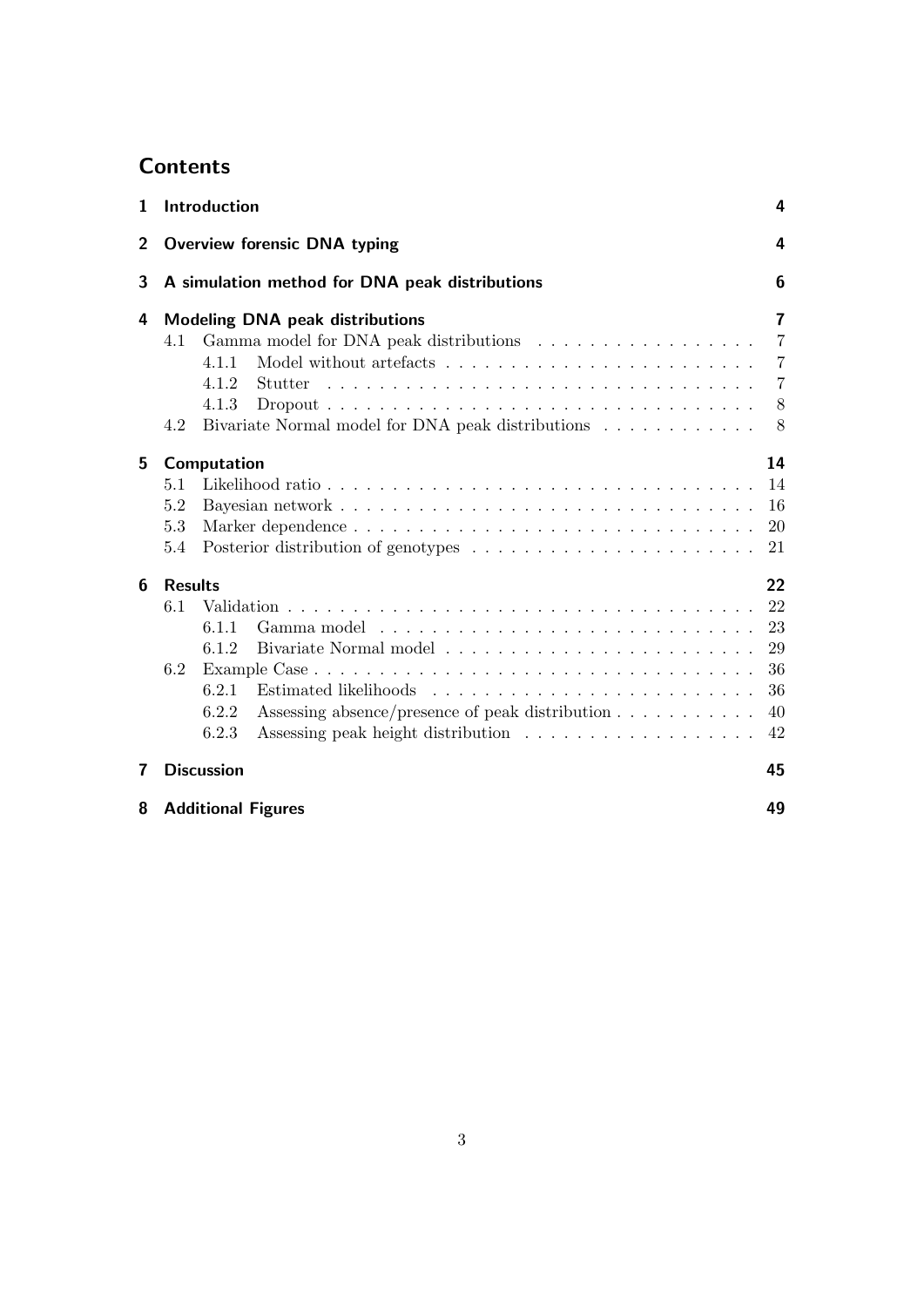## 1 Introduction

When multiple individuals contribute DNA to a sample the interpretation of the resulting DNA profile is not a straightforward matter. In addition to unknown contributors and uncertainty regarding proportions of DNA contributions between individuals, the process of obtaining a DNA profile from a sample is of a stochastic nature and hence subject to uncertainty.

In a recent paper, [6, Cowell et al. (2013)] presented a statistical model for the peak height distribution using the gamma distribution. This makes it possible to evaluate a likelihood function subject to certain parameters. For efficient computation of this likelihood function a technique using bayesian networks is utilized. This peak height model, termed the Gamma model, is presented in section 4.1. The computational methods utilized in this paper are reported in section 5.

This thesis will start with an overview of forensic DNA typing in section 2. Next a simulation model from [3, Gill et al.(2005)] with which realistic test data can be generated will be presented in section 3. Section 4 will then describe the Gamma model, as well as a competing model using the bivariate normal distribution termed the Bivariate Normal model. In section 5 the computational methods of [6, Cowell et al. (2013)] are discussed, as well as how these need to be adapted to the Bivariate Normal model. A method for including some marker dependence is introduced as well. The results, in section 6, are split into two parts. The first attempts to compare the performance of the Gamma- and Bivariate Normal model through simulated test data. The second utilizes both methods on an example case. Finally this thesis closes with some points of discussion in section 7.

## 2 Overview forensic DNA typing

Variation in human DNA is a result of variation in the nucleobases of the DNA molecule. The DNA alphabet is composed of four characters that represent the four different nucleobases: A (adenine),  $T$ (thymine), C (cytosine) and G (guanine). Human DNA can be read in order just like written language is read from left to right. The combinations of these four letters, known as nucleotides or bases, make up the biological differences among humans. We all have approximately three billion nucleotide positions, which gives a lot of potential sequences.

A marker is a small portion of this sequence used in DNA typing. The position of a DNA marker is referred to as a locus. The markers are chosen because they exhibit a great amount of variation among the human population, as well as being greatly removed from each other. Either they are on different chromosomes, or a large sequence of nucleotides separate the two markers. This last fact is then used to make the assumption that DNA frequencies between these markers are independent. Variation in the forensic markers used for DNA analysis is measured in 'repeat numbers'. As the name suggests, a repeat number is the number of times a specific sequence of nucleobases is repeated. The precise composition of this sequence differs between markers. These sequences can include a partial repeat, which corresponds to a partial repeat number. This is written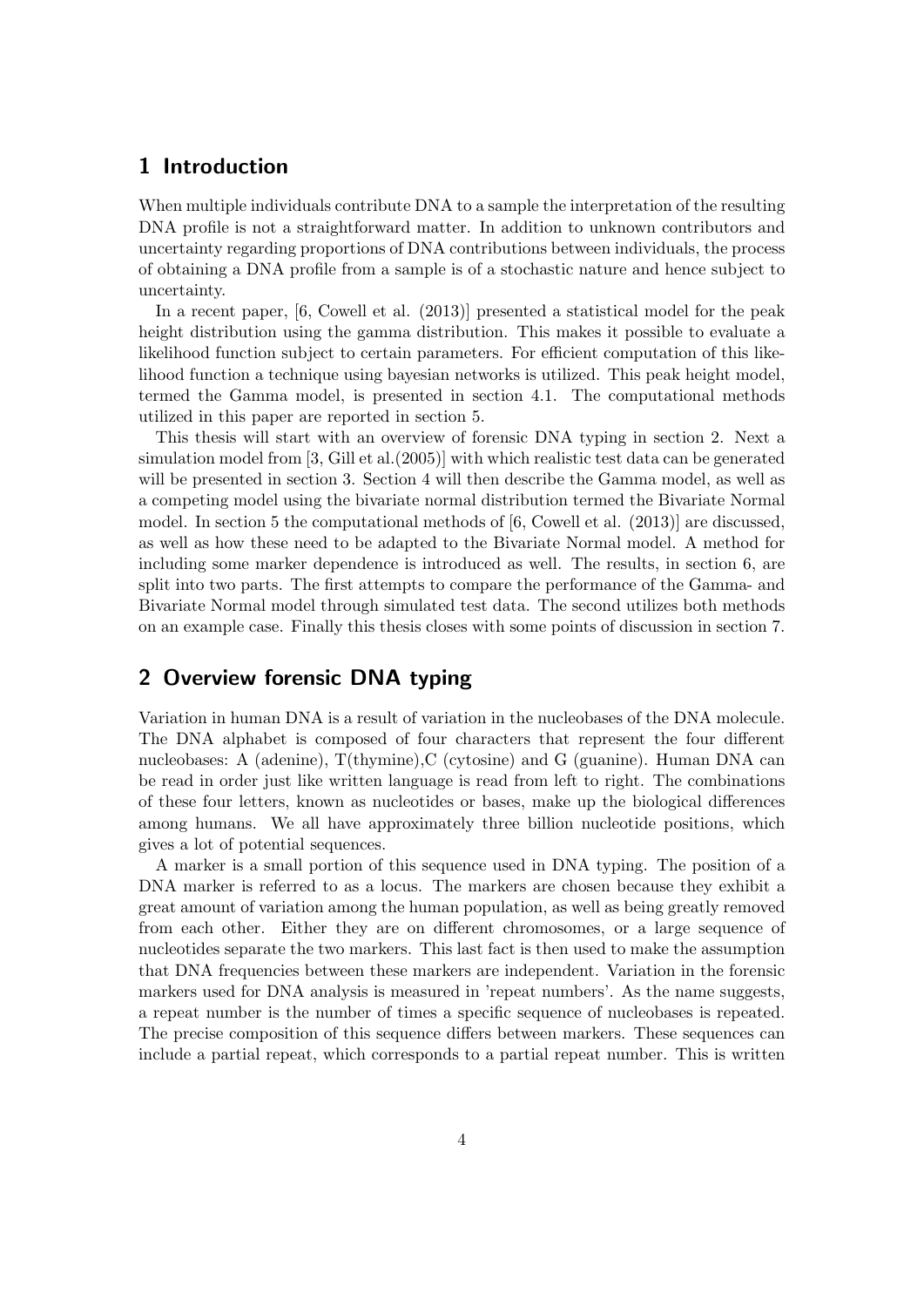as a decimal number, with the decimal being equal to the number of nucleobases in the partial repeat. To illustrate:

Repeat number=4  $\cdots$  (AATG)(AATG)(AATG)(AATG) $\cdots$ Repeat number=4.2  $\cdots$  (AATG)(AATG)(AATG)(AATG)(AA) $\cdots$ 

The possibilities in variation at a genetic locus are termed alleles. For forensic DNA markers the alleles correspond to a (partial) repeat number. At each locus a person has a maternal and a paternal allele. If they are different they are called heterozygous and homozygous if identical. The characterization of the alleles present at a locus is called a genotype.

Before anything is measured the DNA sample in question is subjected to a process called PCR (polymerase chain reaction) amplification. This is a process in which a specific region of DNA is replicated over and over again. During each cycle, a copy of the target DNA sequence is generated for every molecule containing the target sequence. Two important parts of the DNA sequence are the short DNA sequences that flank the region to be copied. These sequences are called primers. Primers need to be added to the sample for the PCR to work and will "select" the right part to copy. These primer sequences should be short and unique to ensure good results. After approximately 30 cycles of PCR amplification sufficient copies have been created to be easily measured. Unfortunately this copying process is not always successful, which leads to variability in the amount of DNA molecules after PCR aplification. To measure the amounts of DNA after amplification a fluorescent dye is attached to a PCR primer that is incorporated into the amplified target region of DNA. Fluorescence measurements involve exciting this dye molecule and then detecting the light that is emitted from the excited dye. These measurements are then converted to an electropherogram (EPG), in which the horizontal axis gives the base pair measurement and the vertical axis the light intensity. Thus each allele of a marker corresponds to a peak size, which is a measure for the light intensity emitted. This in turn is a measure for the amount of DNA molecules of this allele type after PCR amplification. Peak size can be measured in peak height, or peak area. These are highly correlated [2, Tvedebrink et al. (2010)]. Throughout this text peak heights will be used as the standard of measurement. The collection of peak heights for all the markers used and for all the possible alleles from the EPG will be termed a DNA profile.

The PCR process is subject to several artefacts which can make analyzing DNA profiles difficult. Peak heights are commonly subject to low level noise which result in small peaks. Usually a threshold is placed below which peaks are reported as non-existent. Thus, an allele present in the DNA sample will not be recorded if the resulting peak falls below this threshold. This is called dropout. Dropout can also occur due to a complete failure to amplify. In addition to dropout, another common artefact is called stutter. These stutter products arise from the PCR process by the occasional imperfect copy. Errors in which the DNA molecule loses one repeat number is the most common, but gaining a repeat number is also possible. This usually results in a small peak (or a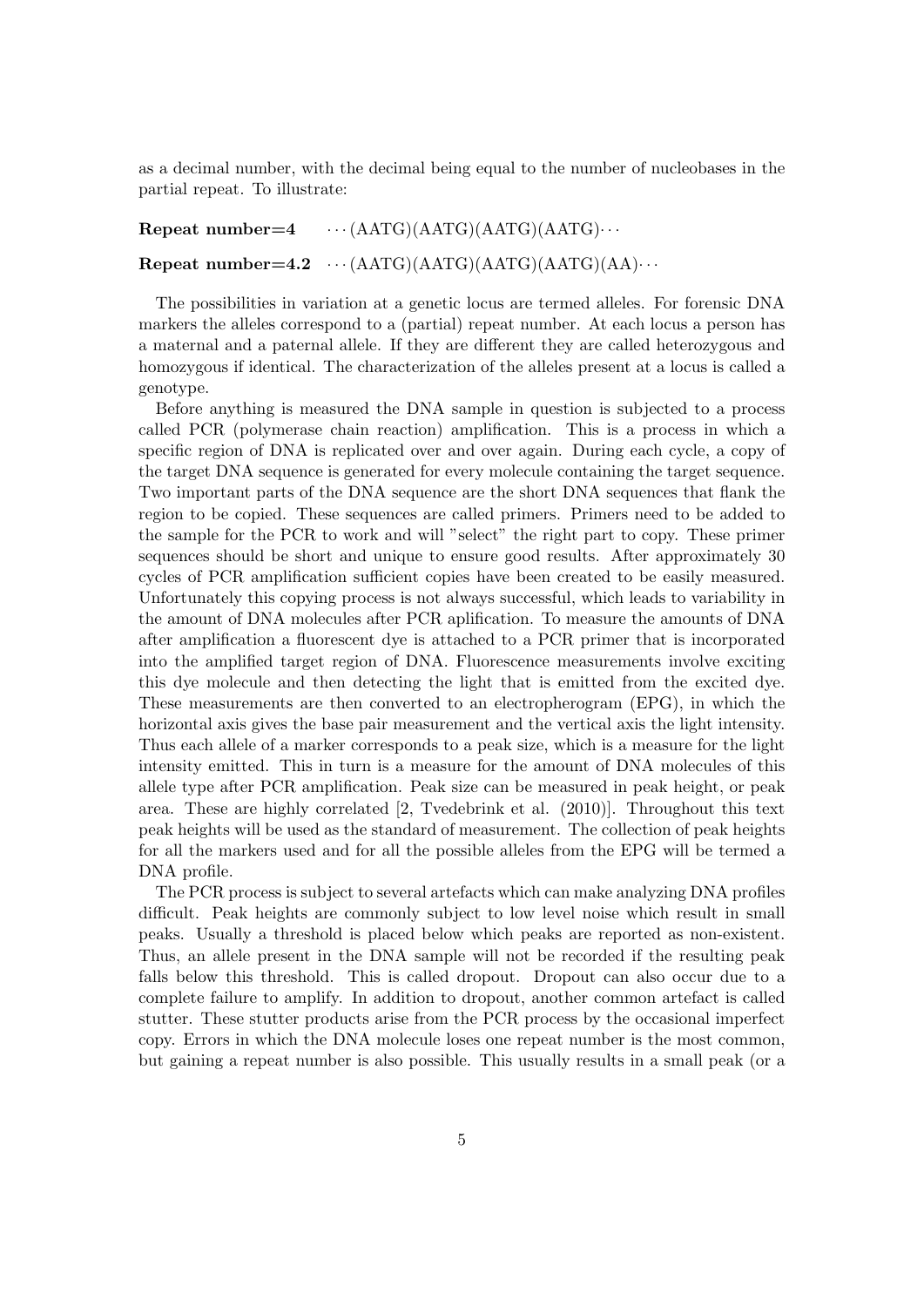contribution to an already existing peak) one repeat number below an allele peak. Other artefacts that can occur are dropin due to contamination of the sample by very small amounts of DNA, and an allele is called silent if a mutation occurs that results in the allele not being picked up at all by the PCR process.

## 3 A simulation method for DNA peak distributions

In [3, Gill et al.(2005)] a simulation method that closely follows the PCR process was presented. The process follows the path: DNA sample $\rightarrow$ Extraction $\rightarrow$ Aliquot into pre-PCR reaction mixture  $\rightarrow$  PCR amplification for t cycles  $\rightarrow$ Visualization of alleles after electrophoresis. The combination of these steps is responsible for the stochastic nature of the PCR process:

- $\bullet$  *DNA sample: N* will denote the number of cells in the DNA sample.
- *Extraction*: During the process of extraction, the cells are disrupted and the DNA liberated into solution. During extraction, there is a probability  $\pi_{extraction}$ (the extraction efficiency) that an individual DNA molecule will survive the process, independent of the other molecules in the sample. Thus the number of DNA molecules extracted ( $N_{extracted}$ ) follows a binomial distribution:  $N_{extracted} =$  $Bin(N, \pi_{extraction}).$
- Aliquot into pre-PCR reaction mixture: A portion of the extracted sample is submitted for PCR. Therefore, there is a probability  $\pi_{aligned}$  that a given molecule will be selected. The number of DNA molecules in the aliquot  $(N_{aligned})$  also follows a binomial distribution:  $N_{aligned} = \text{Bin}(N_{extracted}, \pi_{aligned})$ .
- PCR amplification for t cycles: PCR is not  $100\%$  efficient. Thus, during each round there will be a probability  $\pi_{PCRef}$   $<$  1 that a DNA fragment will be amplified. Each fragment will also have a small probability  $\pi_{stutter}$  of losing a repeat number. After stuttering the DNA fragment will be amplified during future cycles with the same efficiency as it was when it had its original repeat number, and will also have the same chance of losing another repeat number.
- Visualization of alleles after electrophoresis: The number of DNA fragments will be converted to a peak height. This step will be considered deterministic.

Each of these steps and each cycle of the PCR amplification is mutually independent. Then by the properties of the binomial distribution we can make the following simplification:

$$
N_{aligned} = \text{Bin}(N, \pi_{extraction} * \pi_{aligned}) = \text{Bin}(N, \pi_{extraction, aliquot}). \tag{1}
$$

Hereby reducing the parameter set to N,  $\pi_{extraction, aliquot}$ ,  $\pi_{PCReff}$ , and  $\pi_{stutter}$ .

By using Monte Carlo simulation following these steps a great amount of artificial, yet realistic, test data can be generated. Note that it is possible for stutter peaks to arise at alleles two or more repeat numbers lower than the allele type of the DNA molecules of the sample.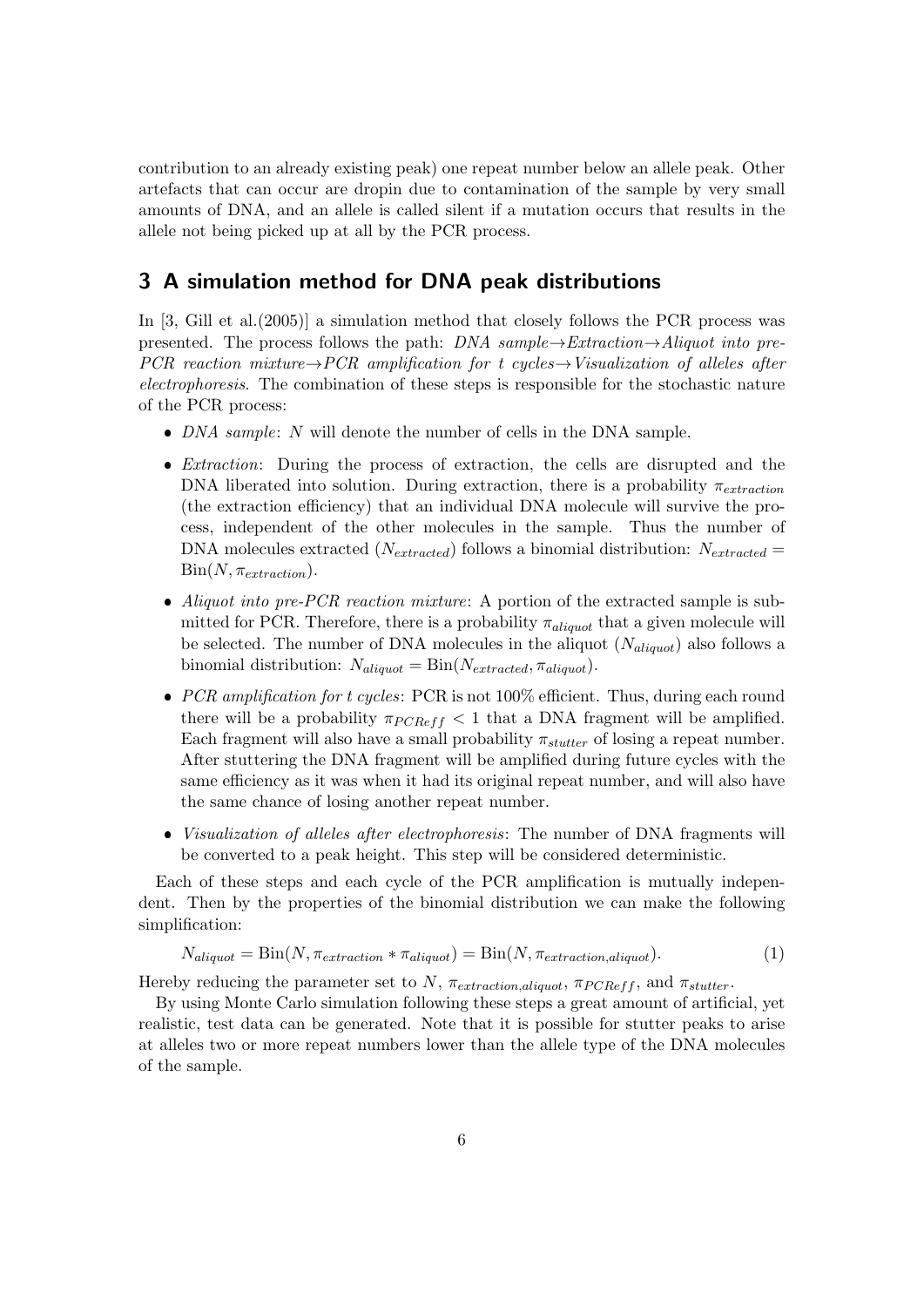## 4 Modeling DNA peak distributions

Let I be the number of (potential) contributors to the DNA mixture and  $M$  the number of markers used in the analysis of the mixture.  $A_m$  will denote the number of allelic types of marker m, with  $m \in \{1, ..., M\}$ .  $\phi_i$  will be defined as the fraction of DNA contributed to the mixture by individual  $i \in \{1, ..., I\}$  to the DNA mixture prior to PCR amplification. Then  $\phi_i \geq 0$  and  $\sum_{i=1}^{I} \phi_i = 1$ . Pre-amplification DNA contributions by individuals are considered constant across markers.

Both models presented in this section incorporate the possibility of stutter and dropout. Stutter whereby the DNA molecule gains a repeat number, or loses more than one repeat number is ignored.

#### 4.1 Gamma model for DNA peak distributions

The distribution of DNA peaks was modeled using the gamma distribution by [4, Cowell et al. (2007a)] and later refined to include artefacts in [5, Cowell et al. (2011)]. Finally some small changes were made to ease computations and to deal with artefacts more realistically in [6, Cowell et al. (2013)]. The model from the final paper will be presented here.

#### 4.1.1 Model without artefacts

The model describes the observed peak height  $H_a$ , where a denotes the allelic type (or equivalently the repeat number). Let  $\rho$  and  $\eta$  be parameters, and  $n_{ia}$  denotes the number of alleles of type a carried by individual i. Then it is assumed that  $H_{ia}$ , the contribution of individual i to the observed peak height at allele  $a$  is Gamma distributed:  $H_{ia} \sim \Gamma(\rho \phi_i n_{ia}, \eta)$  where  $\Gamma(\alpha, \beta)$  denotes the distribution with density

$$
f(x) = \frac{x^{\alpha - 1}}{\Gamma(\alpha)\beta^{\alpha}} e^{-x/\beta} \text{ (for } x > 0\text{)}.
$$
 (2)

Furthermore  $\rho$  is assumed to be proportional to the total amount of DNA in the mixture prior to amplification.  $\eta$  determines the scale.

Using the property that the set of independent Gamma distributions with equal scale parameters  $\eta$  is closed under summation, we write,

$$
H_a \sim \sum_i H_{ia} \sim \sum_i \Gamma(\rho \phi_i n_{ia}, \eta) \sim \Gamma(\rho \sum_i \phi_i n_{ia}, \eta).
$$
 (3)

#### 4.1.2 Stutter

Stutter is a frequent result of PCR amplification and has to be taken into account when modeling this process. An additional parameter will be introduced for this purpose,  $\xi$ , defined as the mean stutter fraction. The contribution of individual  $i$  to the observed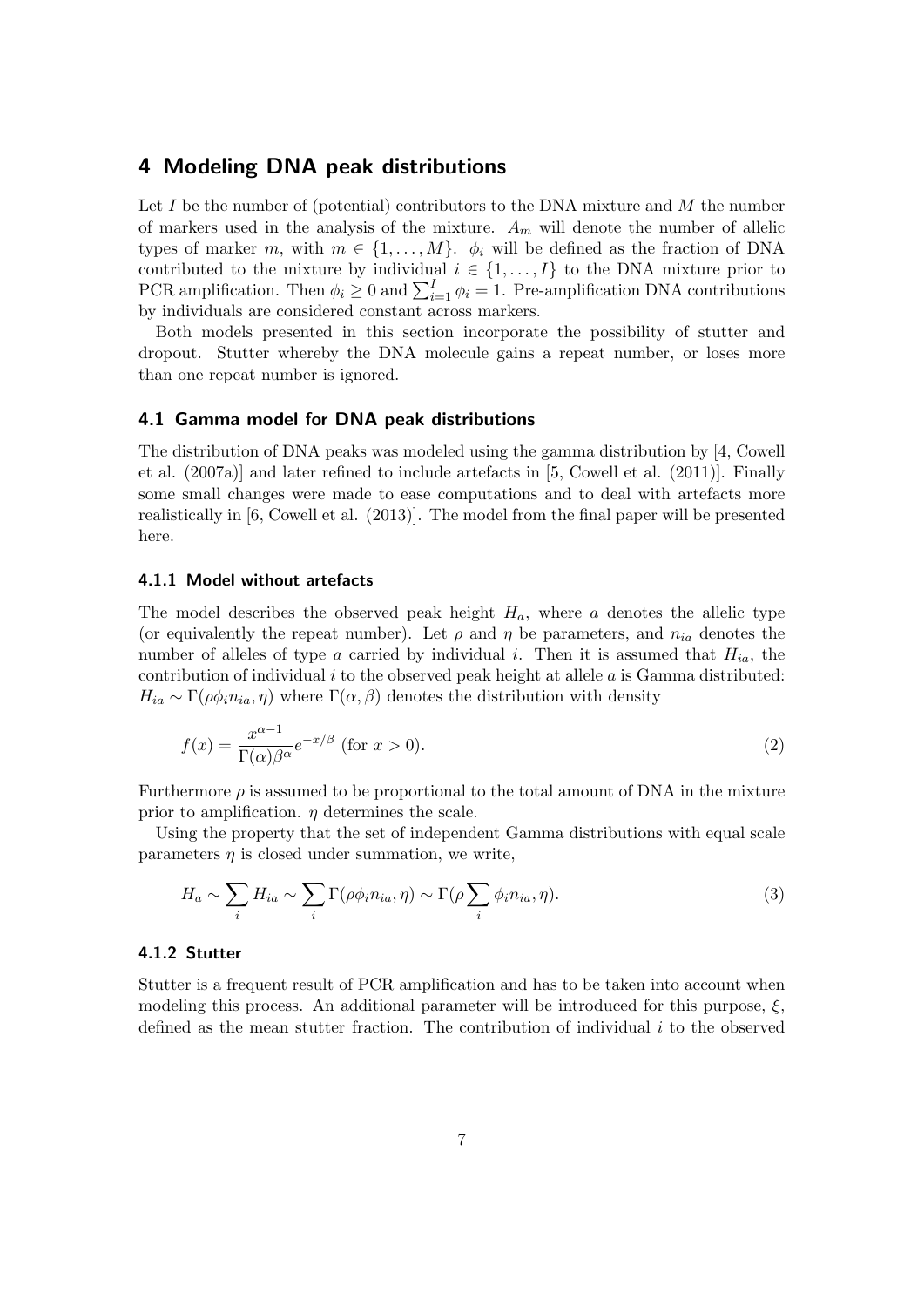peak height at allele  $a$ ,  $H_{ia}$  is then decomposed into two independent Gamma distributed random variable as follows:

$$
H_{ia} = H_{ia}^s + H_{ia}^0. \tag{4}
$$

Here  $H_{ia}^s$  is the fraction that stutters to allele  $a-1$  and  $H_{ia}^0$  is the remaining contribution. The components are assumed to be distributed as

$$
H_{ia}^s \sim \Gamma(\rho \xi \phi_i n_{ia}, \eta), \quad H_{ia}^0 \sim \Gamma(\rho (1 - \xi) \phi_i n_{ia}, \eta).
$$
 (5)

The total peak height observed at allele  $a$  is then

$$
H_a = \sum_i H_{ia}^0 + \sum_i H_{i,a+1}^s = H_a^0 + H_{a+1}^s,\tag{6}
$$

which is Gamma distributed as well

$$
H_a \sim \sum_i \Gamma(\rho \xi \phi_i n_{ia}, \eta) + \sum_i \Gamma(\rho(1-\xi)\phi_i n_{i,a+1}, \eta) \sim \Gamma(\rho(1-\xi)) \sum_i \phi_i n_{ia} + \rho \xi \sum_i \phi_i n_{i,a+1}, \eta).
$$
\n(7)

#### 4.1.3 Dropout

Another common artefact due to PCR amplification is dropout. A peak is considered "dropped out" if it falls below a predetermined threshold  $C$ . This can be due to a complete failure to amplify, or the peak can simply fail to amplify sufficiently to cross the threshold  $C$ . If we ignore the case where there is a complete lack of amplification we can simply account for dropout by defining

$$
Z_a = \begin{cases} H_a & \text{if } H_a \ge C \\ 0 & \text{otherwise,} \end{cases}
$$
 (8)

and then equating dropout with  $Z_a$  being equal to 0. With G denoting the cumulative distribution function of the Gamma distribution:

$$
\mathbb{P}(\text{Dropout}) = \mathbb{P}(Z_a = 0) = G(C; \rho(1 - \xi) \sum_i \phi_i n_{ia} + \rho \xi \sum_i \phi_i n_{i, a+1}, \eta). \tag{9}
$$

### 4.2 Bivariate Normal model for DNA peak distributions

Quite similar to the Gamma model a bivariate normal distribution can be used to describe variability in peak heights. In this case the stutter peak of allele  $a - 1$  (the contribution to the peak height at allele  $a - 1$  due to stutter) and the allelic peak at allele  $\alpha$  (the contribution to the peak height at allele  $\alpha$  with stutter contributions from allele  $a + 1$  omitted) will not be independent in general. Specifically it is assumed that  $(H_{ia}^s, H_{ia}^0)$ , the contribution of individual i to the stutter peak height at allele  $a-1$ and the allelic peak height at allele a is bivariate normally distributed. Let  $n_{ia}$  again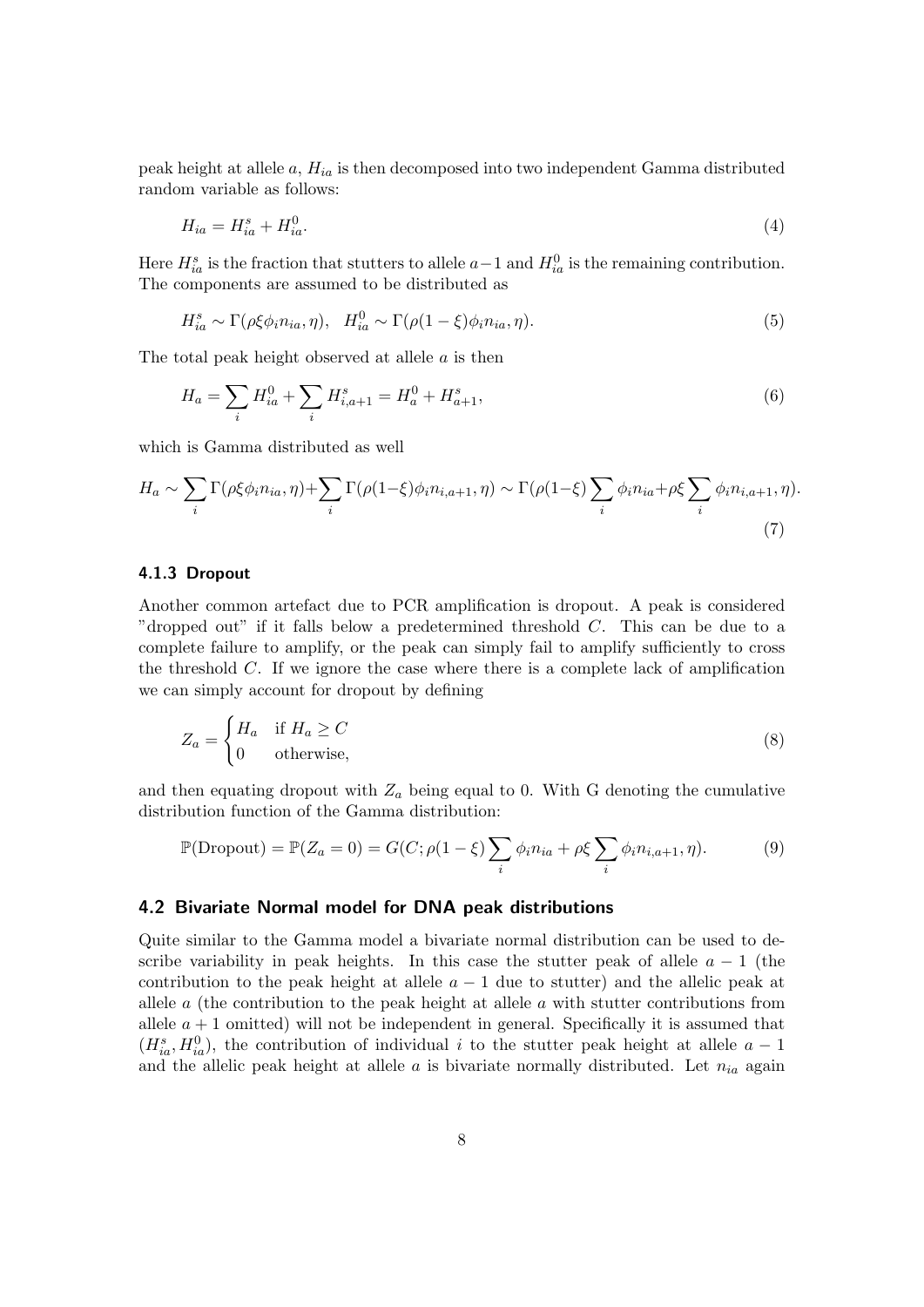denote the number of alleles of type a carried by individual i and additionally let r,  $\xi$ , m, sd<sub>stutter</sub> and sd<sub>allelic</sub> be parameters. With  $(X_1, X_1) \sim N(r, m_1, m_2, sd_1, sd_2)$  denoting a bivariate normal distribution of random variables  $X_1$  and  $X_2$  with  $r = \frac{C_{\text{ov}}(X_1, X_2)}{sd_1 sd_2}$  $\frac{N(A_1,A_2)}{sd_1sd_2},$  $m_i = \mathbb{E}(X_i)$  and  $sd_i^2 = \text{Var}(X_i)$  for  $i \in \{1, 2\}$ :

$$
(H_{ia}^s, H_{ia}^0) \sim N(r, \xi m \phi_i n_{ia}, (1-\xi) m \phi_i n_{ia}, sd_{stutter} \sqrt{\phi_i n_{ia}}, sd_{alletic} \sqrt{\phi_i n_{ia}}).
$$
 (10)

Thus the parameters r,  $\xi$ , m, sd<sub>stutter</sub> and sd<sub>allelic</sub> control the correlation between  $H_{ia}^s$ and  $H_{ia}^0$ , the stutter percentage, mean peak heights, variability of stutter peaks and variability of allelic peaks respectively. m, like  $\rho$  in the gamma model, is assumed to be proportional to the total amount of DNA in the mixture prior to amplification.

Sums of independent bivariate normal distributions remain bivariate normal. Then  $(H_a^s, H_a^0) = (\sum_i H_{ia}^s, \sum_i H_{ia}^0)$  is bivariate normal with:

$$
\mathbb{E}(H_a^s) = \sum_i \mathbb{E}(H_{ia}^s) = \sum_i \xi m \phi_i n_{ia} = \xi m \sum_i \phi_i n_{ia},\tag{11a}
$$

$$
\mathbb{E}(H_a^0) = \sum_i \mathbb{E}(H_{ia}^0) = \sum_i (1 - \xi) m \phi_i n_{ia} = (1 - \xi) m \sum_i \phi_i n_{ia}, \qquad (11b)
$$

$$
\text{Var}(H_a^s) = \sum_i \text{Var}(H_{ia}^0) = \sum_i s d_{stutter}^2 \phi_i n_{ia} = s d_{stutter}^2 \sum_i \phi_i n_{ia},\tag{11c}
$$

$$
\text{Var}(H_a^0) = \sum_i \text{Var}(H_{ia}^s) = \sum_i s d_{\text{allelic}}^2 \phi_i n_{ia} = s d_{\text{allelic}}^2 \sum_i \phi_i n_{ia},\tag{11d}
$$

$$
Cov(H_a^0, H_a^s) = Cov(\sum_i H_{ia}^0, \sum_j H_{ja}^s) = \sum_{i,j} Cov(H_{ia}^0, H_{ja}^s)
$$
  

$$
= \sum_i Cov(H_{ia}^0, H_{ia}^s) + \sum_{i \neq j} Cov(H_{ia}^0, H_{ja}^s)
$$
  

$$
= \sum_i Cov(H_{ia}^0, H_{ia}^s) = sd_{stutter}sd_{allelic}r \sum_i \phi_i n_{ia}.
$$
 (11e)

Conveniently the correlation coefficient reduces to r:

$$
\frac{\text{Cov}(H_a^0, H_a^s)}{\sqrt{\text{Var}(H_a^0)\text{Var}(H_a^s)}} = \frac{s d_{stutter} s d_{allelic} r \sum_i \phi_i n_{ia}}{s d_{stutter} \sqrt{\sum_i \phi_i n_{ia}} s d_{allelic} \sqrt{\sum_i \phi_i n_{ia}}} = r.
$$
\n(12)

In short:

$$
(H_a^s, H_a^0) \sim N(r, \xi m \sum_i \phi_i n_{ia}, (1-\xi)m \sum_i \phi_i n_{ia}, sd_{stutter} \sqrt{\sum_i \phi_i n_{ia}}, sd_{allelic} \sqrt{\sum_i \phi_i n_{ia}}).
$$
\n(13)

It is assumed that  $H_a^s$  or  $H_a^0$  being smaller than zero results in a peak height of zero.

Let  $\theta$  be the parameter set  $\{r, \xi, m, sd_{stutter}, sd_{allele}, \{\phi_i : i \in \{1, ..., I\}\}\}\$  and  ${x_a : a \in \{1, \ldots, A_m\}}$  a collection of peak heights obtained from a DNA profile. Using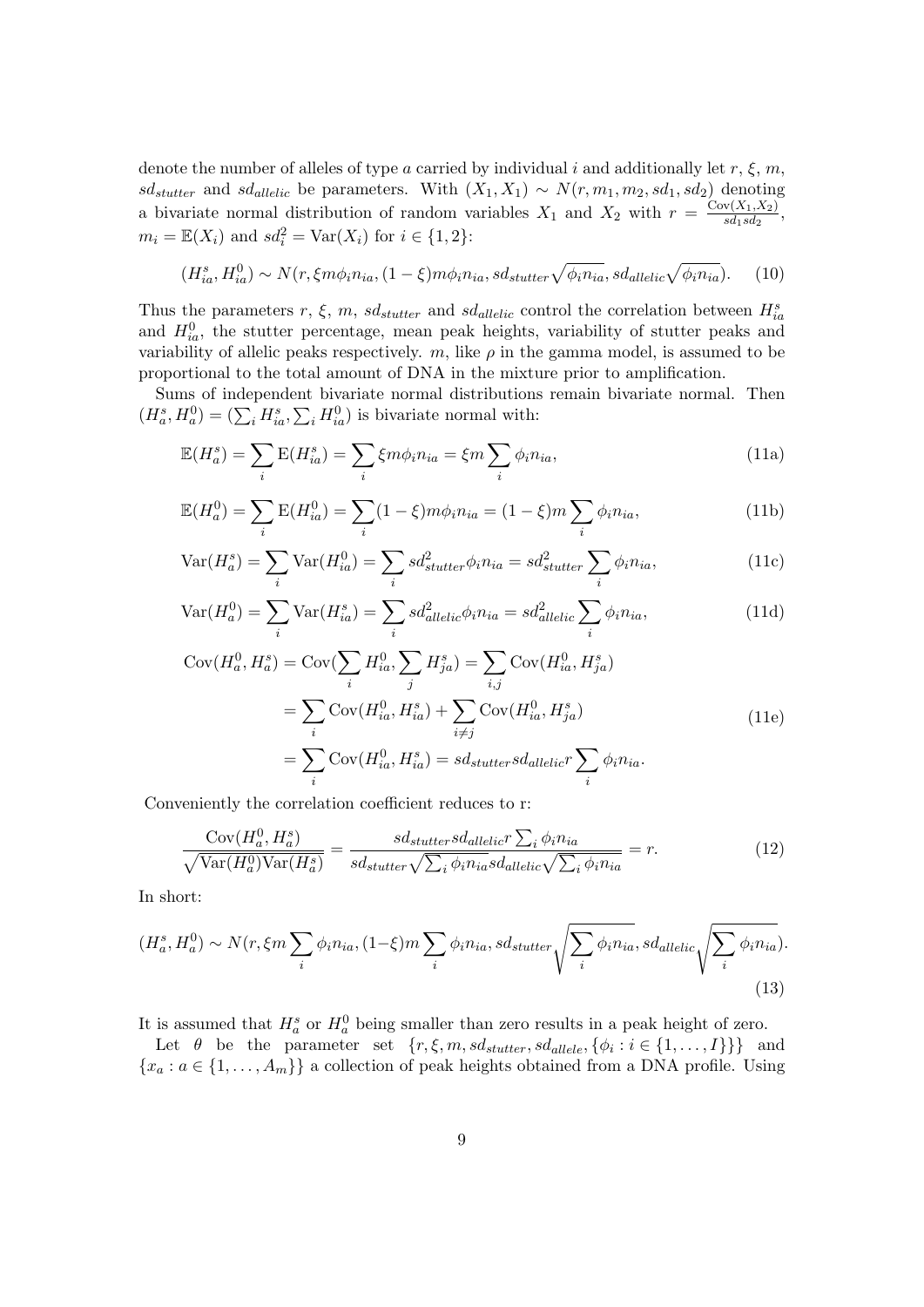the fact that the random variables  $\{H_i^s + H_{i+1}^0 : 1 \le i \le a-1\}$  are conditionally independent of  $H_a^0 + H_{a+1}^s$  (or  $H_a^0$  if  $a = A_m$ ) given  $H_a^s$ , the overall likelihood of a set of observed DNA heights will be iteratively decomposed (with marker dependence repressed in the notation):

$$
L(\theta|x) \propto f_{H_A^0, H_A^s + H_{A-1}^0, \dots, H_2^s + H_1^0}(x_A, x_{A-1}, \dots, x_1)
$$
  
\n
$$
= f_{H_A^s + H_{A-1}^0, \dots, H_2^s + H_1^0 | H_A^0 = x_A} (x_{A-1}, \dots, x_1) \cdot f_{H_A^0}(x_A)
$$
  
\n
$$
= f_{H_A^{s*} + H_{A-1}^0, \dots, H_2^s + H_1^0}(x_{A-1}, \dots, x_1) \cdot f_{H_A^0}(x_A)
$$
  
\n
$$
= f_{H_{A-1}^{s*} + H_{A-2}^0, \dots, H_2^s + H_1^0}(x_{A-2}, \dots, x_1) \cdot f_{H_A^{s*} + H_{A-1}^0}(x_{A-1}) \cdot f_{H_A^0}(x_A) \dots
$$
  
\n
$$
\dots = f_{H_A^0}(x_A) \cdot f_{H_A^{s*} + H_{A-1}^0}(x_{A-1}) \cdot \dots \cdot f_{H_2^{s*} + H_1^0}(x_1).
$$
  
\n(14)

Here  $H_a^{s*}$  represents the updated random variable defined as follows:

$$
H_a^{s*} = \begin{cases} H_{a-1}^s | (H_a^0 + H_{a+1}^{s*}) = x_a & \text{if } a \le A - 1, \\ H_a^s | (H_a^0 = x_a) & \text{if } a = A. \end{cases}
$$
 (15)

Notice that this definition is of an iterative nature.

Different cases have to be considered when updating the distribution of the stutter peak  $H_a^s$  considering the peak height information of higher alleles.

## The case of the peak at allele a not dropping out  $(x_a \geq C)$

If there is no dropout at allele a the updating process is straightforward. If  $H_{a+1}^{s*}$  is normally distributed, which is assumed to be true,  $(H_a^s, H_a^0 + H_{a+1}^{s*})$  is also multivariate normal, with:

$$
\mathbb{E}(H_a^s) = \xi m \sum_i \phi_i n_{ia},\tag{16a}
$$

$$
\mathbb{E}(H_a^0 + H_{a+1}^{s*}) = (1 - \xi)m \sum_i \phi_i n_{ia} + \mathbb{E}(H_{a+1}^{s*}),
$$
\n(16b)

$$
Var(H_a^s) = sd_{stutter}^2 \sum_i \phi_i n_{ia},
$$
\n(16c)

$$
Var(H_a^0 + H_{a+1}^{s*}) = sd_{allelic}^2 \sum_i \phi_i n_{ia} + Var(H_{a+1}^{s*}),
$$
\n(16d)

$$
Cov(H_a^s, H_a^0 + H_{a+1}^{s*}) = Cov(H_a^s, H_a^0) + Cov(H_a^s, H_{a+1}^{s*})
$$
  
= 
$$
sd_{stutter}sd_{allelic}r \sum_i \phi_i n_{ia} + 0.
$$
 (16e)

For a bivariate normal random variable  $(X_1, X_1) \sim N(r, m_1, m_2, sd_1, sd_2)$ , the conditional distribution  $X_1|X_2 = x_2$  is a normal distribution with:

$$
\mathbb{E}(X_1) = m_1 + r \frac{sd_1}{sd_2}(x_2 - m_2),\tag{17a}
$$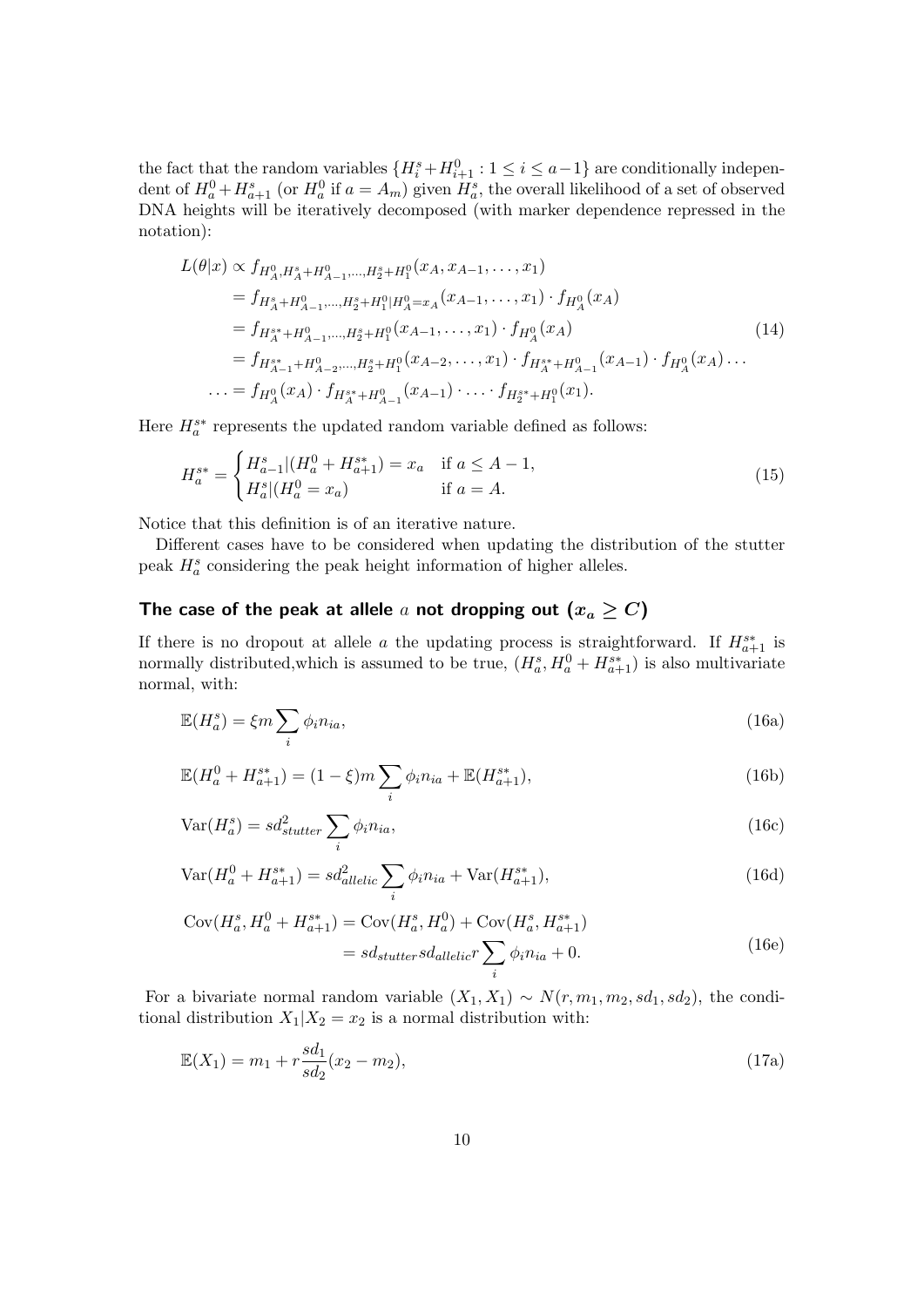$$
Var(X_1) = sd_1^2(1 - r^2).
$$
\n(17b)

Combining equations 16 and 17:

$$
H_{a}^{s*} \sim N\left(\xi m \sum_{i} \phi_{i} n_{ia} + \frac{sds_{stutter} sda_{teller} \sum_{i} \phi_{i} n_{ia}}{s d_{dletic}^{2} \sum_{i} \phi_{i} n_{ia} + \text{Var}(H_{a+1}^{s*})}\right)
$$

$$
\cdot \left[x_{a+1} - (1 - \xi)m \sum_{i} \phi_{i} n_{ia} - \mathbb{E}(H_{a+1}^{s*})\right],
$$

$$
s d_{stutter}^{2} \sum_{i} \phi_{i} n_{ia} - \frac{sds_{tutter} \sqrt{\sum_{i} \phi_{i} n_{ia}}}{\sqrt{s d_{dletic}^{2} \sum_{i} \phi_{i} n_{ia} + \text{Var}(H_{a+1}^{s*})}}\cdot \left[sd_{stutter} sda_{dletic} \sum_{i} \phi_{i} n_{ia}\right]^{2}\right),
$$

$$
(if a \leq A_m - 1)
$$

$$
H_{a}^{s*} \sim N\left(\xi m \sum_{i} \phi_{i} n_{ia} + r \frac{sds_{tutter}}{sda_{tletic}} \cdot \left[x_{a+1} - (1 - \xi)m \sum_{i} \phi_{i} n_{ia}\right],
$$

$$
s d_{stutter}^{2} \sum_{i} \phi_{i} n_{ia} - \frac{sds_{tutter}}{sda_{tletic}} \cdot \left[sd_{stutter} sda_{tletic} \sum_{i} \phi_{i} n_{ia}\right]^{2}\right).
$$

$$
(if a = A_m)
$$

$$
(18b)
$$

# The case of the peak at allele a dropping out  $(x_a < C)$

Unfortunately if dropout occurs at allele a things become a little more complicated. Dropout is defined in the same way as with the Gamma model:

$$
\mathbb{P}(\text{Dropout}) = \mathbb{P}(Z_a = 0),\tag{19}
$$

with  $Z_a$  defined as in equation 8. If  $(X_1, X_1) \sim N(r, m_1, m_2, sd_1, sd_2)$ , the conditional distribution  $X_1|X_2 \leq x_2$  is not normally distributed. Nonetheless, this distribution is assumed to be normally distributed, which will make computations significantly easier to perform. In most cases such a conditional distribution should be close enough to a normal distribution to suit our purposes, keeping in mind that if the allelic peak has dropped out, one cannot expect a large contribution from its stutter peak. Specifically we will assume:

$$
H_a^{s*} = \begin{cases} N\left(\mathbb{E}(H_a^s | H_a^0 + H_{a+1}^{s*} < C), \sqrt{\text{Var}(H_a^s | H_a^0 + H_{a+1}^{s*} < C)}\right) & \text{if } a \le A_m - 1, \\ N\left(\mathbb{E}(H_a^s | H_a^0 < C), \sqrt{\text{Var}(H_a^s | H_a^0 < C)}\right) & \text{if } a = A_m. \end{cases}
$$
\n(20)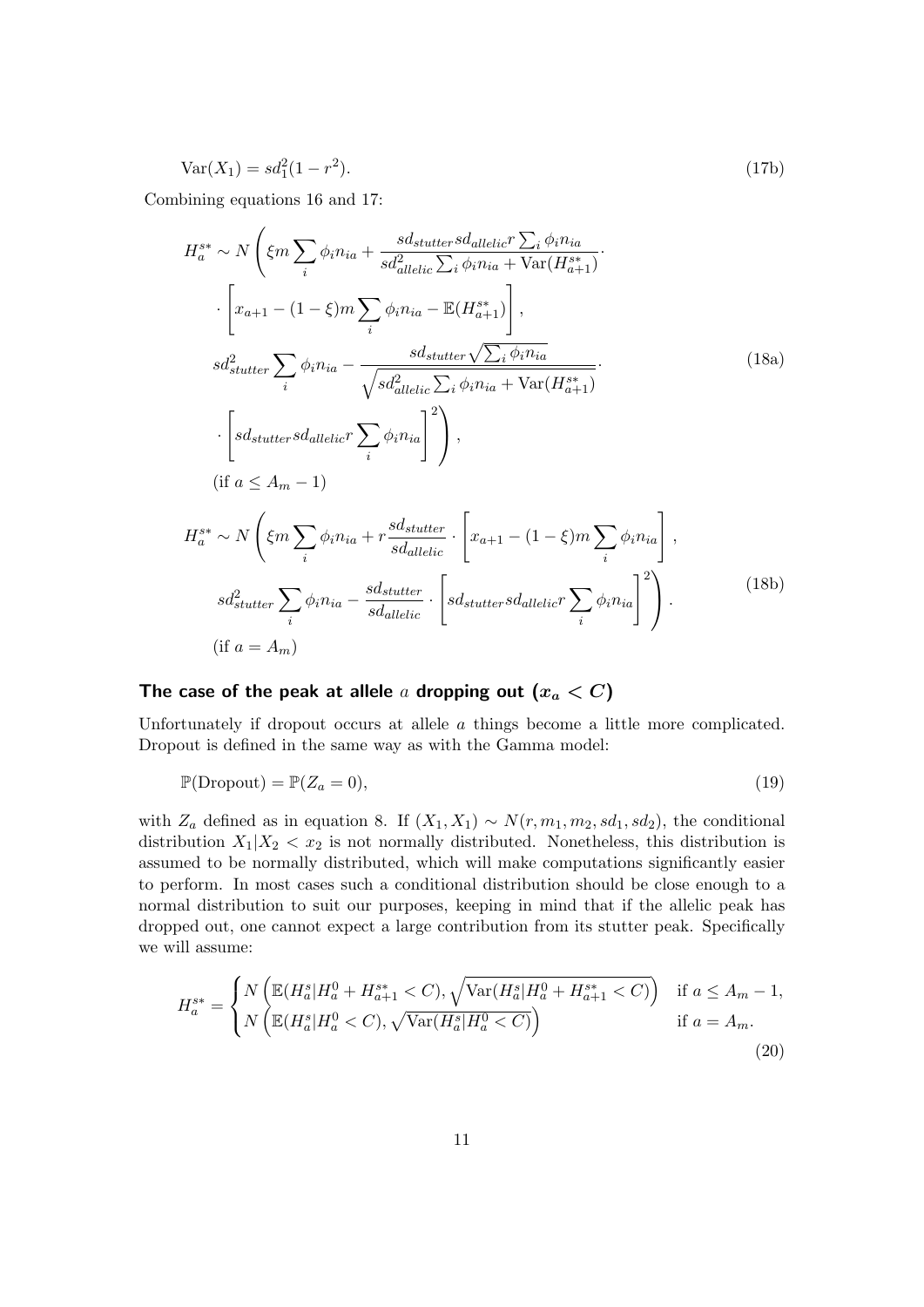If  $(X_1, X_1) \sim N(r, m_1, m_2, sd_1, sd_2)$ :

$$
\mathbb{E}\left[g(X_{1})|X_{2} < C\right] = \int_{-\infty}^{\infty} f_{X_{1}|X_{2} < C}(x_{1}) \cdot g(x_{1}) dx_{1} = \int_{-\infty}^{\infty} \frac{f_{X_{1},X_{2} < C}(x_{1})}{\mathbb{P}(X_{2} < C)} \cdot g(x_{1}) dx_{1}
$$
\n
$$
= \int_{-\infty}^{\infty} \frac{g(x_{1})}{\mathbb{P}(X_{2} < C)} \cdot \left(\int_{-\infty}^{C} f_{X_{1},X_{2}}(x_{1}, x_{2}) dx_{2}\right) dx_{1}
$$
\n
$$
= \int_{-\infty}^{\infty} \int_{-\infty}^{C} \frac{g(x_{1})}{\mathbb{P}(X_{2} < C)} \cdot f_{X_{1},X_{2}}(x_{1}, x_{2}) dx_{2} dx_{1}
$$
\n
$$
\stackrel{\text{(1)}}{=} \int_{-\infty}^{C} \frac{1}{\mathbb{P}(X_{2} < C)} \left(\int_{-\infty}^{\infty} g(x_{1}) \cdot f_{X_{1},X_{2}}(x_{1}, x_{2}) dx_{1}\right) dx_{2}
$$
\n
$$
= \int_{-\infty}^{C} \frac{f_{X_{2}}(x_{2})}{\mathbb{P}(X_{2} < C)} \left(\int_{-\infty}^{\infty} g(x_{1}) \cdot \frac{f_{X_{1},X_{2}}(x_{1}, x_{2})}{f_{X_{2}}(x_{2})} dx_{1}\right) dx_{2}
$$
\n
$$
= \int_{-\infty}^{C} \frac{f_{X_{2}}(x_{2})}{\mathbb{P}(X_{2} < C)} \left(\int_{-\infty}^{\infty} g(x_{1}) \cdot f_{X_{1}|X_{2}}(x_{1}) dx_{1}\right) dx_{2}
$$
\n
$$
= \int_{-\infty}^{C} \frac{f_{X_{2}}(x_{2})}{\mathbb{P}(X_{2} < C)} \mathbb{E}\left[g(X_{1})|X_{2}\right](x_{2}) dx_{2}.
$$
\n(21)

Using this the following can be easily evaluated:

$$
\mathbb{E}\left[X_{1}|X_{2} < C\right] = \int_{-\infty}^{C} \mathbb{E}\left[X_{1}|X_{2} = x_{2}\right] \frac{f_{X_{2}}(x_{2})}{\mathbb{P}(X_{2} < C)} dx_{2}
$$
\n
$$
= \frac{1}{\mathbb{P}(X_{2} < C)} \int_{-\infty}^{C} \left(m_{1} + r \frac{sd_{1}}{sd_{2}}(x_{2} - m_{2})\right) \cdot \frac{1}{sd_{2}\sqrt{2\pi}} e^{-(x_{2} - m_{2})^{2}/(2sd_{2}^{2})} dx_{2}
$$
\n
$$
= \frac{1}{\mathbb{P}(X_{2} < C)} \cdot m_{1} \cdot \mathbb{P}(X_{2} < C)
$$
\n
$$
+ \frac{1}{\mathbb{P}(X_{2} < C)} r \frac{sd_{1}}{sd_{2}} \int_{-\infty}^{C - m_{2}} x_{2} \frac{1}{sd_{2}\sqrt{2\pi}} e^{-x_{2}^{2}/(2sd_{2}^{2})} dx_{2}
$$
\n
$$
= m_{1} + \frac{1}{\mathbb{P}(X_{2} < C)} r \frac{sd_{1}}{sd_{2}} \left[ -\frac{2sd_{2}^{2}}{2} \frac{1}{sd_{2}\sqrt{2\pi}} e^{-x_{2}^{2}/(2sd_{2}^{2})} \right]_{-\infty}^{C - m_{2}}
$$
\n
$$
= m_{1} - \frac{1}{\mathbb{P}(X_{2} < C)} r sd_{1} \frac{1}{\sqrt{2\pi}} e^{-(C - m_{2})^{2}/(2sd_{2}^{2})}.
$$
\n(22)

To calculate  $\text{Var}\left[g(X_1) | X_2 < C \right]$  some legwork is required:

$$
\mathbb{E}\left[X_1^2|X_2=x_2\right] = \text{Var}\left[X_1|X_2=x_2\right] + \mathbb{E}\left[X_1|X_2=x_2\right]^2
$$

$$
= sd_1^2(1-r^2) + m_1^2 + 2m_1r\frac{sd_1}{sd_2}(x_2-m_2) + r^2\frac{sd_1^2}{sd_2^2}(x_2-m_2)^2,
$$
(23)

(1) If  $\int_{-\infty}^{\infty} \int_{-\infty}^{\infty} |f_{X_1,X_2}(x_1,x_2)| dx_1 dx_2 < \infty$ .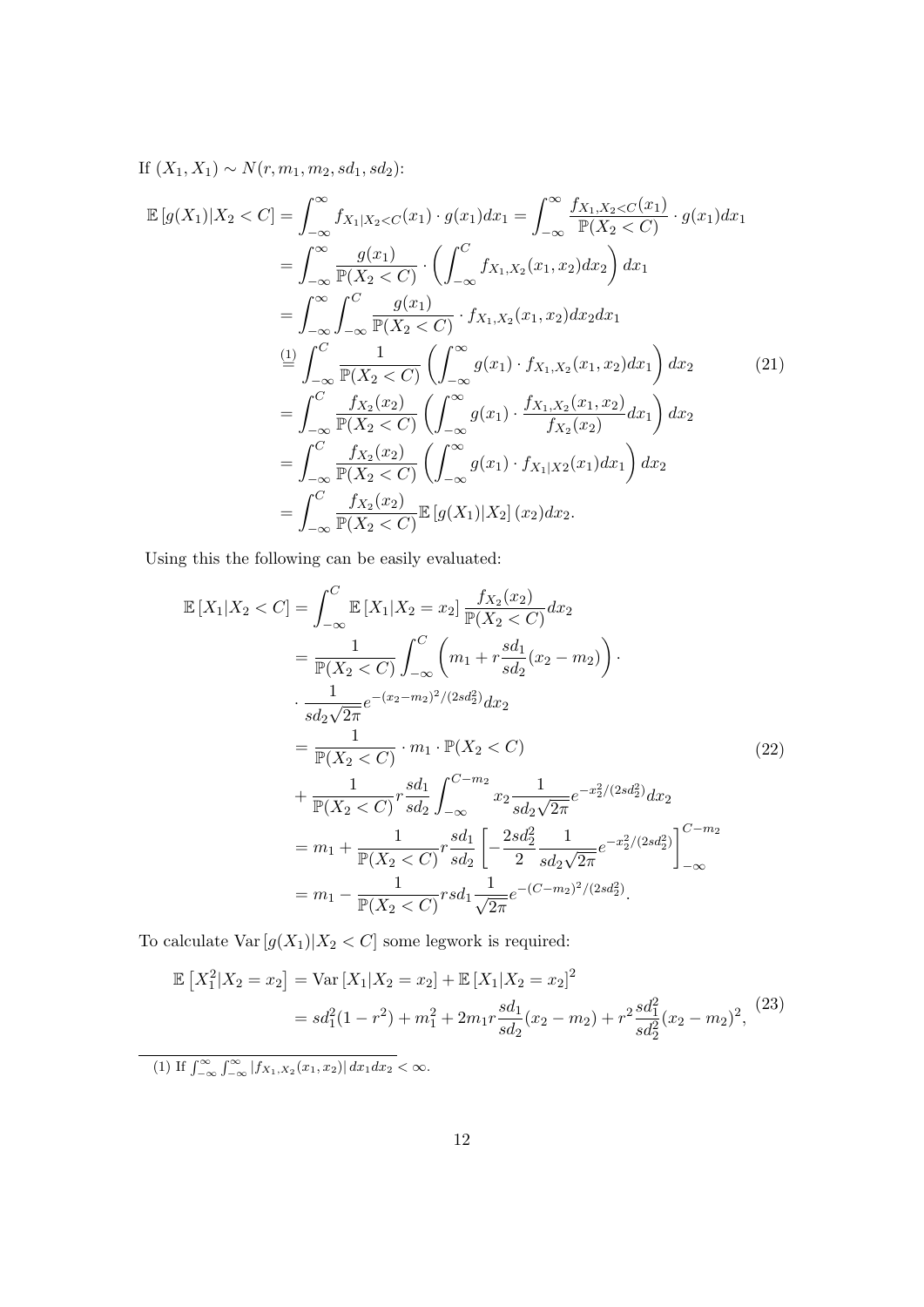$$
\mathbb{E}\left[X_1^2|X_2 < C\right] = \int_{-\infty}^C \frac{f_{X_2}(x_2)}{\mathbb{P}(X_2 < C)} \mathbb{E}\left[X_1^2|X_2 = x_2\right] dx_2
$$
\n
$$
= \int_{-\infty}^C \frac{f_{X_2}(x_2)}{\mathbb{P}(X_2 < C)} (sd_1^2(1 - r^2) + m_1^2) dx_2
$$
\n
$$
+ \int_{-\infty}^C \frac{f_{X_2}(x_2)}{\mathbb{P}(X_2 < C)} 2m_1 r \frac{sd_1}{sd_2}(x_2 - m_2) dx_2
$$
\n
$$
+ \int_{-\infty}^C \frac{f_{X_2}(x_2)}{\mathbb{P}(X_2 < C)} r^2 \frac{sd_1^2}{sd_2^2}(x_2 - m_2)^2 dx_2
$$
\n
$$
= I_1 + I_2 + I_3.
$$
\n(24)

With:

$$
I_{1} = \int_{-\infty}^{C} \frac{f_{X_{2}}(x_{2})}{\mathbb{P}(X_{2} < C)} (sd_{1}^{2}(1 - r^{2}) + m_{1}^{2}) dx_{2}
$$
\n
$$
= \frac{1}{\mathbb{P}(X_{2} < C)} \cdot (sd_{1}^{2}(1 - r^{2}) + m_{1}^{2}) \cdot \mathbb{P}(X_{2} < C) = sd_{1}^{2}(1 - r^{2}) + m_{1}^{2},
$$
\n
$$
I_{2} = \int_{-\infty}^{C} \frac{f_{X_{2}}(x_{2})}{\mathbb{P}(X_{2} < C)} 2m_{1}r \frac{sd_{1}}{sd_{2}}(x_{2} - m_{2}) dx_{2}
$$
\n
$$
= \int_{-\infty}^{C} \frac{1}{sd_{2}\sqrt{2\pi}} e^{-(x_{2} - m_{2})^{2}/(2sd_{2}^{2})} \cdot \frac{1}{\mathbb{P}(X_{2} < C)} \cdot 2m_{1}r \frac{sd_{1}}{sd_{2}}(x_{2} - m_{2}) dx_{2}
$$
\n
$$
= 2m_{1}r \frac{sd_{1}}{sd_{2}^{2}} \frac{1}{\sqrt{2\pi}} \cdot \frac{1}{\mathbb{P}(X_{2} < C)} \cdot \int_{-\infty}^{C - m_{2}} x_{2}e^{-x_{2}^{2}/(2sd_{2}^{2})} dx_{2}
$$
\n
$$
= 2m_{1}r \frac{sd_{1}}{sd_{2}^{2}} \frac{1}{\sqrt{2\pi}} \cdot \frac{1}{\mathbb{P}(X_{2} < C)} \cdot \left[-sd_{2}^{2}e^{-x_{2}^{2}/(2sd_{2}^{2})}\right]_{-\infty}^{C - m_{2}}
$$
\n
$$
= -2m_{1}rsd_{1} \frac{1}{\sqrt{2\pi}} \cdot \frac{1}{\mathbb{P}(X_{2} < C)} \cdot e^{-(C - m_{2})^{2}/(2sd_{2}^{2})},
$$
\n(25b)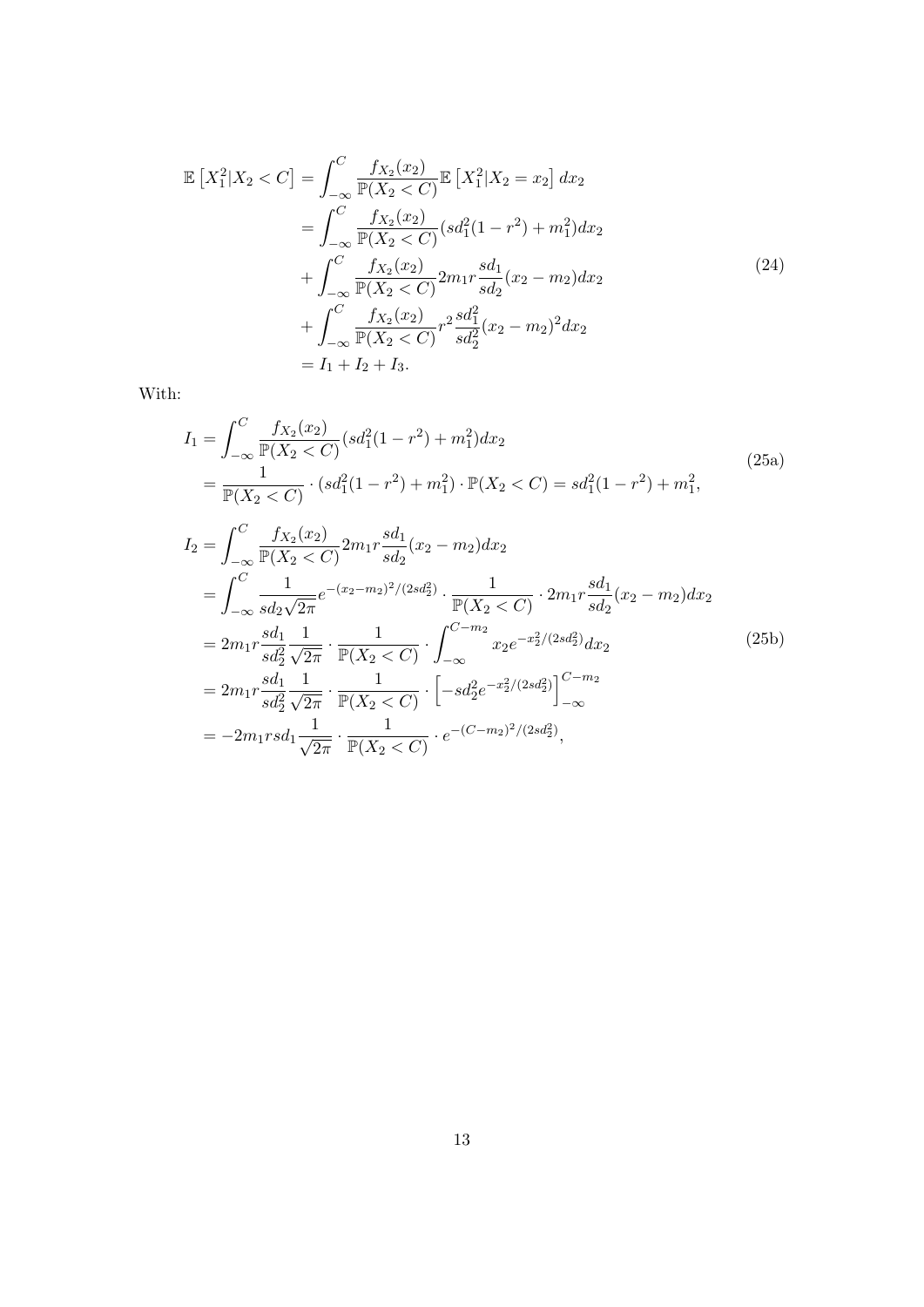$$
I_{3} = \int_{-\infty}^{C} \frac{f_{X_{2}}(x_{2})}{\mathbb{P}(X_{2} < C)} r^{2} \frac{sd_{1}^{2}}{sd_{2}^{2}} (x_{2} - m_{2})^{2} dx_{2}
$$
\n
$$
= r^{2} \frac{sd_{1}^{2}}{sd_{2}^{2}} \frac{1}{\mathbb{P}(X_{2} < C)} \cdot \int_{-\infty}^{C} (x_{2} - m_{2})^{2} \frac{1}{sd_{2}\sqrt{2\pi}} e^{-(x_{2} - m_{2})^{2}/(2sd_{2}^{2})} dx_{2}
$$
\n
$$
= r^{2} \frac{sd_{1}^{2}}{sd_{2}^{2}} \frac{1}{\mathbb{P}(X_{2} < C)} \cdot \int_{-\infty}^{C-m_{2}} x_{2}^{2} \frac{1}{sd_{2}\sqrt{2\pi}} e^{-x_{2}^{2}/(2sd_{2}^{2})} dx_{2}
$$
\n
$$
= r^{2} \frac{sd_{1}^{2}}{sd_{2}^{2}} \frac{1}{\mathbb{P}(X_{2} < C)} \frac{1}{sd_{2}\sqrt{2\pi}} \cdot \left( \int_{-\infty}^{C-m_{2}} (x_{2}^{2} - sd_{2}^{2}) e^{-x_{2}^{2}/(2sd_{2}^{2})} dx_{2} + \int_{-\infty}^{C-m_{2}} sd_{2}^{2} e^{-x_{2}^{2}/(2sd_{2}^{2})} dx_{2} \right)
$$
\n
$$
= r^{2} \frac{sd_{1}^{2}}{sd_{2}^{2}} \frac{1}{\mathbb{P}(X_{2} < C)} \frac{1}{sd_{2}\sqrt{2\pi}} \cdot \left( \left[ -x_{2} sd_{2}^{2} e^{-x_{2}^{2}/(2sd_{2}^{2})} \right]_{-\infty}^{C-m_{2}}
$$
\n
$$
+ \int_{-\infty}^{C-m_{2}} sd_{2}^{2} e^{-x_{2}^{2}/(2sd_{2}^{2})} dx_{2} \right)
$$
\n
$$
= -r^{2} \frac{sd_{1}^{2}}{sd_{2}\sqrt{2\pi}} \frac{1}{\mathbb{P}(X_{2} < C)} \int_{-\infty}^{C} \frac{1}{sd_{2}\sqrt{2\pi}} e^{-(x_{2} - m_{2})^{2}/(2sd_{2}^{2})} dx
$$

This finally leads us to the expression:

$$
\begin{split} \text{Var}\left[X_{1}|X_{2}< C\right] &= \mathbb{E}\left[X_{1}^{2}|X_{2}< C\right] - \mathbb{E}\left[X_{1}|X_{2}< C\right]^{2} \\ &= I_{1} + I_{2} + I_{3} - \mathbb{E}\left[X_{1}|X_{2}< C\right]^{2} \\ &= sd_{1}^{2} - r^{2} \frac{sd_{1}^{2}}{sd_{2}\sqrt{2\pi}} \frac{1}{\mathbb{P}(X_{2}< C)} (C - m_{2})e^{-(C - m_{2})^{2}/(2sd_{2}^{2})} \end{split} \tag{26}
$$
\n
$$
- r^{2}sd_{1}^{2} \frac{1}{2\pi} \frac{1}{\mathbb{P}(X_{2}< C)^{2}} e^{-(C - m_{2})^{2}/sd_{2}^{2}}.
$$

Combining equation 16 with equations 22 and 26 gives a suitable expression (which is omitted for sake of brevity) for calculating  $H_a^{s*}$  in the case of  $x_a$  dropping out.

# 5 Computation

## 5.1 Likelihood ratio

Of interest in forensic cases is the likelihood ratio (LR):

$$
LR_{\theta} = \frac{L(H_0, \theta | E)}{L(H_1, \theta | E)} = \frac{\mathbb{P}(E | \theta, H_0)}{\mathbb{P}(E | \theta, H_1)}
$$
(27)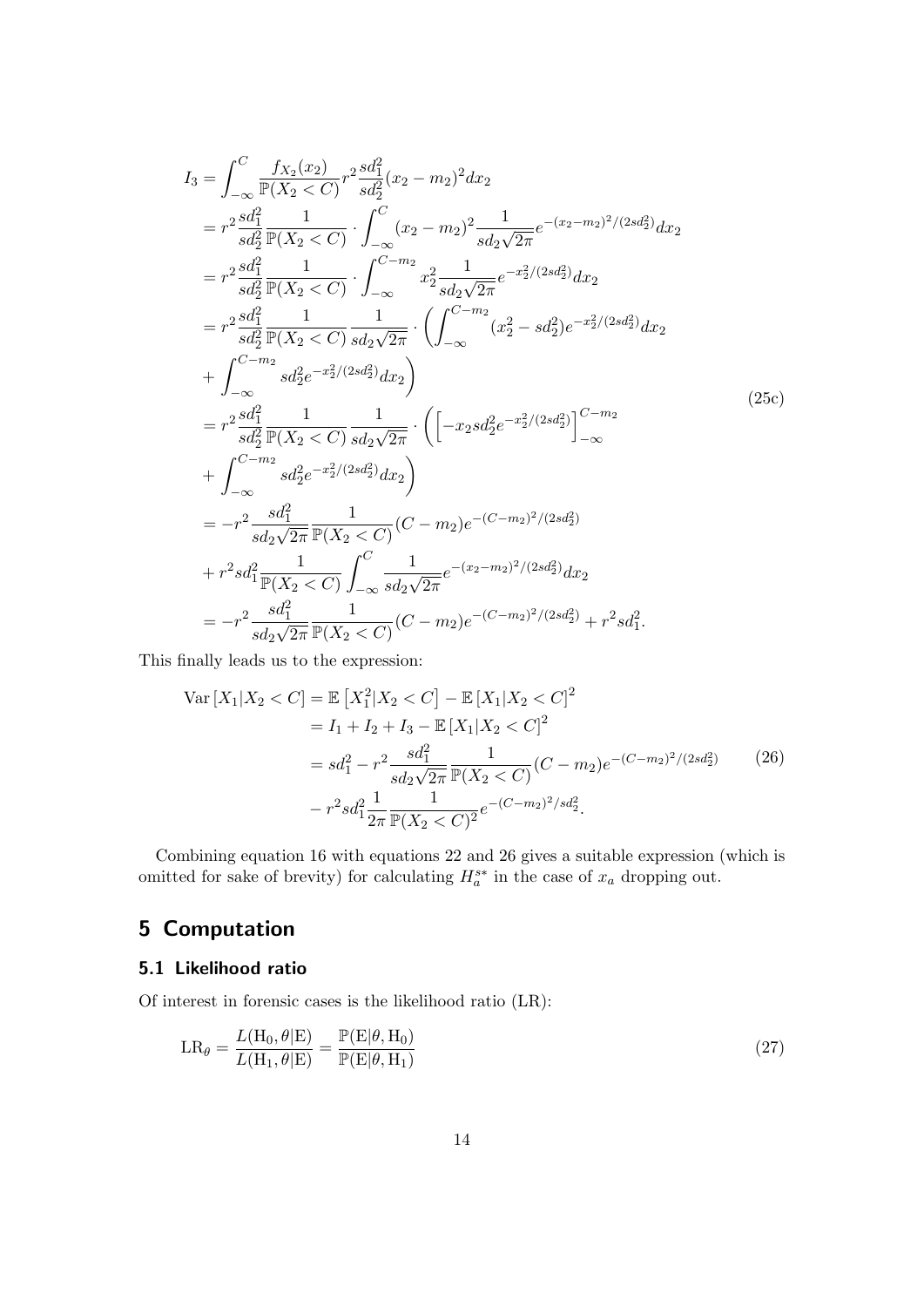with  $H_0$  and  $H_1$  the competing hypotheses under consideration (usually the prosecution versus the defense), E the evidence and  $\theta$  a set of parameters. In this case the evidence under consideration would be the DNA samples collected from the crime scene. We will also define:

- H<sup>0</sup> Suspect has contributed to the collected DNA sample.
- $H_1$  An unknown person has contributed to the collected DNA sample. This person is assumed to be randomly drawn from the population.

Thus we will concern ourselves with calculating the likelihood function  $L(\mathbf{H}_i, \theta | \mathbf{E})$ ,  $j \in$  $\{0, 1\}$ . Likelihood ratios for multiple samples S will be considered separately.

In addition to the known contributors of the sample the possibility of DNA contributions from unknown sources will be accounted for by allowing one or multiple unknown contributors. These contributors will be assumed to be randomly drawn from the population. Consider the likelihood obtained by either the Gamma or Bivariate Normal model described in section 4. The likelihood is dependent on:

- $\mathbf{n} = (n_{iam})_{i \in \{1,...,I\},a \in \{1,...,A_m\},m \in \{1,...,M\}}$ . An object with component  $n_{iam}$  being the number of alleles of type  $a$  carried by individual  $i$  for marker  $m$ .
- $\phi_s = (\phi_i)_{i \in \{1,\dots,I\}}$ . The vector of fractions of DNA contributed to the mixture by individual i.
- $\bullet$   $\theta$ . The set of parameter inherent to the model used (either the Gamma or Bivariate Normal model).

For given  $\theta$  and  $\phi$  peak heights across different markers m are independent. Let N be the random variable of allele counts, which is considered independent across markers. Then the total likelihood function can be decomposed as:

$$
L_s(\mathbf{H}_j, \mathbf{N}, \boldsymbol{\phi}_s, \boldsymbol{\theta} | \mathbf{E}) = \prod_{m \in \{1, \dots, M\}} L_{ms}(\mathbf{H}_j, \mathbf{N}_m, \boldsymbol{\phi}_s, \boldsymbol{\theta}_m | \mathbf{E}_{ms}).
$$
\n(28)

With  $L_{ms}$  representing the likelihood function for marker m and sample s,  $E_{ms}$  the evidence (peak heights) for the same marker and sample and  $\theta_m$  the parameters specific to marker m. Although the parameters of the model are expected to differ between markers and even between alleles, there is no practical way to incorporate this in computations as this would involve maximizing the likelihood over an additional  $M-1$  variables for each parameter that is considered to be marker specific.

Then given  $\theta_m$  and  $\phi_s$ , the likelihood  $L_m$  is only dependent on  $N_m$ . Contributors randomly drawn from the population are assumed to have a known distribution. All other contributors have a deterministic distribution. Thus the likelihood for a given marker can be calculated by a weighted sum over all possible  $n_m$ .

$$
L_{ms}(\mathbf{H}_j, \mathbf{N}_m, \boldsymbol{\phi}_s, \boldsymbol{\theta}_m | \mathbf{E}_{ms}) = \sum_{\mathbf{n}_m} L_{ms}(\mathbf{H}_j, \mathbf{n}_m, \boldsymbol{\phi}_s, \boldsymbol{\theta}_m | \mathbf{E}_{ms}) \cdot \mathbb{P}(\mathbf{n}_m)
$$
  
= 
$$
\mathbb{E}_{\mathbf{N}_m} \left[ L_{ms}(\mathbf{H}_j, \mathbf{N}_m, \boldsymbol{\phi}_s, \boldsymbol{\theta}_m | \mathbf{E}_{ms}) \right].
$$
 (29)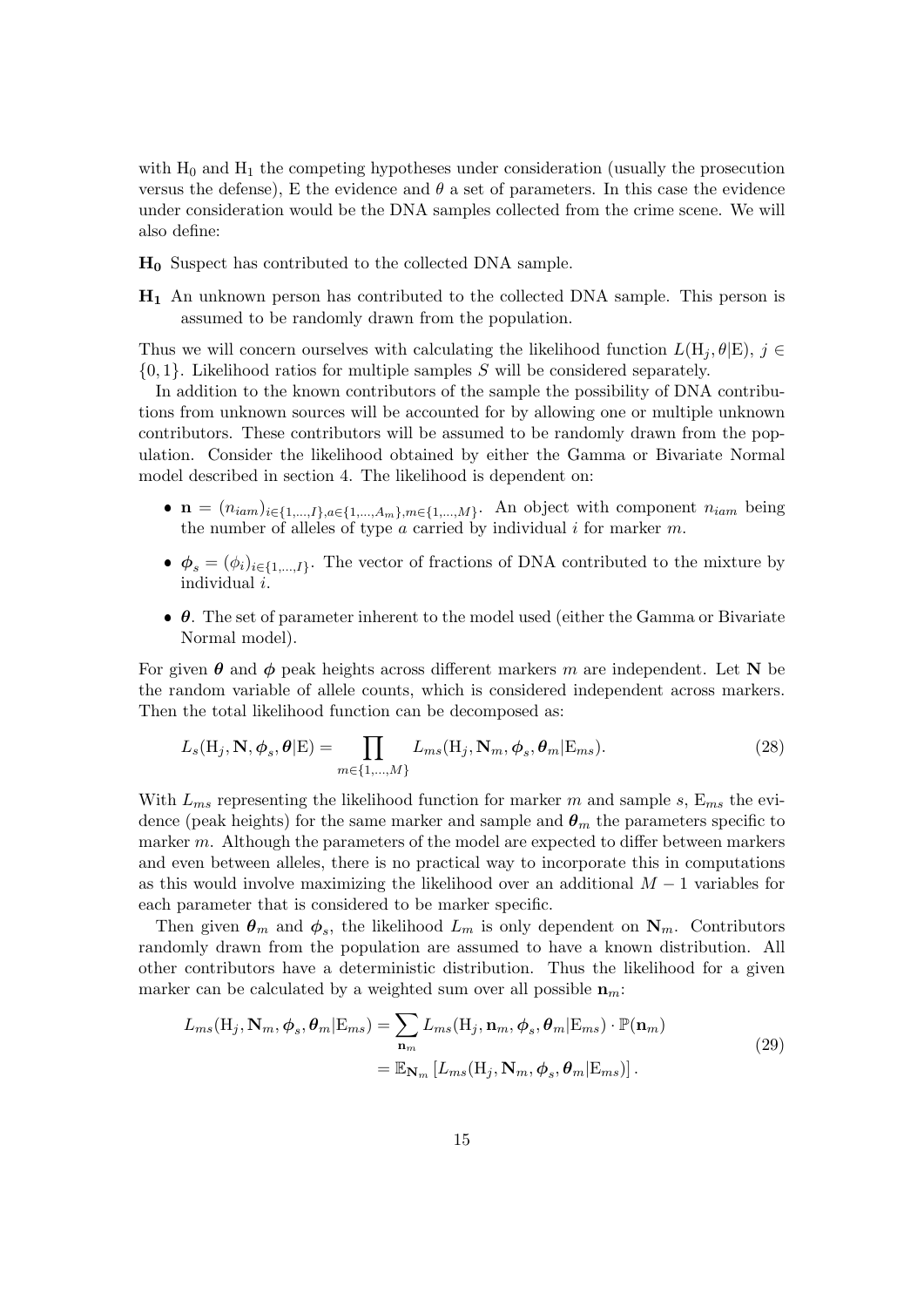In addition it is assumed an additional factorization is possible:

$$
L_{ms}(\mathbf{H}_j, \mathbf{N}_m, \boldsymbol{\phi}_s, \boldsymbol{\theta}_m | \mathbf{E}_{ms}) = \prod_{a=1}^{A_m} L_{msa}(\mathbf{H}_j, \mathbf{N}_{ma}, \boldsymbol{\phi}_s, \boldsymbol{\theta}_m | \mathbf{E}_{msa}),
$$
(30)

with  $n_{ma}$  some subset of  $n_m$  and similarly  $E_{ms}$  a subset of  $E_{ms}$ . The subsets  $n_{ma}$ and  $E_{msa}$  can differ depending on the model used. We will assume the population to be in Hardy-Weinberg equilibrium. This means that two alleles of an individual are chosen at random with allele-frequencies  $(q_1, \ldots, q_{A_m})$ . Thus  $\mathbf{n}_m$  follows an independent multinomial distribution with allele frequencies  $(q_1, \ldots, q_{A_m})$  and  $\sum_a n_{iam} = 2$ .

To deal with the unknown parameters  $\theta$  and  $\phi$  maximum likelihood estimation is performed for the competing hypotheses  $H_0$  and  $H_1$  separately. Thus the likelihood ratio for sample s can be expressed as:

$$
LR_{\theta,s} = \frac{\sup_{\theta,\phi} L_s(H_0, \mathbf{n}, \phi_s, \theta | \mathbf{E}_s)}{\sup_{\theta,\phi} L_s(H_1, \mathbf{n}, \phi_s, \theta | \mathbf{E}_s)}.
$$
(31)

#### 5.2 Bayesian network



Figure 1: Bayesian network with  $n_{ia}$ -variables representing allele counts of random contributor  $i$  at allele  $a$ ,  $S$ -variables a counter ensuring the allele counts are appropriately distribute and the O-variables are defined to incorporate peak height information.

To calculate the likelihood (equation 29) one quickly has to deal with a very large sum. This problem gets bigger the more random contributors there are in the calculation. To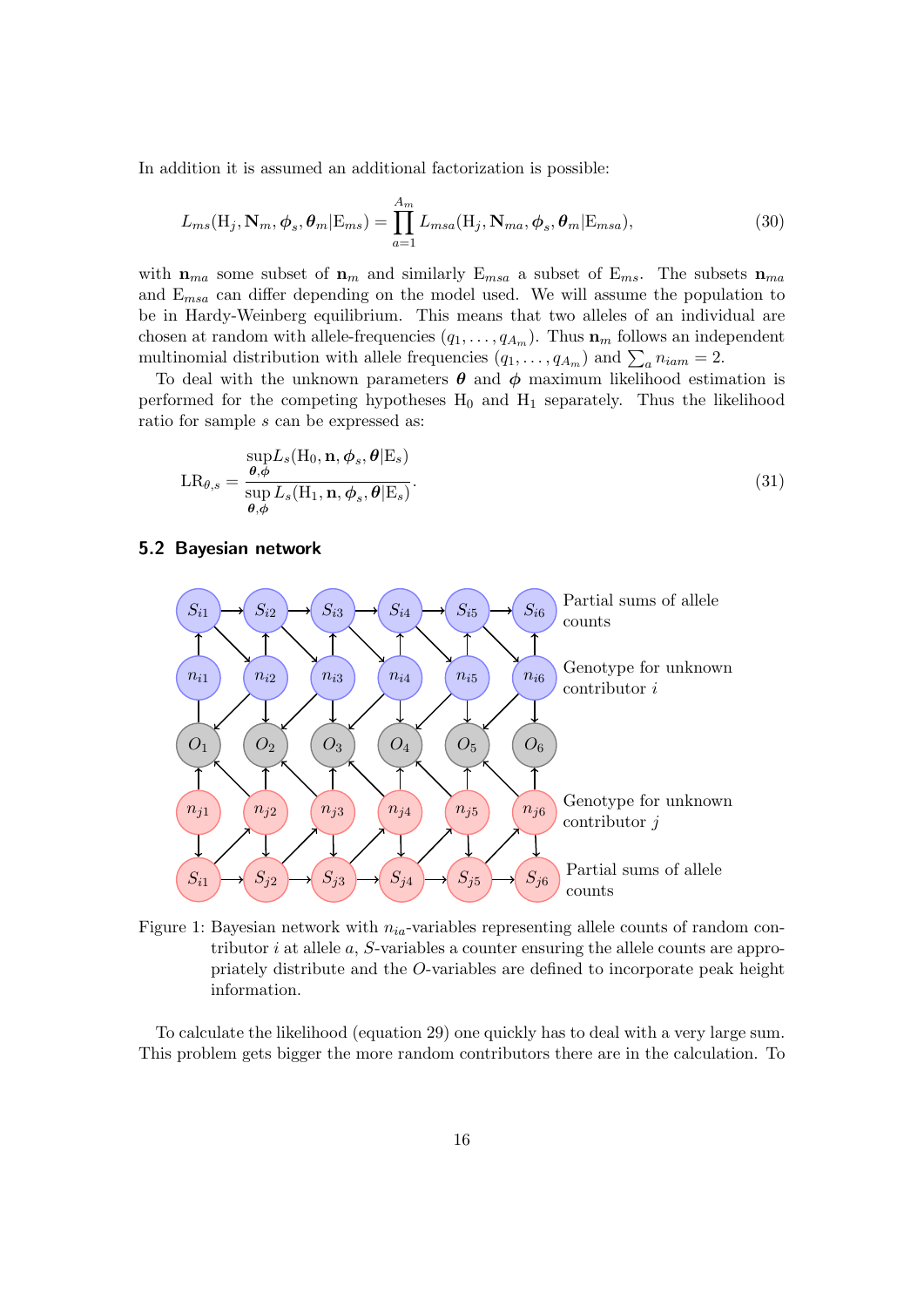deal with this more efficiently the method described in [6, Cowell et al. (2013)] will be utilized.

Using the properties of the multinomial distribution we can deduce the following. Without any information about allele counts  $(n_{i2m}, \ldots, n_{iA_{mm}}), n_{i1m}$  follows a binomial distribution Bin(2, q<sub>1</sub>). Introducing the counter  $S_{iam} = \sum_{k \leq a} n_{ikm}$ , it follows that given  $S_{i(a-1)m}$ ,  $n_{iam}$  is distributed as:

$$
n_{iam} \sim \begin{cases} \text{Bin}\left(2, \frac{q_a}{\sum_{k \ge a} q_k}\right) & \text{if } S_{i(a-1)m} = 0, \\ \text{Bin}\left(1, \frac{q_a}{\sum_{k \ge a} q_k}\right) & \text{if } S_{i(a-1)m} = 1, \\ 0 & \text{if } S_{i(a-1)m} = 2. \end{cases}
$$
(32)

Adding these counters S allows the representation of allele counts in figure 1. Disregarding the O-variables for the moment, we will focus on the variables representing the genotypes; the *n*-variables. With the vector of variables  $S_i$  and  $S_j$  being the counter introduced above, the variables  $(n_{i1}, \ldots, n_{i6})$  and  $(n_{j1}, \ldots, n_{j6})$  follow an independent multinomial distribution with allele frequencies  $(q_1, \ldots, q_6)$  and  $\sum_{k=1}^{6} n_{i/jk} = 2$ . This Markov representation of the genotypes allows for lower computation time than more straightforward representations. For a formal proof of the validity of this representation for the allele count distribution see [8, Graversen, T. (2013b)].

Peak height information can be incorporated by appropriately specifying the conditional distribution of the O-variables. We will define these variables as having two possible states, 0 and 1. Let  $k_m$  be a constant such that the equation below defines a probability distribution, then we will define:

$$
\mathbb{P}(O_{ma} = 1 | \mathbf{N}_{ma} = \mathbf{n}_{ma}) = L_{msa}(H_j, \mathbf{n}_{ma}, \phi_s, \theta | \mathbf{E}_{msa})/k_m.
$$
\n(33)

Then this distribution is dependent on the occurrence or non-occurrence of dropout, as well as the model used (the Gamma model or the Bivariate normal model). The structure of the bayesian network is dependent on the model used as well. In both cases the O-variables will be conditionally independent of the S-variables given the  $n$ variables. This is reflected in the network by the fact that for any  $i, j$  and  $k$ , the set of all *n*-variables d-separates  $S_{ij}$  from  $O_k$ . This is apparent since the set of *n*-variables separates the set of O-variables from the set of S-variables in the moralized graph. In addition it is important to note the mutual conditional independence of the O-variables given the rest of the network (the  $n$ - and  $S$ -variables), which agrees with the distribution defined in equation 33.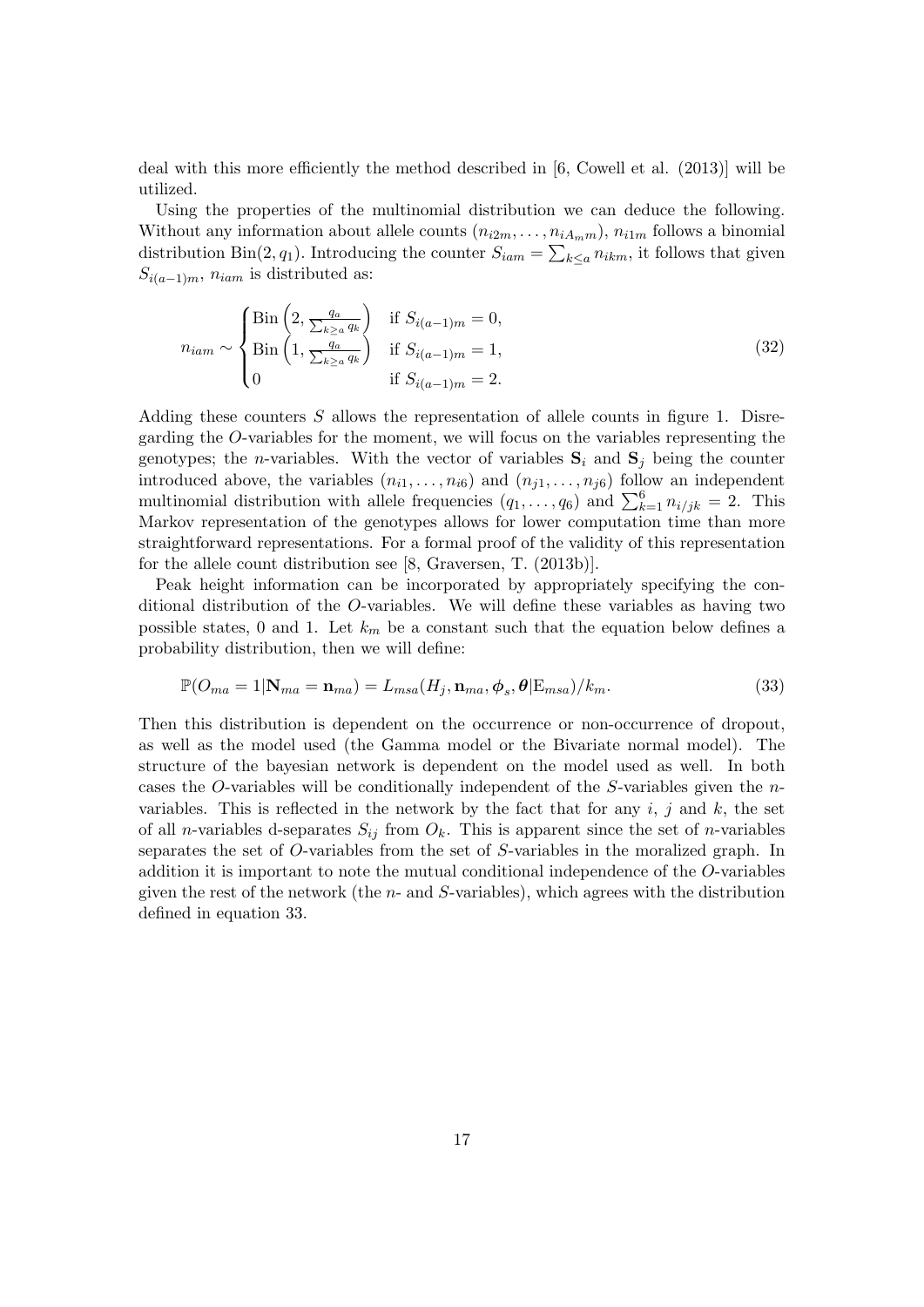Then we can rewrite the likelihood function (equation 29):

$$
\mathbb{E}\left[\prod_{a=1}^{A_m} L_{ms}(\mathbf{H}_j, \mathbf{N}_{ma}, \phi_s, \theta_m | \mathbf{E}_{msa})\right] = \mathbb{E}\left[\prod_{a=1}^{A_m} \mathbb{P}(O_{ma} = 1 | \mathbf{N}_{ma})k_m\right]
$$

$$
= \mathbb{E}\left[\prod_{a=1}^{A_m} \mathbb{P}(O_{ma} = 1 | \mathbf{N}_m)\right] \prod_{a=1}^{A_m} k_m
$$

$$
\stackrel{2}{=} \mathbb{E}\left[\mathbb{P}\left(\bigcap_{a \in \{1, \dots, A_m\}} \{O_{ma} = 1\}\middle| \mathbf{N}_m\right)\right] \prod_{a=1}^{A_m} k_m
$$

$$
= \mathbb{P}\left(\bigcap_{a \in \{1, \dots, A_m\}} \{O_{ma} = 1\}\right) \prod_{a=1}^{A_m} k_m.
$$
(34)

Thus we can compute the likelihood function by setting all the O-variables in the network to 1 and then propagating this evidence.

#### Gamma Model

The stutter peak and allelic peak are assumed independent given the allele counts in this model. Thus the likelihood can be decomposed as in equation 30 and figure 1 gives the appropriate structure for the network. Due to stutter, the peak height distribution for peak a is dependent on the allele counts at allele a and  $a + 1$ . Each O-variable has two states: 0 or 1, as described in equation 33. With  $\Sigma = \rho(1-\xi)\sum_i \phi_i n_{ia} + \rho \xi \sum_i \phi_i n_{i,a+1}$ ,  $H_a$  the peak height at allele  $a$  and  $G$  and  $g$  the cumulative distribution function and the probability distribution function of the gamma distribution respectively, the conditional distribution of the O-variables is defined as:

$$
P(O_a = 1) = \begin{cases} k_m \cdot G(C; \Sigma, \eta) & \text{if } H_a < C, \\ k_m \cdot g(H_a, \Sigma, \eta) & \text{if } H_a \ge C, \end{cases} \tag{35a}
$$

$$
P(O_a = 0) = \begin{cases} 1 - k_m \cdot G(C; \Sigma, \eta) & \text{if } H_a < C, \\ 1 - k_m \cdot g(H_a, \Sigma, \eta) & \text{if } H_a \geq C. \end{cases} \tag{35b}
$$

 $\Sigma$  of course being dependent on the states of the *n*-variables a and  $a+1$ .  $k_m$  is a constant small enough that insures equation 35 defines a probability distribution.

One can then evaluate the likelihood function (equation 29) by setting the evidence to "1" to all the O-variables, and evaluating the "probability" of this evidence. Keeping in mind the the likelihood has been multiplied by factor  $k_m$  for each variable one has to correct this likelihood by multiplying with  $\frac{1}{k_m^{Am}}$ .

<sup>(2)</sup> The auxiliary variables  $\{O_{ma} : a \in \{1, ..., A_m\}\}\$  being conditionally independent of each other given the allele counts  $\mathbf{N}_m$ .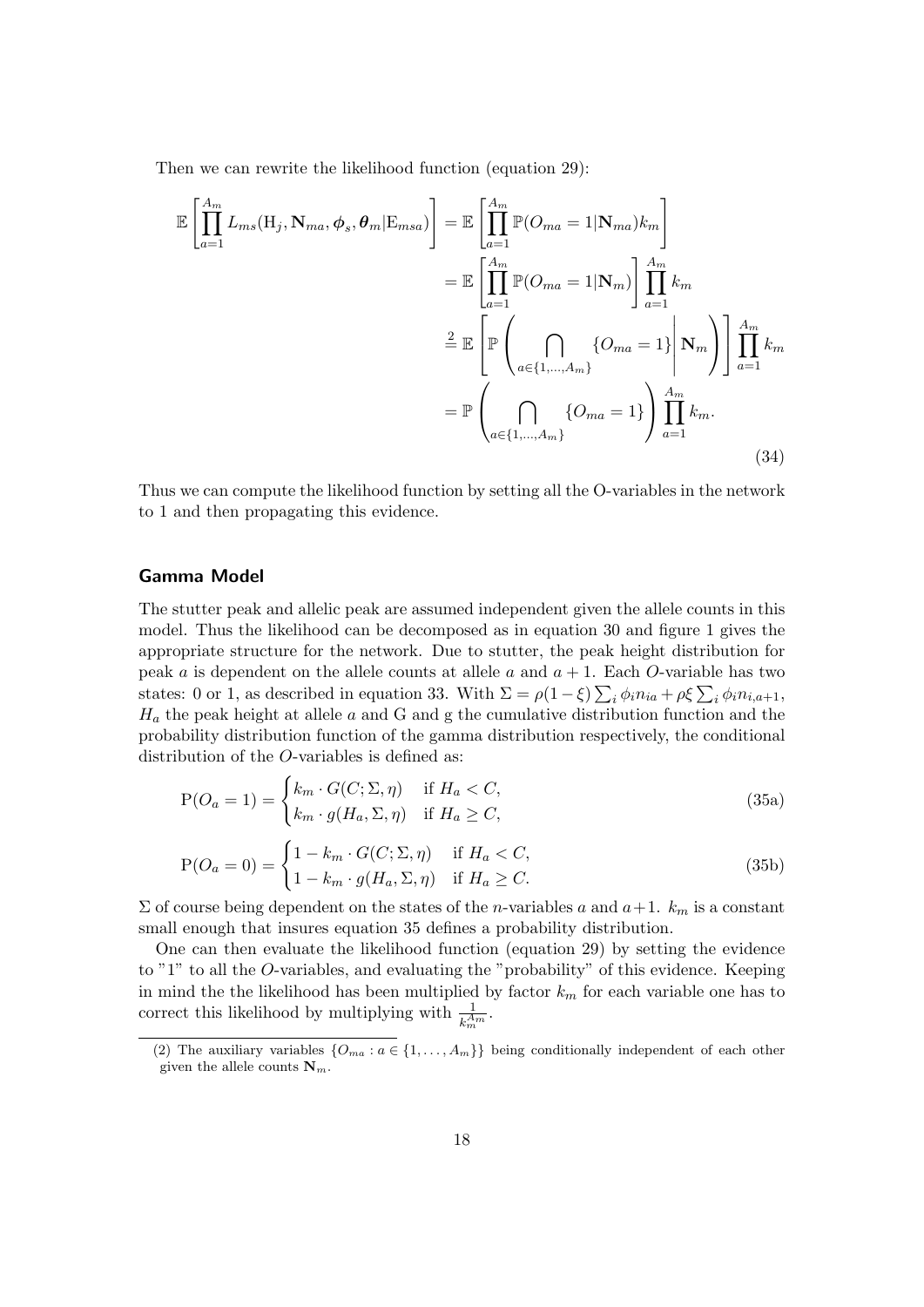### Bivariate normal model



Figure 2: Bayesian network used for the Bivariate Normal model with  $n_{ia}$ -variables representing allele counts of random contributor i at allele a, S-variables a counter ensuring the allele counts are appropriately distribute and the O-variables are defined to incorporate peak height information. Black arrows are sufficient for the  $0<sup>th</sup>$ -order approximation while green arrows need to be added to be able to compute a  $1^{st}$  order approximation.

For the bivariate normal model a network more complex then the example in figure 1 has to be used. Using the decomposition of the likelihood function defined in equations 14 and 15 we could define the O-variables as having the conditional probability:

$$
P(O_a = 1) = \begin{cases} k_m \cdot F_{\text{Normal}}\left(C; (2 - \epsilon)m \sum_i \phi_i n_{ia} + E(H_{a+1}^{s*})\right), \\ \sqrt{s d_{allelic}^2 \sum_i \phi_i n_{ia} + \text{Var}(H_{a+1}^{s*})}\right) & \text{if } H_a < C, \\ k_m \cdot f_{\text{Normal}}\left(H_a; (2 - \epsilon)m \sum_i \phi_i n_{ia} + E(H_{a+1}^{s*})\right), \\ \sqrt{s d_{allelic}^2 \sum_i \phi_i n_{ia} + \text{Var}(H_{a+1}^{s*})}\right) & \text{if } H_a \geq C, \end{cases} \tag{36a}
$$

$$
P(O_a = 0) = \begin{cases} 1 - \kappa_m \cdot F_{\text{Normal}}\left(C; (2 - \epsilon)m \sum_i \phi_i n_{ia} + E(H_{a+1}^*)\right), \\ \sqrt{s d_{allelic}^2 \sum_i \phi_i n_{ia} + \text{Var}(H_{a+1}^{s*})}\end{cases} \quad \text{if } H_a < C, \\ 1 - k_m \cdot f_{\text{Normal}}\left(H_a; (2 - \epsilon)m \sum_i \phi_i n_{ia} + E(H_{a+1}^{s*})\right), \\ \sqrt{s d_{allelic}^2 \sum_i \phi_i n_{ia} + \text{Var}(H_{a+1}^{s*})}\end{cases} \quad \text{if } H_a \geq C.
$$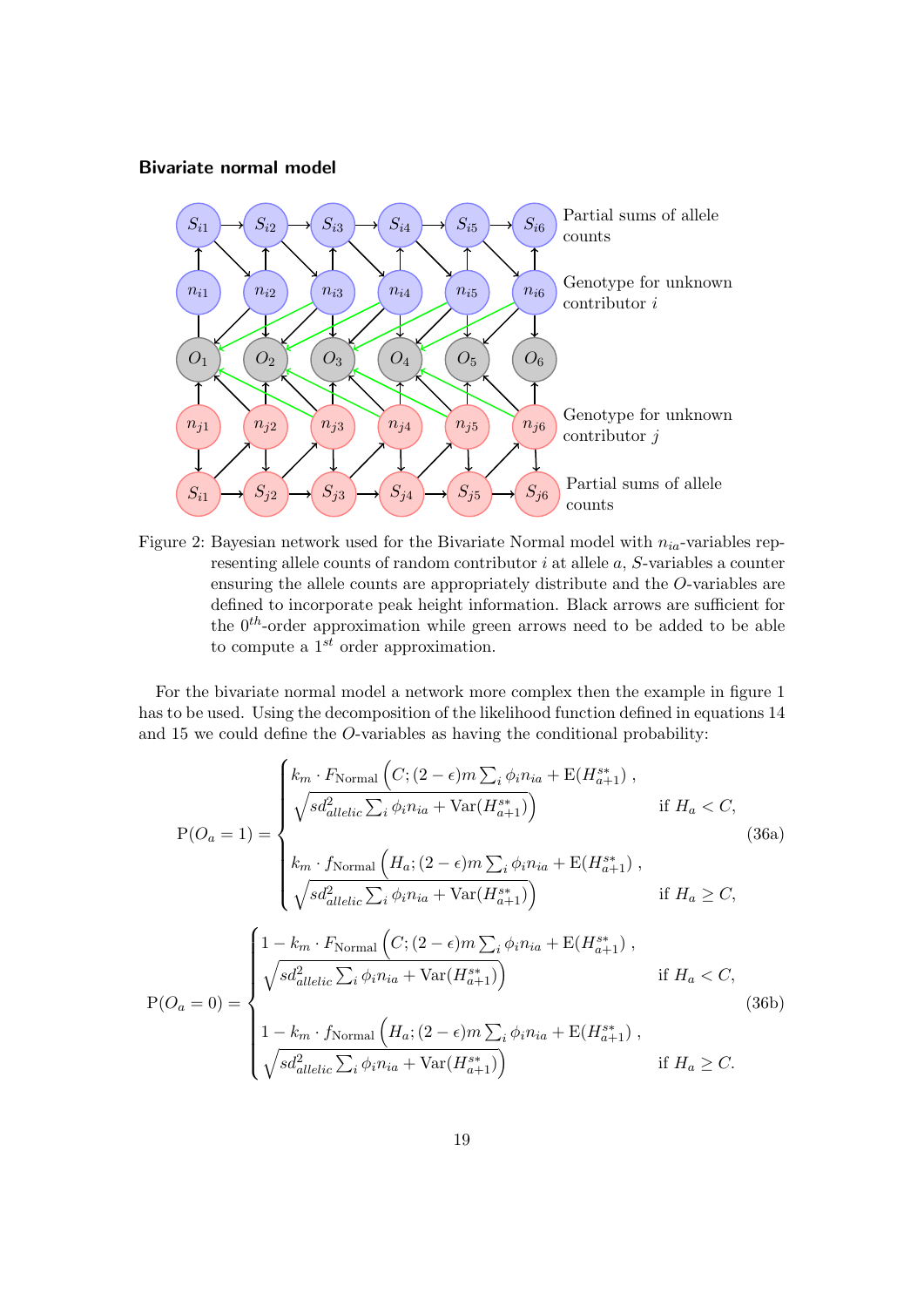With  $F_{\text{Normal}}(x, m, sd)$  and  $f_{\text{Normal}}(x, m, sd)$  being the cumulative distribution function and the probability distribution function respectively of a normal random variable with mean  $m$  and standard deviation  $sd$ . However, due to the iterative definition of  $H^{s*}_{a+1}$  the variable  $O_a$  would be directly dependent on the set of variables  ${n_{ik} : k \ge a, i \in \{1, ..., I\}$ . Generally this would lead to highly complex bayesian networks with large cliques and thus large computation times. To combat this we introduce the following approximation:

#### m<sup>th</sup> order approximation  $a_{a+1+m}^{0*}$  is assumed to be equal to  $H_{a+1+m}^0$ .

Thus the order of the approximation controls how many step there are in the iterative calculation like in equation 15. With order 0 defining an uncorrelated version of the normal random variables, the structure of the bayesian network used for the Gamma model (figure 1) would suffice. Using equation 36 with the approximation made above we find that the network for the  $m^{th}$  order approximation would need "arrows" from the set  ${n_{ik} : a \le k \le a + 1 + m, i \in \{1, ..., I\}\}$  to the variable  $O_a$ .

#### 5.3 Marker dependence

In general the parameters of the model will differ between markers and even between alleles. However,it would be impractical to maximize the likelihood function over different parameters for all markers. It will be assumed that the parameters are constant across alleles. From section 3 we see that differences in parameters of the Gamma/Bivariate Normal model between markers arise from differences between the parameters  $\pi_{extraction}$ ,  $\pi_{aliquot}$ ,  $\pi_{stutter}$ ,  $\pi_{PCRef}$  and the conversion factor arising from the visualization of the alleles after electrophoresis. Since any estimation of stutter percentage directly from the data is directly dependent on additional assumptions of the contributors to the sample we will assume the stutter parameter to be equal across all markers (and alleles) for both the Gamma and Bivariate Normal model. Luckily the mean peak height can reasonably be estimated from the data across markers. This is proportional to the parameter  $\rho$  and m for the Gamma model and the Bivariate Normal model respectively. For each marker this parameter will be scaled by a factor  $(x_m^{scale})$  as follows:

$$
x_m^{scale} = \frac{M \cdot \sum_{s=1}^{S} \sum_{a=1}^{A_m} H_{ams}}{\sum_{s=1}^{S} \sum_{m=1}^{M} \sum_{a=1}^{A_m} H_{ams}},\tag{37}
$$

with  $H_{ams}$  the observed peak height at allele a of marker m and sample s. Note that only observed peaks will be used in the sum, there may be peaks below the threshold C that will not be counted. However, these contributions should be small enough to make little difference. Next should be considered how the variance of the peaks scale with  $x_m^{scale}$ . Looking at the simulation method for DNA peak distributions (section 3) we find that differences in peak height can arise in multiple ways. Variations in  $\pi_{extraction}$ ,  $\pi_{aligned}$ ,  $\pi_{PCRef}$  and the conversion factor arising from the visualization of the alleles after electrophoresis all effect the mean peak height. In particular  $\pi_{PCRef}$  can greatly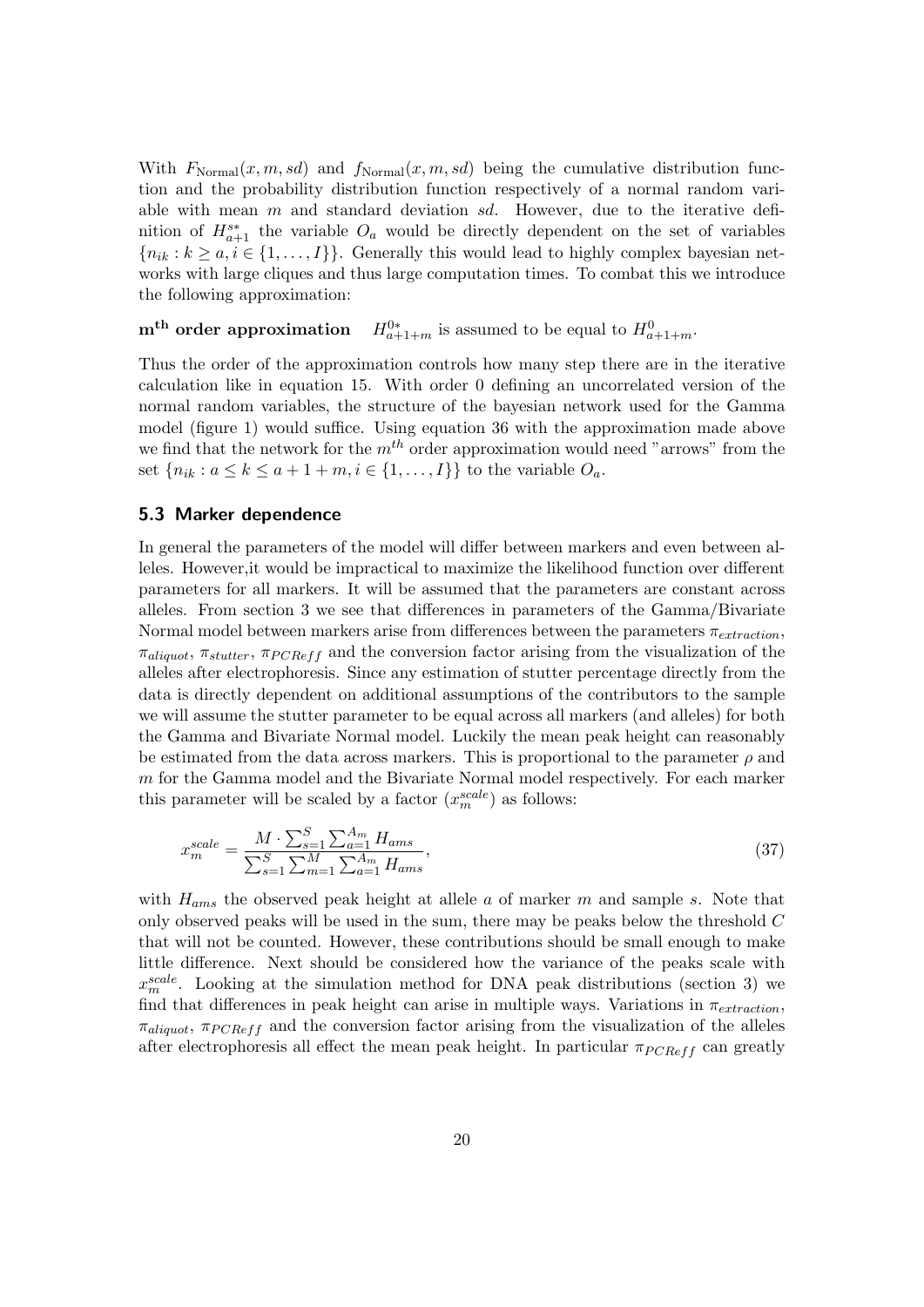vary the mean peak height even for small changes in its value. It is assumed the standard deviation of the peak height distribution scales with the mean peak height. To be precise:

Gamma model 
$$
\begin{cases} \rho_m = \rho \\ \eta_m = \eta \cdot x_m^{scale} \\ \xi_m = \xi, \end{cases}
$$
 (38a)  

$$
\begin{cases} m_m = m \cdot x_m^{scale} \end{cases}
$$

Bivariate Normal model\n
$$
\begin{cases}\nm_m = m \cdot x_m \\
sd_{allele,m} = sd_{allele} \cdot x_m^{scale} \\
sd_{stutter,m} = sd_{stutter} \cdot x_m^{scale} \\
\xi_m = \xi \\
r_m = r.\n\end{cases}
$$
\n(38b)

Figure 27 shows relatively constant shape parameter (proportional to  $\rho$ ) with varying scale parameter (proportional to  $\eta$ ) in the case of variable amplification parameter  $(\pi_{PCRef} f)$ . It also shows a more than linear increase in the scale parameter as a function of  $\pi_{PCRef}$ . Note that this is not the case with varying the pre-amplification parameter  $(\pi_{extraction,align}$ ) as seen in figure 25.

The parameters of the fitted bivariate normal distribution as a function of the amplification parameter are shown in figure 30. The fraction of the mean and standard deviation for both the stutter and allelic peak is shown to be roughly constant in the bottom right graph. Also note the constant correlation coefficient in the upper right graph. Again a variable pre-amplification parameters shows a different picture (figure 28).

Luckily the conversion factor arising from the visualization of the alleles after electrophoresis is a deterministic step. If the peak heights are scaled by a factor  $k$  then obviously parameters m and  $\rho$  are scaled by this factor but also the standard deviation of the peak heights are scaled by this factor and the correlation coefficient remains the same. Thus equation 38 is valid for this step as well.

#### 5.4 Posterior distribution of genotypes

For various reasons it can be desirable to know the posterior distribution of genotypes given the observed peak heights or a subset of observed peak heights. Let this (sub)set be denoted by  $E'_{ms}$ . If the likelihood associated with this (sub)set of peak heights can be factorized as follows:

$$
\mathbb{P}(\mathbf{E}'_{ms}|\mathbf{N}_m=\mathbf{n}_m)=L'_{ms}(\mathbf{n}_m|\mathbf{E}'_{ms})=\prod_{a\in A'}L_{msa}(\mathbf{n}_{ma}|\mathbf{E}_{msa}),\tag{39}
$$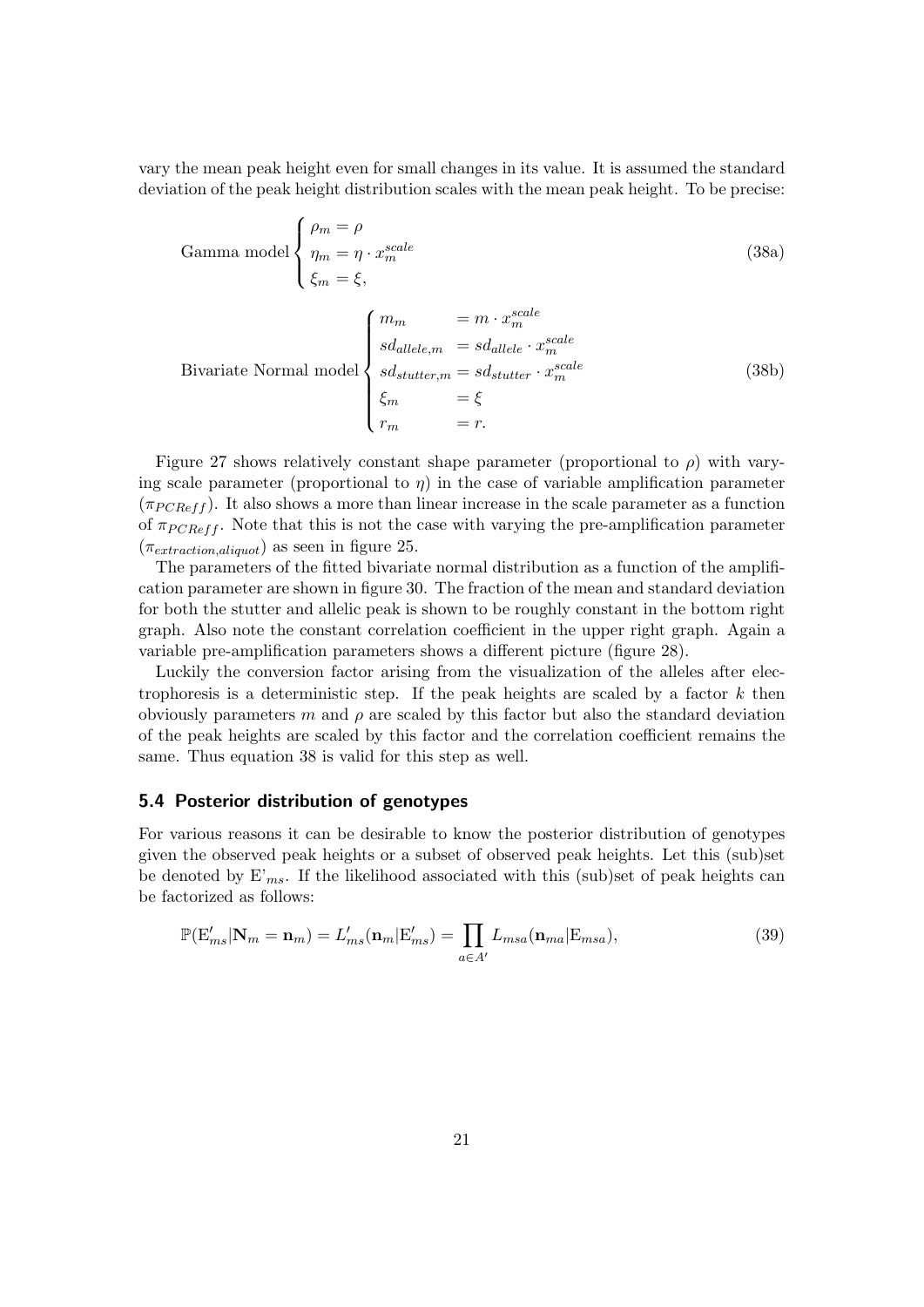then conditioning on the auxiliary variables being equal to 1 is equivalent to conditioning on the observed peak heights  $E'_{ms}$ :

$$
\mathbb{P}\left(\mathbf{N}_{m}=\mathbf{n}_{m}\left|\bigcap_{a\in A'}\{O_{ma}=1\}\right.\right)=\frac{1}{\mathbb{P}\left(\bigcap_{a\in A'}\{O_{ma}=1\}\right)}\mathbb{P}\left(\mathbf{N}_{m}=\mathbf{n}_{m},\bigcap_{a\in A'}\{O_{ma}=1\}\right)
$$
\n
$$
=\frac{\mathbb{P}(\mathbf{N}_{m}=\mathbf{n}_{m})}{\mathbb{P}\left(\bigcap_{a\in A'}\{O_{ma}=1\}\right)}\cdot\mathbb{P}\left(\bigcap_{a\in A'}\{O_{ma}=1\}\right|\mathbf{N}_{m}=\mathbf{n}_{m}\right)
$$
\n
$$
=\frac{\mathbb{P}(\mathbf{N}_{m}=\mathbf{n}_{m})}{\mathbb{P}\left(\bigcap_{a\in A'}\{O_{ma}=1\}\right)}\cdot\prod_{a\in A'}\mathbb{P}\left(O_{ma}=1|\mathbf{N}_{m}=\mathbf{n}_{m}\right)
$$
\n
$$
=\frac{\mathbb{P}(\mathbf{N}_{m}=\mathbf{n}_{m})}{\mathbb{P}\left(\bigcap_{a\in A'}\{O_{ma}=1\}\right)}\cdot\prod_{a\in A'}L_{msa}(\mathbf{n}_{ma}|\mathbf{E}_{msa})/k_{m}
$$
\n
$$
=\frac{\mathbb{P}(\mathbf{N}_{m}=\mathbf{n}_{m})}{\mathbb{P}\left(\bigcap_{a\in A'}\{O_{ma}=1\}\right)}\cdot L'_{ms}(\mathbf{n}_{m}|\mathbf{E}'_{ms})\prod_{a\in A'}\frac{1}{k_{m}}
$$
\n
$$
=\frac{\mathbb{P}(\mathbf{N}_{m}=\mathbf{n}_{m})}{\mathbb{P}\left(\bigcap_{a\in A'}\{O_{ma}=1\}\right)}\cdot\mathbb{P}(\mathbf{E}'_{ms}|\mathbf{N}_{m}=\mathbf{n}_{m})\cdot\prod_{a\in A'}\frac{1}{k_{m}}
$$
\n
$$
=\frac{1}{\mathbb{P}\left(\bigcap_{a\in A'}\{O_{ma}=1\}\right)}\cdot\mathbb{P}(\mathbf{E}'_{ms},\mathbf{N}_{m}=\mathbf{n}_{m})\cdot\prod_{a\in A'}\frac{1}{k_{m}}
$$
\n
$$
=\frac{\mathbb{P}(\mathbf{E}'_{ms})}{\mathbb{P}(\bigcap_{a
$$

Dependence on H<sub>j</sub>,  $\phi_s$  and  $\theta$  was suppressed in the above notation.

As previously discussed equation 39 is valid in the case that  $E'_{ms}$  is equal to  $E_{ms}$ . In addition a factorization is possible for both the Gamma and Bivariate Normal model for arbitrary  $E'_{ms}$ .

# 6 Results

### 6.1 Validation

Validation of the Gamma model without artefacts was previously discussed in [7, Cowell(2009)]. The following assumptions made by the Gamma model were investigated:

- The peak areas follow gamma distributions.
- The scale parameter is independent of the amount of DNA in the sample.
- The mean peak height (or equivalently the shape parameter when taking into account the above assumption) is proportional to the amount of DNA in the sample.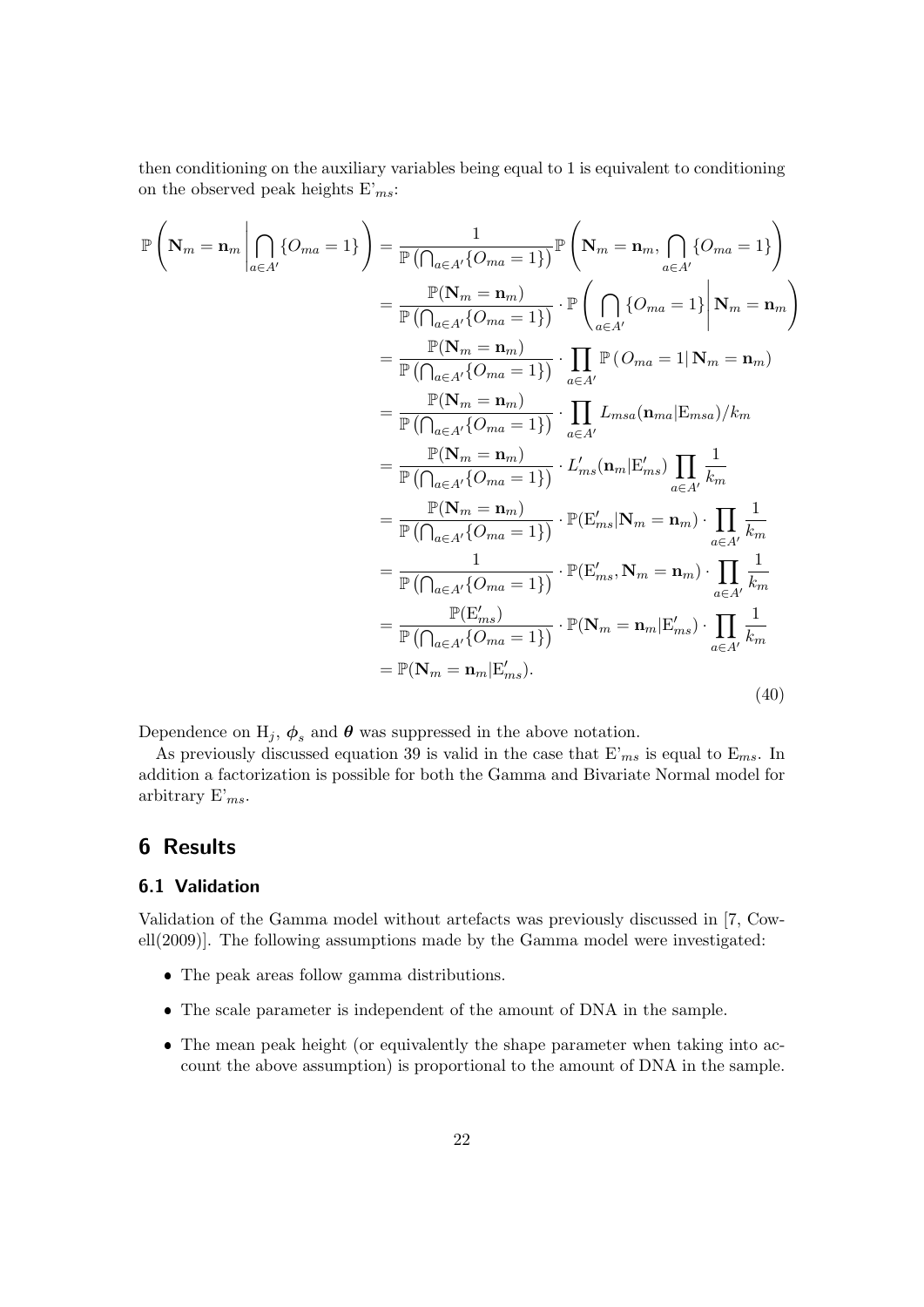To this effect the simulation model described in section 3 was used to validate these assumptions (section 4.1.1). The Gamma model with artefacts makes some additional assumptions that need to be validated:

- Both allelic peak heights (arising from contributions to that allelic type) and stutter peak heights follow gamma distributions.
- The scale parameter is independent of the amount of DNA in the sample for both the stutter and allelic peak heights.
- The mean peak height is proportional to the amount of DNA in the sample for both the stutter and allelic peak heights.
- The allelic peak height and stutter peak height distribution have the same value for the scale parameter.
- Stutter and allelic peak heights are independent.

Furthermore the dropout rates of the Gamma model should coincide with those of the simulation model. The bivariate normal model makes the following assumptions that need to be validated:

- Stutter and allelic peak  $(H_a^0, H_a^s)$  follow a bivariate normal distribution.
- The correlation coefficient of this distribution is independent of the starting amount of DNA.
- The mean parameters of both  $H_a^0$  and  $H_a^s$  increases linearly with the starting amount of DNA.
- The variance of both  $H_a^0$  and  $H_a^s$  increases linearly with the starting amount of DNA.
- The conditional distribution  $H_a^s|H_a^0 + H_{a+1}^s < C$  closely resembles a normal distribution with parameters  $\Big(\mathbb{E}(H_a^s|H_a^0+H_{a+1}^s < C), \sqrt{\text{Var}(H_a^s|H_a^0+H_{a+1}^s < C)}\Big).$

This in addition to correct dropout rates.

For all simulations in this section simulation model (section 3) was used with values for  $\pi_{extraction}$ ,  $\pi_{alignment}$ ,  $\pi_{student}$  and  $\pi_{PCRef}$  being those reported in [3, Gill et al.(2005)].

#### 6.1.1 Gamma model

#### Goodness of Fit

To test if the gamma distribution is a good fit for DNA peak heights a set of Q-Q (Quantile-Quantile) plots were made. For three different starting values of DNA molecules of a certain allelic type 10, 000 simulations were run, using the method described in section 3. DNA was amplified over 28 cycles. Maximum likelihood estimation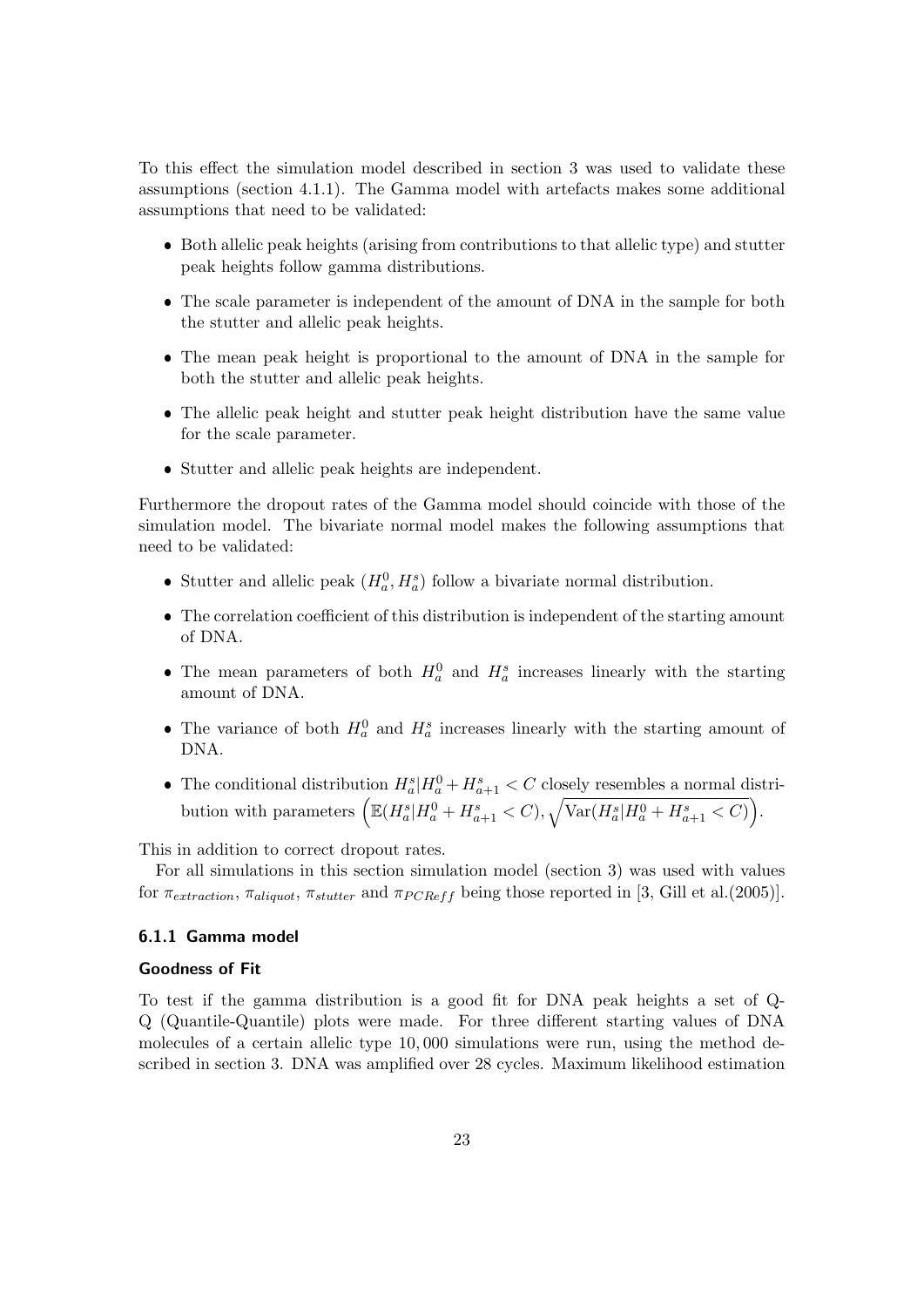

Figure 3: Quantile-quantile plots using simulations of peak height for three different starting values  $N$  of the number of an alleles. Red shows the simulation vs the fitted gamma distribution with different scale parameters, blue with equal scale parameters.

was used to estimate the parameters of the Gamma distribution. Figure 3 shows the Q-Q plots of the simulated data vs the quantiles of the fitted Gamma distribution. The red dots show the Q-Q plot when the scale parameters of the stutter and allelic peak are not assumed to be equal. The blue dots represent the assumption of equal scale parameters of the stutter and allelic peak. This clearly illustrates a significant deterioration of the fit under these more restrictive assumptions. In general the allelic peak closely resembles a gamma distribution. The same can be said of the stutter peak though to a smaller degree. This should come as no surprise as the stutter peak is generated differently from a peak without stutter. The fit also appears to improve with increasing amount of starting values of DNA molecules. Figure 4 show the histograms of the simulation as well as the estimated gamma distributions used in figure 3.

#### Parameters as a function of N

It is not hard to verify analytically that for the simulation model the mean peak height is proportional to the initial number of  $DNA$  molecules  $N$ . Similarly the parameters of the Gamma distribution were estimated for different values of N and the shape and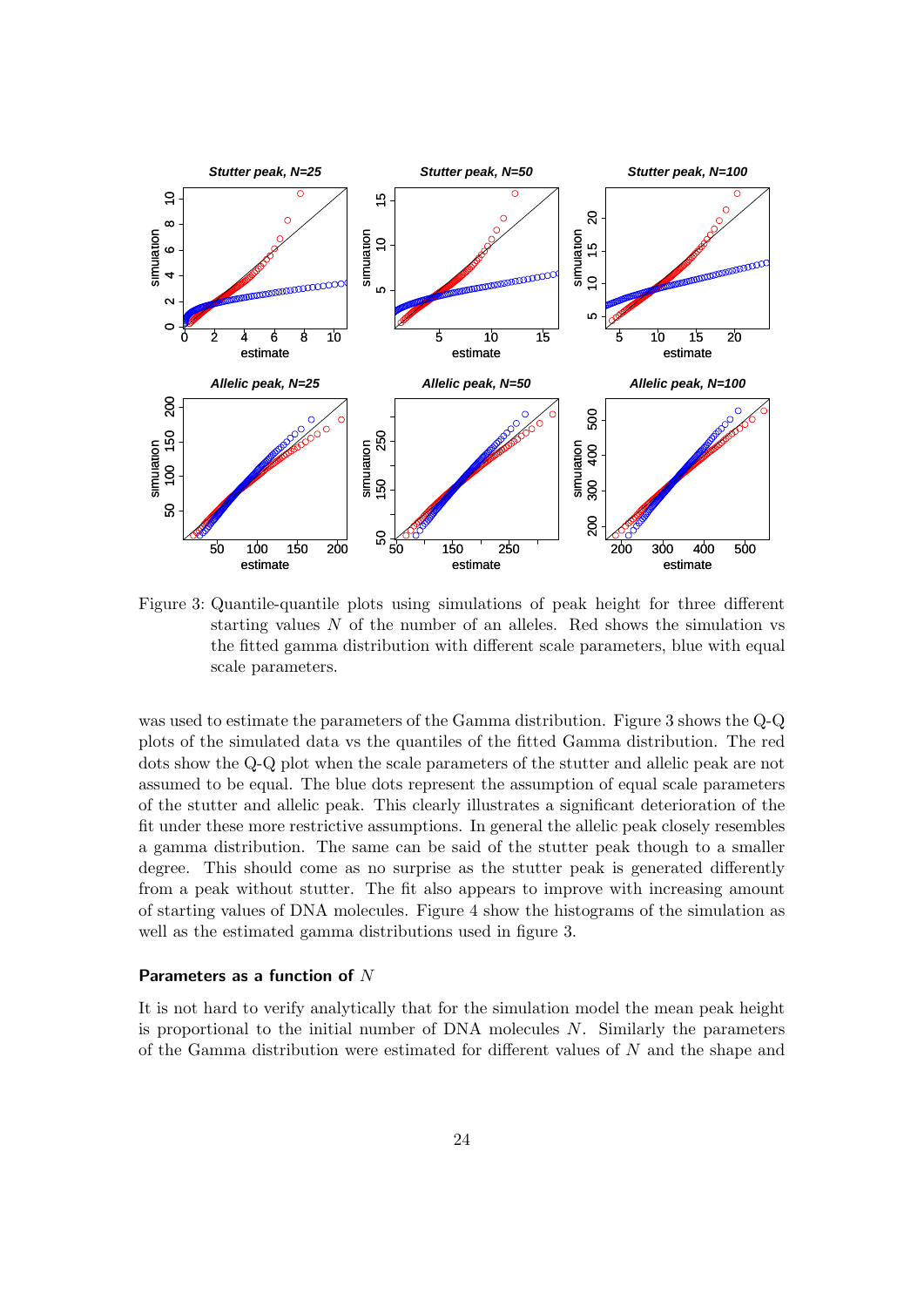

Figure 4: Histograms using simulations of peak height for three different starting values N of the number of an alleles. Red shows the the fitted gamma distribution with different scale parameters, blue with equal scale parameters.



Figure 5: Estimated shape (blue) and scale (red) parameters vs the starting amount of DNA molecules N for the the stutter and allelic peak.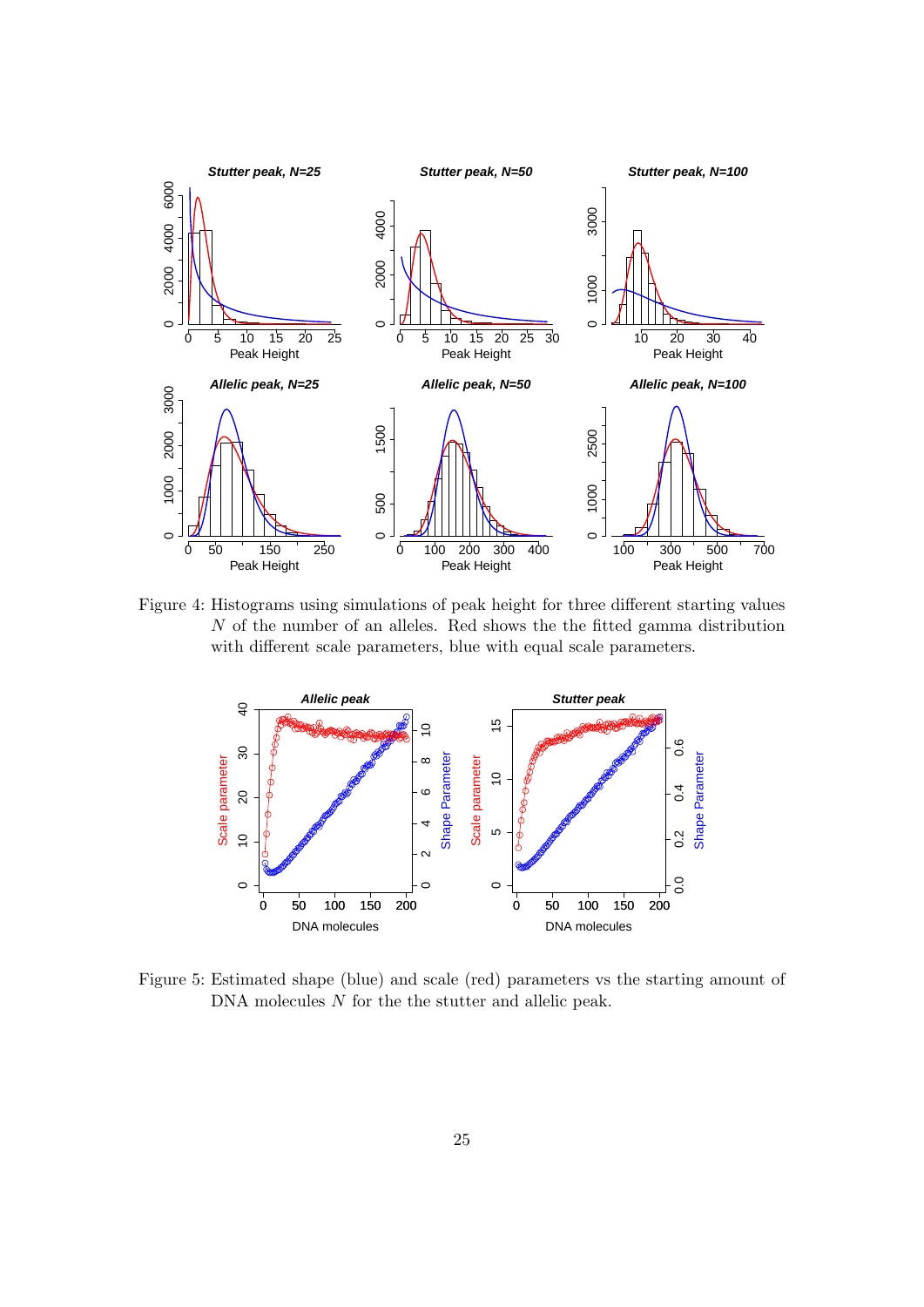scale parameters are shown as a function of  $N$  in figure 5 for both the stutter and allelic peak. The assumption that the scale parameter is independent of the amount of DNA in the sample appears roughly valid for  $N > 25$ , with a slight slope visible for both the stutter and allelic peak. It is important to note that the parameters for the allelic peak and the stutter peak were fitted independently. A large difference in scale parameter between the stutter and allelic peaks for equal values of N is clearly visible.

#### Stutter and allelic peak dependence



Figure 6: A sample of 500 simulations of the stutter peak height and allelic peak height.

To test the assumption that the stutter and allelic peak heights are independent an obvious first step is to see what a two-dimensional plot of the stutter peak height versus the allelic peak height looks like. This is shown in figure 6. Already it is apparent that the allelic and stutter peak heights cannot be considered independent. Low/high allelic peak height seems to correlate with low/high stutter peak height respectively. To further test the independence assumption a sample of 10.000 simulations was divided into bins (see table 1). By doing this some information is lost, but the option to use Pearson's Chi-squared test for independence is gained. Using the R function chisq.test() a p-value lower than  $2.2e - 16$  was found. Thus is seems safe to conclude the stutter and allelic peak height are not independent.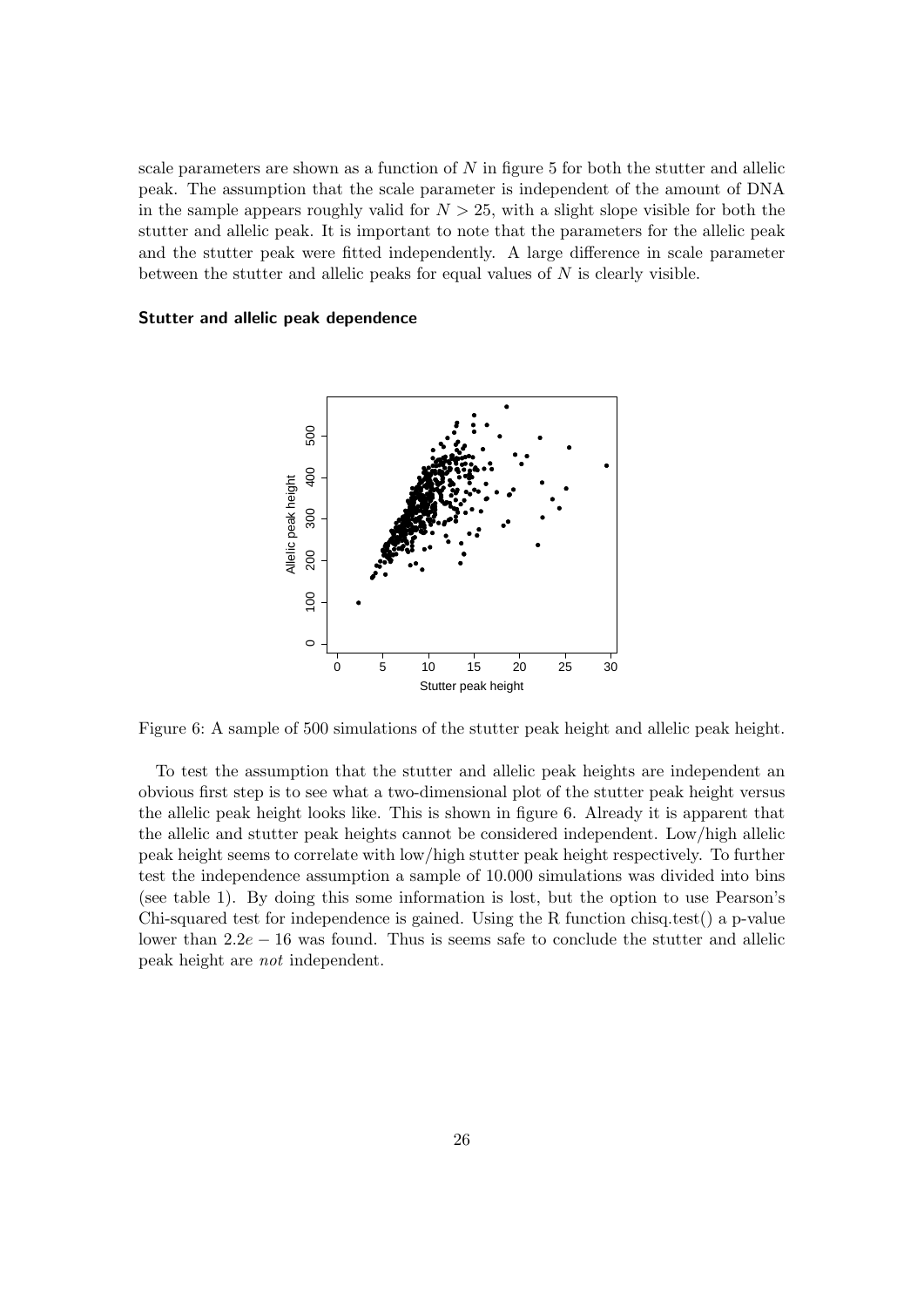|              | [91, 149] | (149, 206) | (206, 264] | (264, 321) | (321, 379) | (379, 437) | $\left(437,494\right]$ | (494, 552] | (552, 609] | (609, 667) |
|--------------|-----------|------------|------------|------------|------------|------------|------------------------|------------|------------|------------|
| [2.18, 5.95] | 25        | 202        | 318        | 13         |            |            |                        |            |            |            |
| (5.95, 9.72) |           | 63         | 768        | 1857       | 1366       | 233        |                        |            |            |            |
| (9.72, 13.5] |           | 18         | 112        | 463        | 1150       | 1225       | 441                    | 69         |            |            |
| [13.5, 17.3] |           |            | 45         | 128        | 246        | 286        | 233                    | 101        | 27         |            |
| [17.3, 21]   |           |            |            | 60         | 91         | 80         | 73                     | 32         | 15         |            |
| (21, 24.8)   |           |            |            | 25         | 43         | 41         | 31                     |            |            |            |
| (24.8, 28.6) |           |            |            |            | 14         | 17         |                        |            |            |            |
| (28.6, 32.3) |           |            |            |            |            |            |                        |            |            |            |
| (32.3, 36.1) |           |            |            |            |            |            |                        |            |            |            |
| (36.1, 39.9) |           |            |            |            |            |            |                        |            |            |            |

Table 1: A sample of 10000 simulations of the stutter peak height and allelic peak height distributed into bins.

#### Dropout



Figure 7: Dropout rates of the stutter peak as a function of the starting amount of DNA N. Black are the dropout estimates from the data, red and blue from maximum likelihood estimation of the Gamma model with red having  $\rho \cdot \eta$  and  $\xi$  estimated directly from the data.

Dropout rates were tested in three different situations:

- No additional contributor A contributor with an initial number of DNA molecules of a single allele varying over  $0 - 200$  with no other contributors.
- Minor additional contributor A contributor with an initial number of DNA molecules of a single allele varying over  $0 - 200$  and a small contributor one repeat number lower of 12 DNA molecules.
- Major additional contributor A contributor with an initial number of DNA molecules of a single allele varying over  $0 - 200$  and a large contributor one repeat number lower of 50 DNA molecules.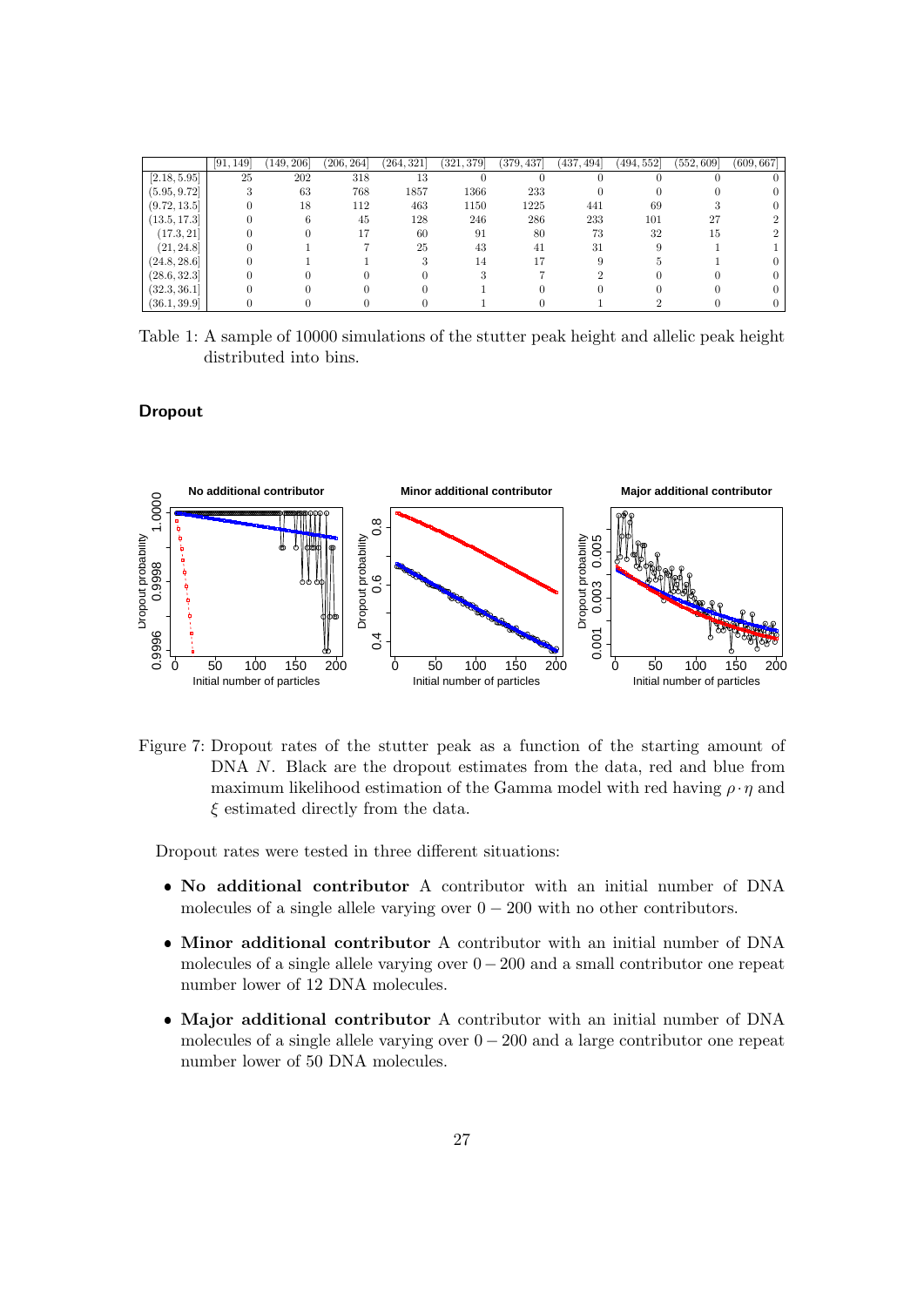These correspond to situations with very high probability of dropout, varying probability of dropout and very low probability of dropout for the stutter peak. 10, 000 simulations were run for all all initial number of DNA molecules  $N$  of the variable contributor in the set  $N \in \{2, 4, \ldots, 198, 200\}$ . The threshold C was set to 50. From this dropout rates were estimated for the allelic and stutter peak. These were compared to the theoretical dropout rates of the Gamma model. Parameters for the Gamma model were estimated by maximum likelihood, only taking dropout rates into account. Information like peak heights was not included in the maximum likelihood estimation. Let G be the cumulative distribution function of the Gamma distribution, n the number of DNA molecules of the additional contributor (either 0,12, or 50),  $D_{\text{allele}}(N)$  the number of times the allelic peak dropped out during simulation out of a possible 10,000 times and  $D_{stutter}(N)$  the same for the stutter peak. Then the following is maximized over  $\rho$ ,  $\xi$  and  $\eta$ :

$$
\prod_{N \in \{2,4,\dots,198,200\}} L(N),\tag{41}
$$

with

$$
L(N) = G(50; \rho\xi N + \rho(1-\xi)n), \eta)^{10,000-D_{stutter}(N)} \cdot G(50; \rho(1-\xi)N, \eta)^{10,000-D_{allele}(N)} \cdot (1 - G(50; \rho\xi N + \rho(1-\xi)n), \eta))^{D_{stutter}(N)} \cdot (1 - G(50; \rho(1-\xi)N, \eta))^{D_{allele}(N)} \tag{42}
$$

For comparison the likelihood was maximized with the mean peak height contribution of a single DNA molecule  $(\rho \cdot \eta)$  and stutter  $(\xi)$  directly estimated from the data. Figure 7 shows estimated dropout rates from the data (black) compared to the dropout rates from maximum likelihood estimation of the Gamma model. Estimation with variable  $\xi$ ,  $\rho$  and  $\eta$  (blue) shows dropout rates closely resembling those estimated from the data. However, the stutter parameter varies widely for the three different situation. In a DNA profile a wide range of scenario's likely occurs. Estimating  $\rho \cdot \eta$  and  $\xi$  from the data thus represents a more realistic approach, as this forces some uniformity across the three different situations described above. Unfortunately since the scale parameters are assumed equal for the stutter and allelic peak it is not clear how to estimate the remaining parameter. Thus there is one remaining degree of freedom to optimize over. This situation (red) is also plotted. Clearly the dropout rates are less similar to the estimated dropout rates. Allelic dropout rates are very close to each other for all three situations such that they are hard to distinguish graphically and are not plotted here, but can be found in the section Additional Figures.

Estimated parameter values are shown in table 2. In the case of three degrees of freedom the stutter percentage varies widely, while in the case of one degree of freedom the remaining parameter that controls the variance of the peak heights varies significantly. Realistically this should be constant for these different scenarios and would result in worse fits for the dropout rates.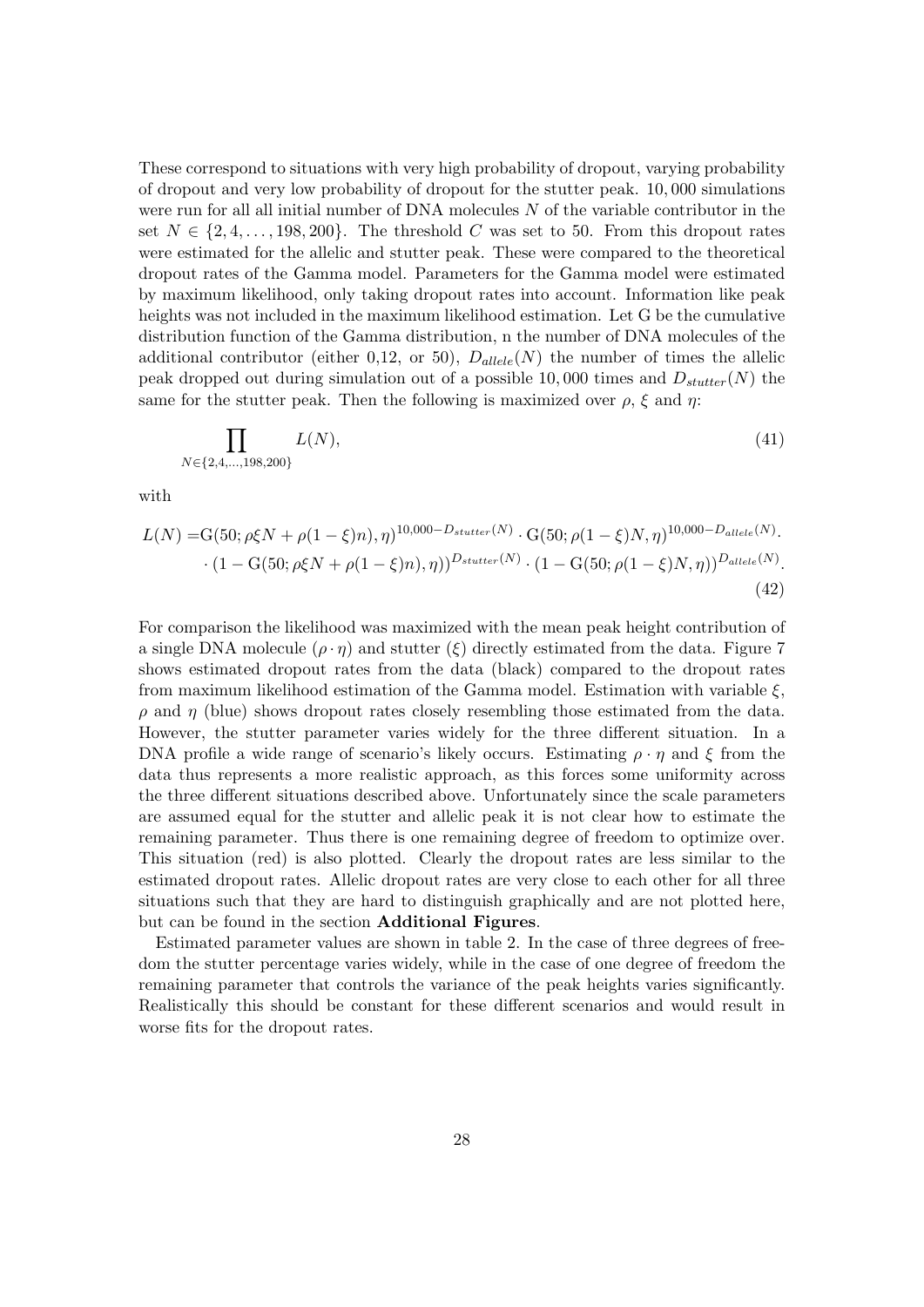|           | Maximum likelihood estimation |                                                                                                                 |             | Direct estimation |            |            |
|-----------|-------------------------------|-----------------------------------------------------------------------------------------------------------------|-------------|-------------------|------------|------------|
| Parameter |                               | No contributor   Minor contributor   Major contributor   No contributor   Minor contributor   Major contributor |             |                   |            |            |
|           | 0.15                          |                                                                                                                 |             | .36               |            |            |
|           | 23.4                          | 24.5                                                                                                            | 25.8        | 9.7               | 16.3       | 23.1       |
|           | $6.0e - 0.5$                  | $3.6e - 02$                                                                                                     | $2.5e - 02$ | $3.1e-0.2$        | $3.1e-0.2$ | $3.1e-0.2$ |

Table 2: Estimated parameters of the gamma model from dropout rates with "Maximum likelihood estimation" denoting the situation in which all 3 parameters are estimated by maximizing the likelihood, whereas "Direct estimation" denotes the situation in which two parameters are estimated directly from the data.

#### 6.1.2 Bivariate Normal model



Goodness of Fit

Figure 8: Quantile-quantile plots of simulation data of peak height for three different starting values  $N$  of the number of an alleles vs the fitted normal distribution

Similarly to section 6.1.1, Q-Q plots were made for different starting values of N using samples of 10, 000 simulations to evaluate the goodness of fit of the bivariate normal distribution for the stutter and allelic peak individually. Again the DNA was amplified over 28 cycles. This is shown in figure 8. The normal distribution appears to fit excellently with the allelic peak height distribution, especially for higher starting amounts of DNA N. A slight curve is evident in the QQ-plot of the stutter peaks, more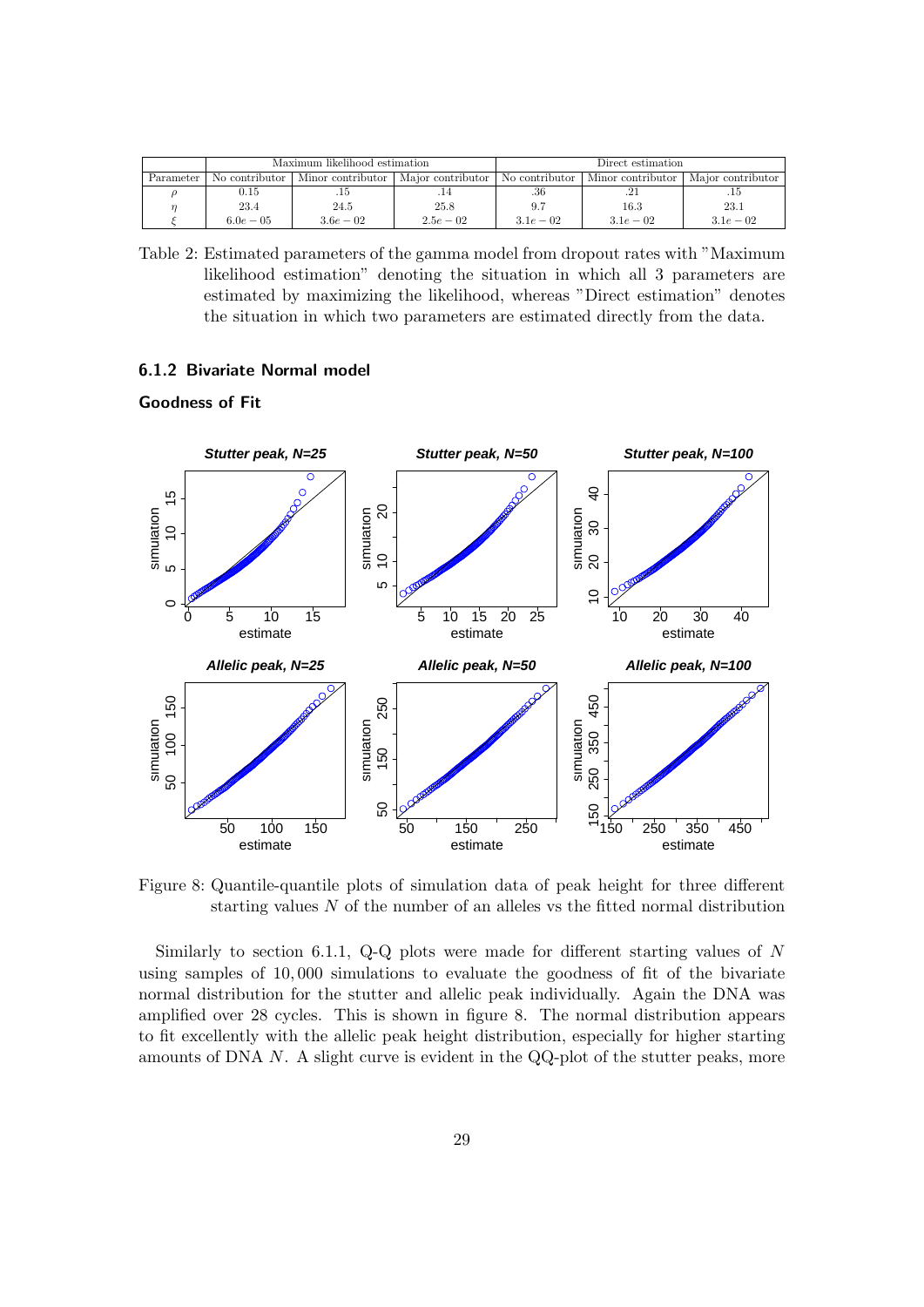

Figure 9: Histograms using simulations of peak height for three different starting values  $N$  of the number of an alleles with the fitted normal distribution plotted in blue.



Figure 10: Combined plot of stutter and allelic peak height with simulations using three different starting values  $N$  of the number of an alleles with confidence ellipses of the fitted bivariate normal distribution.

so for lower values of  $N$ . The same simulations with accompanying estimates are plotted in figure 9 in the form of histograms with the appropriately scaled density function of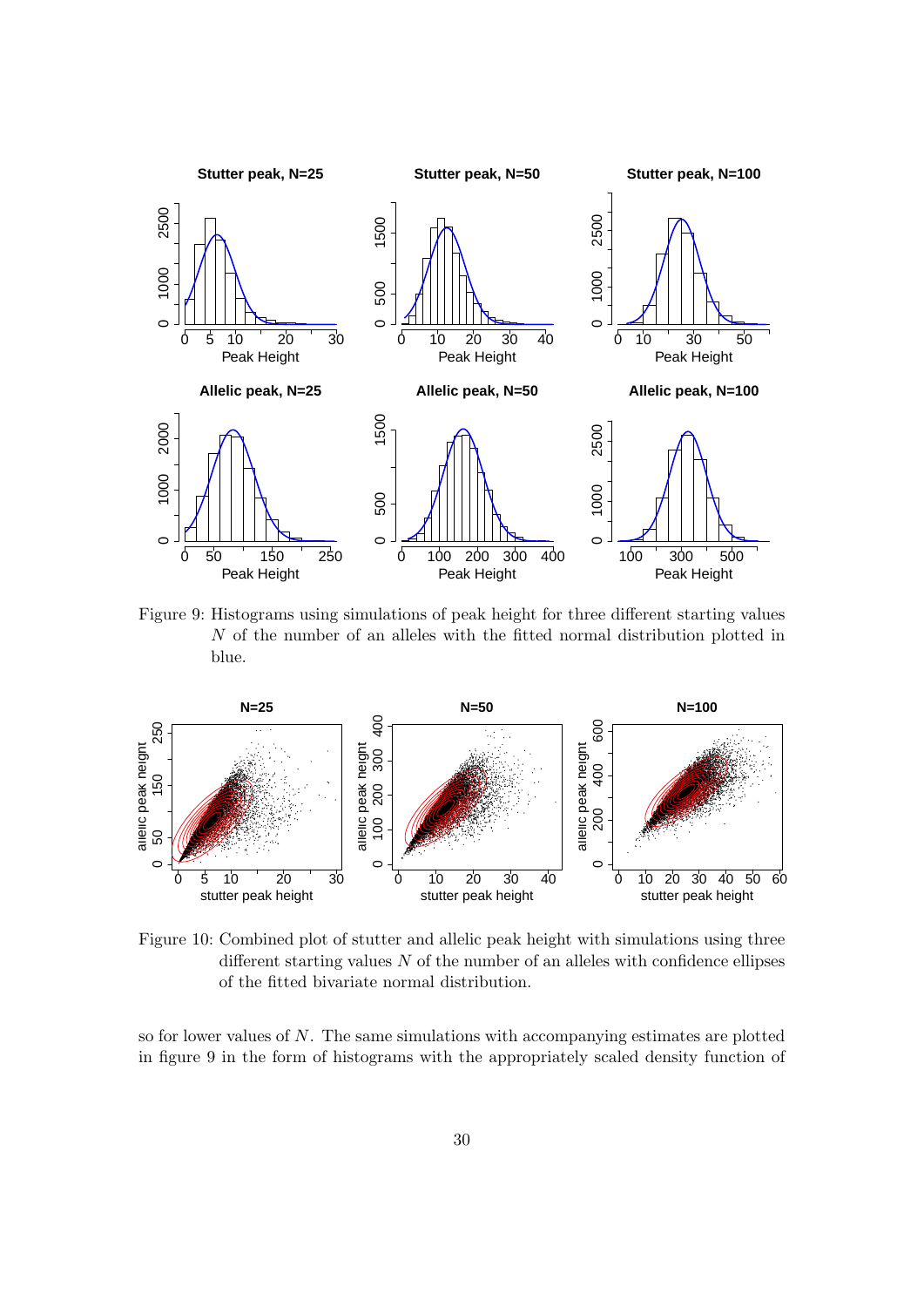the estimate.

Two dimensional plots are shown in figure 10. Each black dot represents 1 simulation outcome, i.e. the allelic and stutter peak height. Confidence ellipses of the estimated bivariate normal distribution are plotted in red for values of 10% to 90% with steps of 10%. Visually it is clearly not an exact fit, though it does tend to improve with increasing number of starting DNA N.



Figure 11: Q-Q plots of simulation data of stutter peak height conditional on the allelic peak dropping out for two different starting values  $N$  of the number of an alleles vs the (fitted) normal distribution. Blue corresponds to a normal distribution with estimated parameters by maximum likelihood, while red corresponds to a normal distribution with parameters as defined in equation 20.



Figure 12: Histograms using simulation data of stutter peak height conditional on the allelic peak dropping out for two different starting values  $N$  of the number of an alleles with the (fitted) normal distribution plotted. Blue corresponds to a normal distribution with estimated parameters by maximum likelihood, while red corresponds to a normal distribution with parameters as defined in equation 20.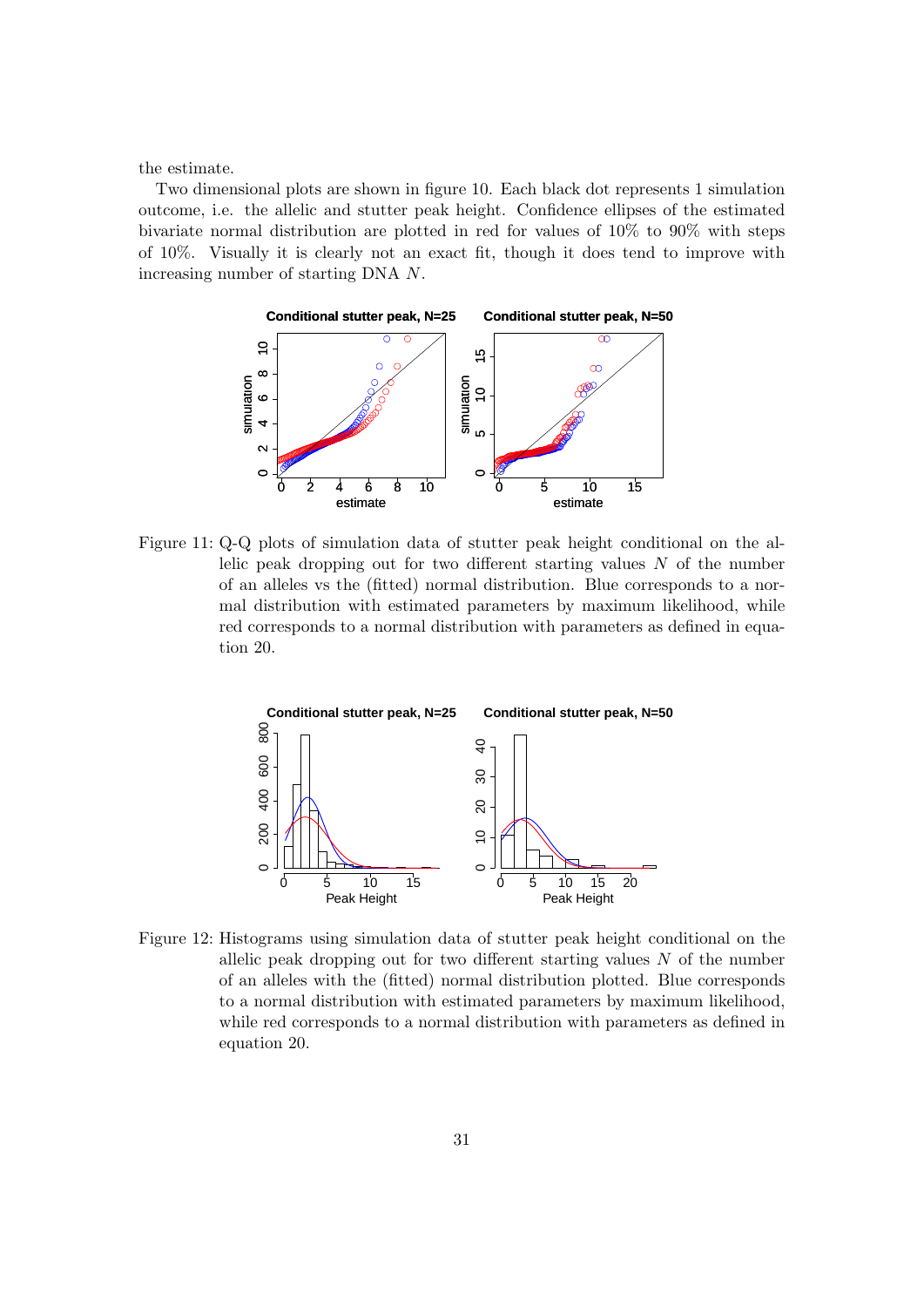In addition it is assumed the stutter peak height given the allelic peak dropping out follows a normal distribution as in equation 20. Figure 11 shows Q-Q plots for the quantiles from the simulation vs the quantiles of the normal distribution. Blue corresponds to a normal distribution with estimated parameters by maximum likelihood, while red corresponds to a normal distribution with parameters as defined in equation 20. Given the fact that these stutter peaks are only responsible for very small contributions, the goodness of fit should be sufficient. Figure 12 shows the accompanying histograms with probability density functions.



#### Parameters as a function of  $N$

Figure 13: Estimated mean and variance of the bivariate normal distribution for both the stutter and allelic peak as a function of the starting amount of DNA N.

The mean and variance of the bivariate normal distribution for both the stutter and allelic peak have been assumed to be proportional to the starting amount of DNA N. Figure 13 shows as nice a linear relationship for mean and variance of both the stutter and allelic peak heights as could be hoped for. In addition figure 14 shows a roughly constant correlation parameter for  $N > 25$ . Figure 15 shows estimates of the mean and standard deviation parameter of the normal distribution for the stutter peak when the allelic peak has dropped out as a function of  $N$ . Direct maximum likelihood estimates from the data (blue) are compared to estimates from data using the parameters in equation 20 (red). For larger N there is an increased probability of lower dropout frequencies. If there is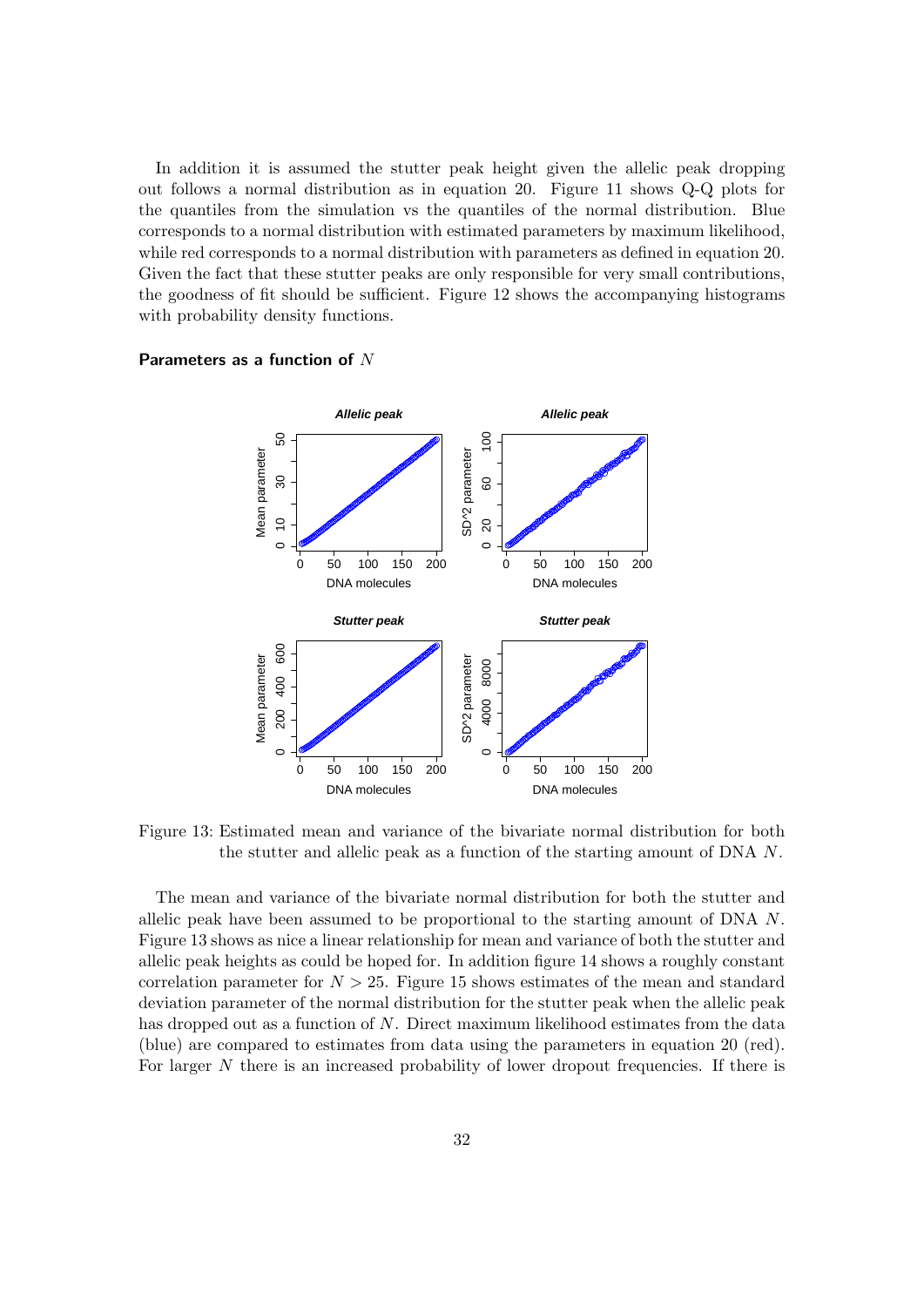

Figure 14: Estimated correlation parameter of the bivariate normal distribution as a function of the starting amount of DNA N.



Figure 15: Estimated mean and standard deviation parameters of the normal distribution of the stutter peak conditional on the allelic peak dropping out. Points in red show estimates from data using the parameters in equation 20, while blue show maximum likelihood estimations using data directly.

no dropout the parameters are set to 0, which can be seen in the figure for  $N > 40$ .

### Dropout

As in section 6.1.1 dropout rates were tested in three different situations:

 No additional contributor A contributor with an initial number of DNA molecules of a single allele varying over  $0 - 200$  with no other contributors.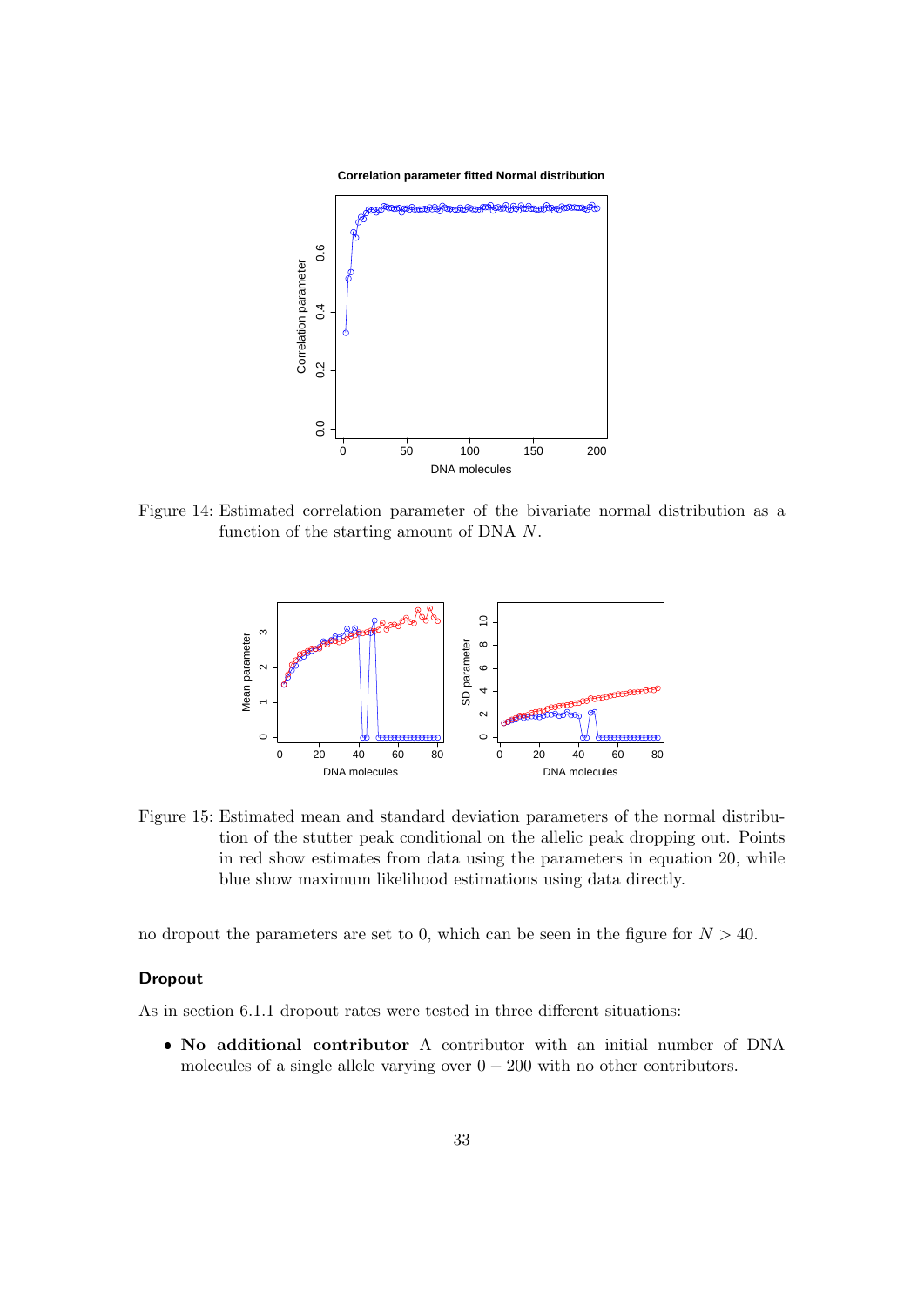

Figure 16: Dropout rates of the stutter peak as a function of the starting amount of DNA N. Black are the dropout estimates from the data, blue from maximum likelihood estimation of the Bivariate Normal model and red with parameters estimated from the data.

- Minor additional contributor A contributor with an initial number of DNA molecules of a single allele varying over  $0 - 200$  and a small contributor one repeat number lower of 12 DNA molecules.
- Major additional contributor A contributor with an initial number of DNA molecules of a single allele varying over  $0 - 200$  and a large contributor one repeat number lower of 50 DNA molecules.

10, 000 simulations were run for all all initial number of DNA molecules N of the variable contributor in the set  $N \in \{2, 4, ..., 198, 200\}$ . The threshold C was set to 50. From this dropout rates were estimated for the allelic and stutter peak. These were compared to the theoretical dropout rates of the Bivariate Normal model. Parameters were estimated by maximum likelihood, only taking dropout rates into account. Peak height information was not incorporated into the estimation except to calculate the conditional distribution of the stutter peak given the allelic peak height. Let N be the cumulative distribution function of the Normal distribution,  $(H_i^0, H_i^s)$  the bivariate normal random variable associated with simulation  $i \in \{1, ..., 10000\}$  and  $(H_i^s | H_i^0)$  be as defined in section 4.2. As before (equation 41) maximum likelihood estimation was performed now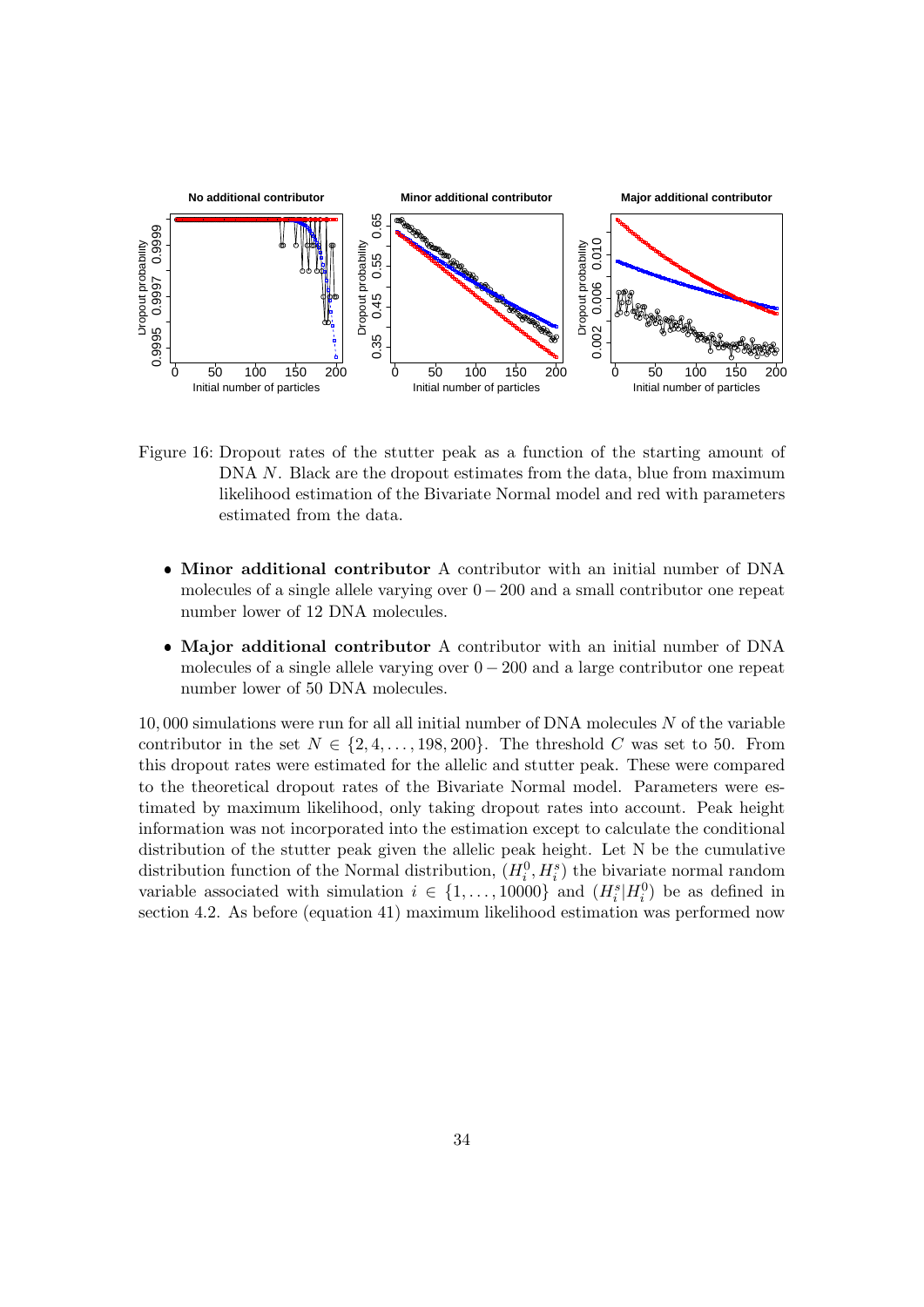over variables r, m,  $\xi$ , sd<sub>stutter</sub> and sd<sub>allele</sub>, and:

$$
L(N) = \prod_{\{H_i^0 \le 50\} \cup \{H_i^s \le 50\}} N\left(50; m(1-\xi)N, \sqrt{N}sd_{allele}\right) \cdot \mathbb{P}\left(H_i^s \le 50|H_i^0 \le 50\right) \cdot \prod_{\{H_i^0 \le 50\} \cup \{H_i^s > 50\}} N\left(50; m(1-\xi)N, \sqrt{N}sd_{allele}\right) \cdot \left(1 - \mathbb{P}\left(H_i^s \le 50|H_i^0 \le 50\right)\right) \cdot \prod_{\{H_i^0 > 50\} \cup \{H_i^s \le 50\}} \left(1 - N\left(50; m(1-\xi)N, \sqrt{N}sd_{allele}\right)\right) \cdot \mathbb{P}\left(H_a^i \le 50|H_i^0 = h_i^0\right) \cdot \prod_{\{H_i^0 > 50\} \cup \{H_i^s > 50\}} \left(1 - N\left(50; m(1-\xi)N, \sqrt{N}sd_{allele}\right)\right) \cdot \left(1 - \mathbb{P}\left(H_i^s \le 50|H_i^0 = h_i^0\right)\right) \cdot \prod_{\{H_i^0 > 50\} \cup \{H_i^s > 50\}} \left(1 - N\left(50; m(1-\xi)N, \sqrt{N}sd_{allele}\right)\right) \cdot \left(1 - \mathbb{P}\left(H_i^s \le 50|H_i^0 = h_i^0\right)\right) \cdot \prod_{\{H_i^0 > 50\}} \left(1 - N\left(50; m(1-\xi)N, \sqrt{N}sd_{allele}\right)\right) \cdot \prod_{\{H_i^0 > 50\}} \left(1 - N\left(50; m(1-\xi)N, \sqrt{N}sd_{allele}\right)\right) \cdot \prod_{\{H_i^0 > 50\}} \left(1 - N\left(50; m(1-\xi)N, \sqrt{N}sd_{allele}\right)\right) \cdot \prod_{\{H_i^0 > 50\}} \left(1 - N\left(50; m(1-\xi)N, \sqrt{N}sd_{allele}\right)\right) \cdot \prod_{\{H_i^0 > 50\}} \left(1 - N\left(50; m(1-\xi)N, \sqrt{N}sd_{allele}\right)\right) \cdot \prod_{\{H_i^0
$$

(43)

In calculating  $(H_i^s | H_i^0)$  care must be taken to incorporate the number of initial DNA molecules of the stutter peak  $n$ . For comparison the likelihood was maximized with all parameters directly estimated from the data. Figure 16 shows estimated dropout rates from the data (black) compared to the dropout rates from maximum likelihood estimation of the Bivariate Normal model (blue) and dropout rates from the Bivariate Normal model with parameters estimated directly (red) for the stutter peak. As expected the MLE Bivariate Normal model appears to fit better than the Bivariate Normal model with parameters estimated directly. Even so both models fit reasonably well with large differences in likelihood only occurring if the generated data was unlikely in the first place. E.g. if in the case of no additional contributors dropout occurs there is a large difference in likelihood noticeable between the red and blue "lines". Dropout rates for the allelic peak fit very well, just like with the gamma model, and can be found in the section Additional Figures.

|                      | Maximum likelihood estimation | Estimated parameters               |                   |            |
|----------------------|-------------------------------|------------------------------------|-------------------|------------|
| Parameter            |                               | No contributor   Minor contributor | Major contributor |            |
| $\boldsymbol{r}$     | .30                           | $8.0e - 0.2$                       | $4.2e - 02$       | .59        |
| m                    | 3.49                          | 3.48                               | 3.50              | 3.50       |
|                      | $2.8e - 02$                   | $2.6e - 0.2$                       | $2.8e-0.2$        | $3.1e-0.2$ |
| $sd_{stutter}$       | .67                           | 1.30                               | 1.40              | .38        |
| $sd_{\text{allele}}$ | 7.69                          | 7.56                               | 7.21              | 7.63       |

Table 3: Estimated parameters of the bivariate normal model from dropout rates with "Maximum likelihood estimation" denoting the situation in which all parameters are estimated by maximizing the likelihood, whereas "Direct estimation" denotes the situation in which the parameters are estimated directly from the data.

Estimated parameter values are shown in table 3. Maximum likelihood estimation return relatively constant values  $m, \xi$  and  $sd_{allele}$  while r and  $sd_{stutter}$  show more varia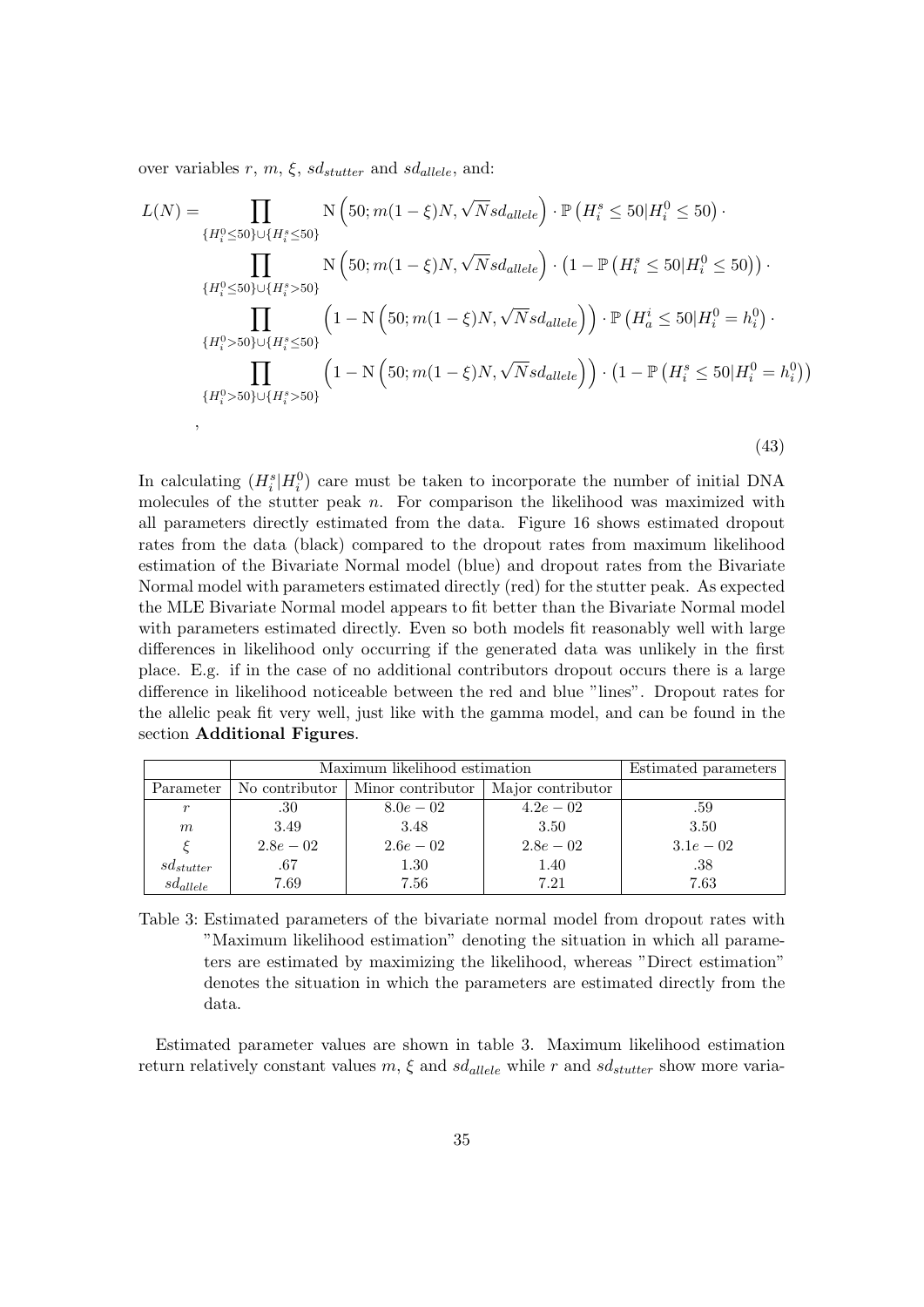tion. Perhaps unsurprisingly direct estimation of these first 3 parameters closely resemble those estimated by maximum likelihood, in contrast to the latter two.

#### 6.2 Example Case

To examine the performance of the models in practice we will test the above methodology on a case introduced in [9, Gill et al.(2008)] and also analyzed in [9, Cowell et al.(2011)] and [9, Cowell et al.(2013)]. The case concerns an incident in which the deceased had spent the evening with a group of friends. An altercation in the car park between the deceased and several others resulted in the death of the victim. The alleged offenders were then observed going into a public house to clean themselves in the lavatory. Subsequently two blood stains, MC18 and MC15, were found and were subjected to DNA analysis. This resulted in two DNA profiles indicating multiple contributors of at least three persons. The genotype of the victim, a suspect and an additional individual who likely contributed to one or more of the blood stains is known.

#### 6.2.1 Estimated likelihoods

Both blood samples will be considered separately testing both the Gamma model and the Bivariate Normal model with  $0^{th}$ ,  $1^{st}$  and  $2^{nd}$  order approximation. For comparison the situation in which the suspect is present will be compared to the presence of a random individual from the population. In both cases there will be an additional random individual to account for any unknown sources of DNA. For ease of comparison between the Gamma and Bivariate Normal model the parameters  $m = \rho \eta$ ,  $sd_{allele} = \sqrt{\rho(1-\xi)}\eta$  and  $sd_{stutter} = \sqrt{\rho\xi}\eta$  will be reported in stead of  $\rho$  and  $\eta$ . Then  $\mathbb{E}(H_a^s) = \xi m \sum_i \phi_i n_{ia}, \ \mathbb{E}(H_a^0) = (1-\xi)m \sum_i \phi_i n_{ia}, \ \text{Var}(H_a^s) = sd_{stutter}^2 \sum_i \phi_i n_{ia}$  and  $Var(H_a^0) = sd_{allele}^2 \sum_i \phi_i n_{ia}$  similar to the Bivariate Normal model (equation 11). In addition  $\phi_{vic}, \phi_K, \phi_{R_i}$  and  $\phi_{sus}$  will be the fraction of DNA contributed by the victim, the additional known contributor, the  $i^{th}$  random contributor and the suspect respectively. Let  $\theta$  be the vector of parameters the likelihood  $L(\theta, E)$  is to be maximized over, with  $\theta'$  the values found by maximization. Then standard errors  $\sigma_i$  for parameter  $\theta_i$  are estimated as follows:

$$
\sigma_i = \frac{1}{\sqrt{\frac{\partial^2 L(\boldsymbol{\theta}, E)}{\partial \theta_i^2}(\boldsymbol{\theta}')}}.
$$
\n(44)

The parameter  $\phi_{sus}$  is defined as the remainder contribution  $1 - \sum_{\phi_i \backslash \phi_{sus}} \phi_i$  and as such the likelihood is not a function of  $\phi_{sus}$ . Thus there is no standard error calculated for this parameter. This is also true for the parameter  $sd_{stutter}$  in case of the Gamma model, which is defined as a function of  $m, \xi$  and  $sd_{allele}$ . The second partial derivatives are found by numerical estimation using the R-package numDeriv [11, Gilbert, P. and Varadhan, R. (2012)]. For numerical maximization the R-package Rsolnp [10, Alexios Ghalanos and Stefan Theussl (2012)] was used.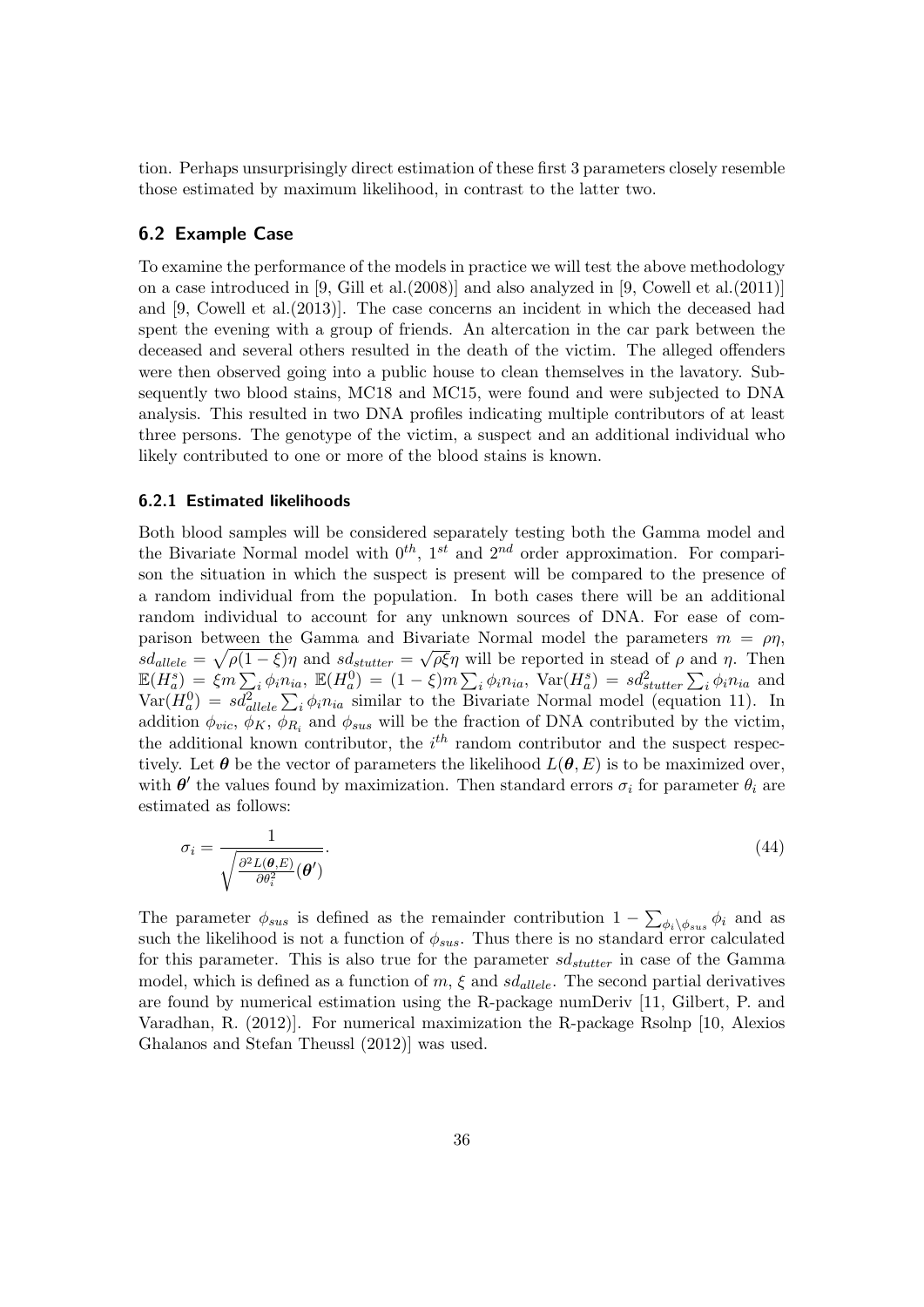|                  | Gamma model       | Bivariate Normal model |                   |                   |
|------------------|-------------------|------------------------|-------------------|-------------------|
|                  |                   | $Order=0$              | $Order = 1$       | $Order=2$         |
| $\boldsymbol{r}$ |                   |                        | $0.84 \pm 0.12$   | $0.95 \pm 0.02$   |
| m                | $1064 \pm 19$     | $1062 \pm 20$          | $1063 \pm 21$     | $1064 \pm 19$     |
|                  | $0.079 \pm 0.008$ | $0.077 \pm 0.007$      | $0.071 \pm 0.004$ | $0.071 \pm 0.003$ |
| $sd_{allele}$    | $82.7 \pm 8.5$    | $87.1 \pm 10.1$        | $86.4 \pm 9.1$    | $88.5 \pm 8.5$    |
| $sd_{stutter}$   | 24.3              | $18.0 \pm 5.4$         | $16.7 \pm 3.9$    | $17.5 \pm 2.6$    |
| $\phi_{vic}$     | 0.705             | 0.706                  | 0.704             | 0.704             |
| $\phi_K$         | $0.085 \pm 0.008$ | $0.085 \pm 0.008$      | $0.083 \pm 0.008$ | $0.084 \pm 0.008$ |
| $\phi_{R_1}$     | $0.023 \pm 0.010$ | $0.020 \pm 0.009$      | $0.024 \pm 0.007$ | $0.024 \pm 0.006$ |
| $\phi_{sus}$     | $0.187 \pm 0.009$ | $0.189 \pm 0.009$      | $0.189 \pm 0.009$ | $0.187 \pm 0.008$ |
| likelihood (log) | $-1.178e02$       | $-1.146e02$            | $-1.137e02$       | $-1.140e02$       |

Sample MC18 with the suspect assumed to have contributed  $(H_0)$ 

Table 4: Parameters of the Gamma model and the Bivariate Normal model obtained by maximum likelihood estimation for the DNA profile obtained from MC18 with the suspect assumed to have contributed.

Table 4 shows the estimated parameters with accompanying likelihoods for the different models. The different models agree roughly on all the parameters. Greatest variation between the models appears to be between the parameter  $sd<sub>stutter</sub>$ . However, standard errors for this parameter are also relatively large. The correlation is estimated to be very significant, especially for the second order approximation. Additionally, whereas the standard error for this parameter is fairly large for the first order approximation, the parameter value shows little uncertainty for the second order approximation. Using the uncorrelated Bivariate Normal model seems to offer a better fit then the Gamma model going by the difference in the likelihood. A smaller improvement can be made by using higher order approximations, although this difference is fairly small. The first order approximation results in the highest likelihood.

#### Sample MC15 with the suspect assumed to have contributed  $(H_0)$

Table 5 shows the estimated parameters with accompanying likelihoods for the different models. Again the models are mostly in agreement on all the parameters. Greatest variation between the models appears to be between the parameter  $sd_{stutter}$  and also in r between the Bivariate Normal models with order= 1, 2. The parameter  $sd_{stutter}$  shows high standard errors across the board. This is even moreso the case for r. The correlation is estimated to be fairly insignificant, especially for the first order approximation. There is very little difference in the maximized likelihood between all the different models.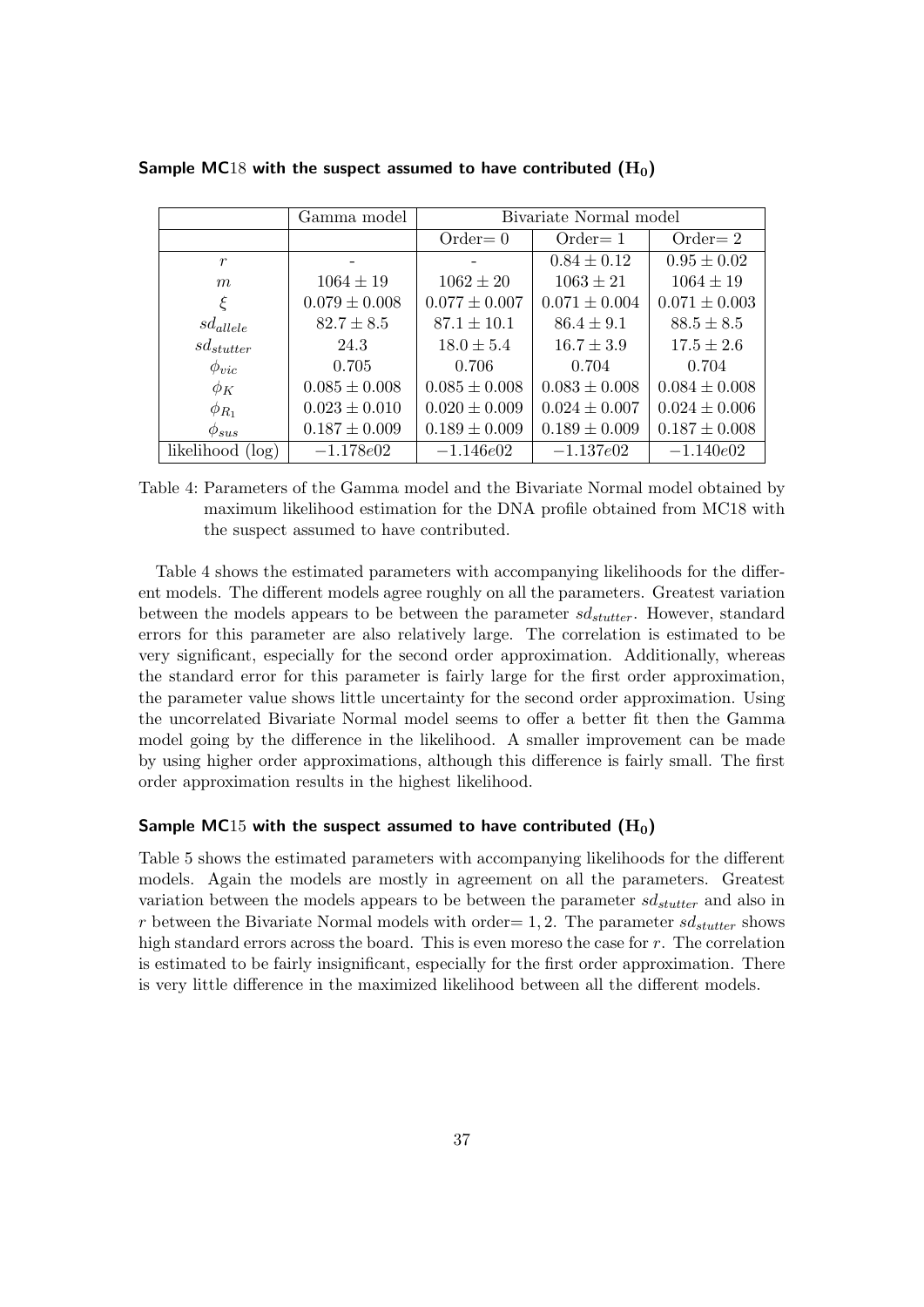|                  | Gamma model       |                   | Bivariate Normal model |                   |
|------------------|-------------------|-------------------|------------------------|-------------------|
|                  |                   | $Order=0$         | $Order = 1$            | $Order=2$         |
| r                |                   |                   | $0.02 \pm 0.33$        | $0.46 \pm 0.22$   |
| m                | $919 \pm 19$      | $920 \pm 21$      | $920 \pm 21$           | $914 \pm 22$      |
| ξ                | $0.069 \pm 0.008$ | $0.071 \pm 0.006$ | $0.071 \pm 0.006$      | $0.070 \pm 0.006$ |
| $sd_{allele}$    | $83.9 \pm 8.9$    | $91.9 \pm 10.9$   | $91.9 \pm 10.9$        | $91.2 \pm 10.5$   |
| $sd_{stutter}$   | 22.8              | $13.2 \pm 4.6$    | $13.3 \pm 4.7$         | $17.9 \pm 4.7$    |
| $\phi_{vic}$     | 0.822             | 0.823             | 0.826                  | 0.827             |
| $\phi_K$         | $0.043 \pm 0.008$ | $0.042 \pm 0.008$ | $0.042 \pm 0.008$      | $0.047 \pm 0.008$ |
| $\phi_{R_1}$     | $0.018 \pm 0.011$ | $0.021 \pm 0.009$ | $0.020 \pm 0.009$      | $0.014 \pm 0.009$ |
| $\phi_{sus}$     | $0.117 \pm 0.008$ | $0.111 \pm 0.009$ | $0.111 \pm 0.009$      | $0.112 \pm 0.009$ |
| likelihood (log) | $-1.060e02$       | $-1.058e02$       | $-1.058e02$            | $-1.054e02$       |

Table 5: Parameters of the Gamma model and the Bivariate Normal model obtained by maximum likelihood estimation for the DNA profile obtained from MC15 with the suspect assumed to have contributed.

#### Sample MC18 with a random person assumed to have contributed  $(H_1)$

Estimated parameters with accompanying likelihoods for the different models are shown in table 6. There is more variation between parameters than in the previous situations. The parameter  $sd_{stutter}$  shows even greater variability between models than before, so much so that it cannot reasonably be explained by variance looking at the estimated standard errors. The same is true for the stutter parameters  $\xi$  and  $\phi_{R_1}$ . The correlation is estimated to be very significant, similarly to hypothesis  $H_0$  for the same sample. Using the uncorrelated Bivariate Normal model seems to offer a better fit then the Gamma model going by the difference in the likelihood. A smaller improvement can bet made by using higher order approximations, although this difference is smaller. The second order approximation results in the highest likelihood.

#### Sample MC15 with a random person assumed to have contributed  $(H_1)$

Table 7 shows the estimated parameters with accompanying likelihoods for the different models. As before, the models are mostly in agreement on all the parameters. The parameter  $sd_{stutter}$  differs significantly between the Gamma and the Bivariate Normal model. Correlation is estimated to be practically non-existent, though the standard errors show large uncertainty for the parameter r. Likelihoods are very similar between the different models.

#### Likelihood ratios

The likelihood ratios obtained from the maximized likelihood functions above are shown in table 8. The different models result in very similar likelihood ratios with the second order approximated Bivariate Normal model for sample MC18 being the only large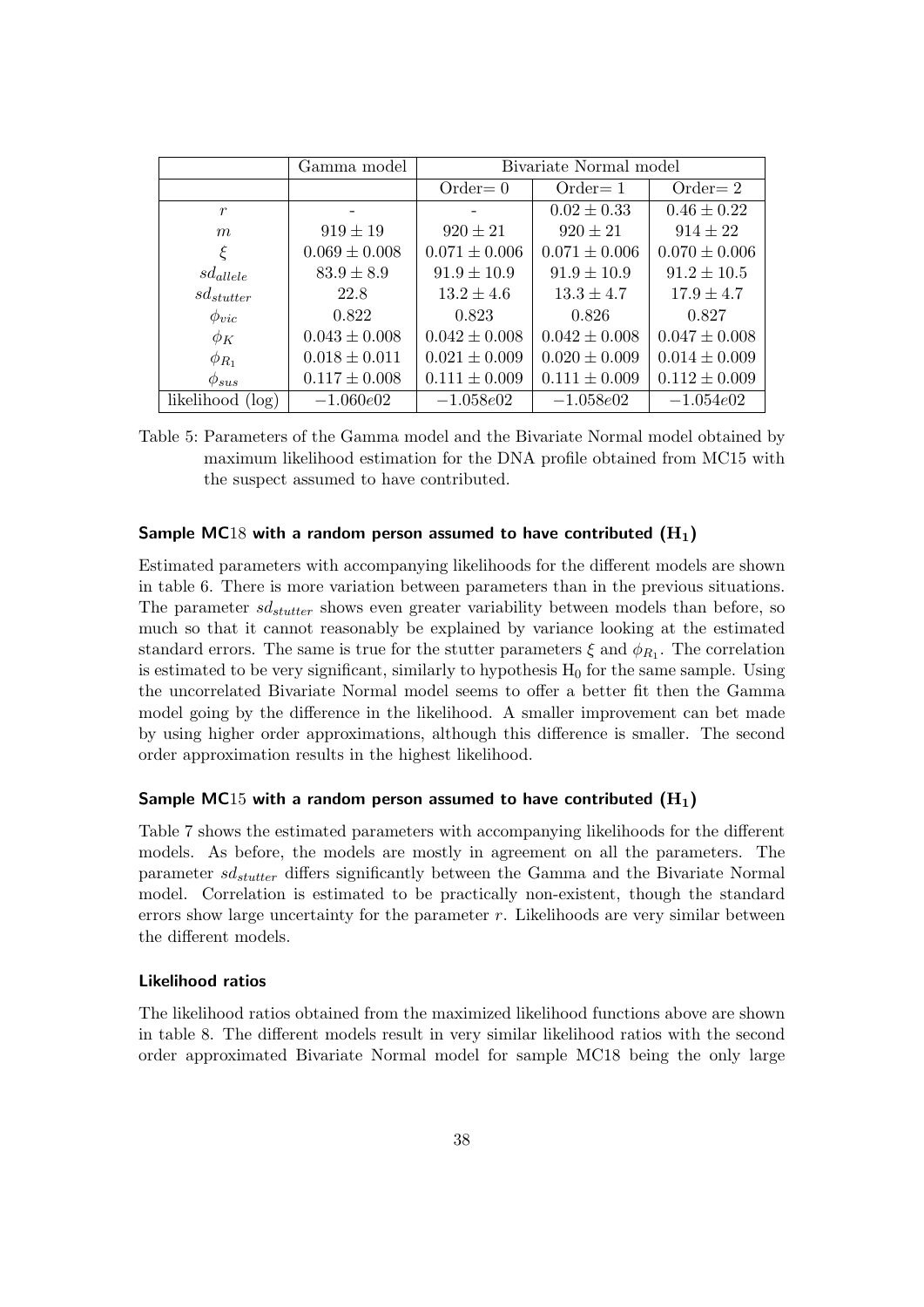|                  | Gamma model       | Bivariate Normal model |                   |                   |  |
|------------------|-------------------|------------------------|-------------------|-------------------|--|
|                  |                   | $Order=0$              | $Order = 1$       | $Order=2$         |  |
| $\boldsymbol{r}$ |                   |                        | $0.84 \pm 0.12$   | $0.98 \pm 0.10$   |  |
| m                | $1063 \pm 17$     | $1061 \pm 17$          | $1059 \pm 19$     | $1045 \pm 13$     |  |
| ξ                | $0.074 \pm 0.008$ | $0.068 \pm 0.007$      | $0.077 \pm 0.005$ | $0.085 \pm 0.003$ |  |
| $sd_{allele}$    | $74.6 \pm 8.4$    | $75.0 \pm 9.1$         | $78.8 \pm 9.1$    | $85.2 \pm 7.9$    |  |
| $sd_{stutter}$   | 21.2              | $14.8 \pm 5.6$         | $26.9 \pm 7.2$    | $34.9 \pm 3.9$    |  |
| $\phi_{vic}$     | 0.694             | 0.690                  | 0.702             | 0.717             |  |
| $\phi_K$         | $0.085 \pm 0.009$ | $0.089 \pm 0.007$      | $0.085 \pm 0.008$ | $0.083 \pm 0.007$ |  |
| $\phi_{R_1}$     | $0.032 \pm 0.008$ | $0.032 \pm 0.008$      | $0.021 \pm 0.011$ | $0.005 \pm 0.006$ |  |
| $\phi_{R_2}$     | $0.188 \pm 0.009$ | $0.188 \pm 0.009$      | $0.192 \pm 0.012$ | $0.195 \pm 0.007$ |  |
| likelihood (log) | $-1.306e02$       | $-1.275e02$            | $-1.267e02$       | $-1.253e02$       |  |

Table 6: Parameters of the Gamma model and the Bivariate Normal model obtained by maximum likelihood estimation for the DNA profile obtained from MC18 with an additional random person assumed to have contributed.

outlier.

#### Implications

The two samples MC18 and MC15 have shown mixed results. The Bivariate Normal model to be for the different order approximations has been shown to have a very similar goodness of fit (similar likelihoods) to the Gamma model. This was accompanied by very low estimated values of the correlation coefficient r. The parameter  $sd_{stutter}$  did differ between the Gamma and Bivariate Normal model, although standard errors indicate significant uncertainty. In contrast, estimates from sample MC18 show a general increase in likelihood from the Gamma model to the Bivariate Normal model. Increasing the order approximation further improves the goodness of fit. Only in the case of hypothesis  $\text{matrm}H_0$  does the first order approximation have a slightly higher likelihood than the second order approximation. The correlation between the stutter and allelic peak is estimated to be very significant. In addition to variation between the Gamma and Bivariate Normal model,  $sd_{stutter}$  also shows a lot of variation between the different order approximations for hypothesis  $mathH_0$ .

The two extra degrees of freedom the Bivariate Normal model has over the Gamma model can be expressed by the parameters  $sd_{stutter}$  and r. Unfortunately these are exactly the parameters that show difficulty in being estimated with any consistency. One sample shows high correlation with a relatively high degree of certainty, whereas the other estimates low correlation but with a great deal of uncertainty. Although in the latter case a very high correlation coefficient does seem unlikely. The parameter  $sd<sub>stutter</sub>$  seems to be generally lower for the Bivariate Normal model, if not for some drastically higher values found for the second order approximation. Standard errors also seem to be relatively large for this parameter. One has to question the validity of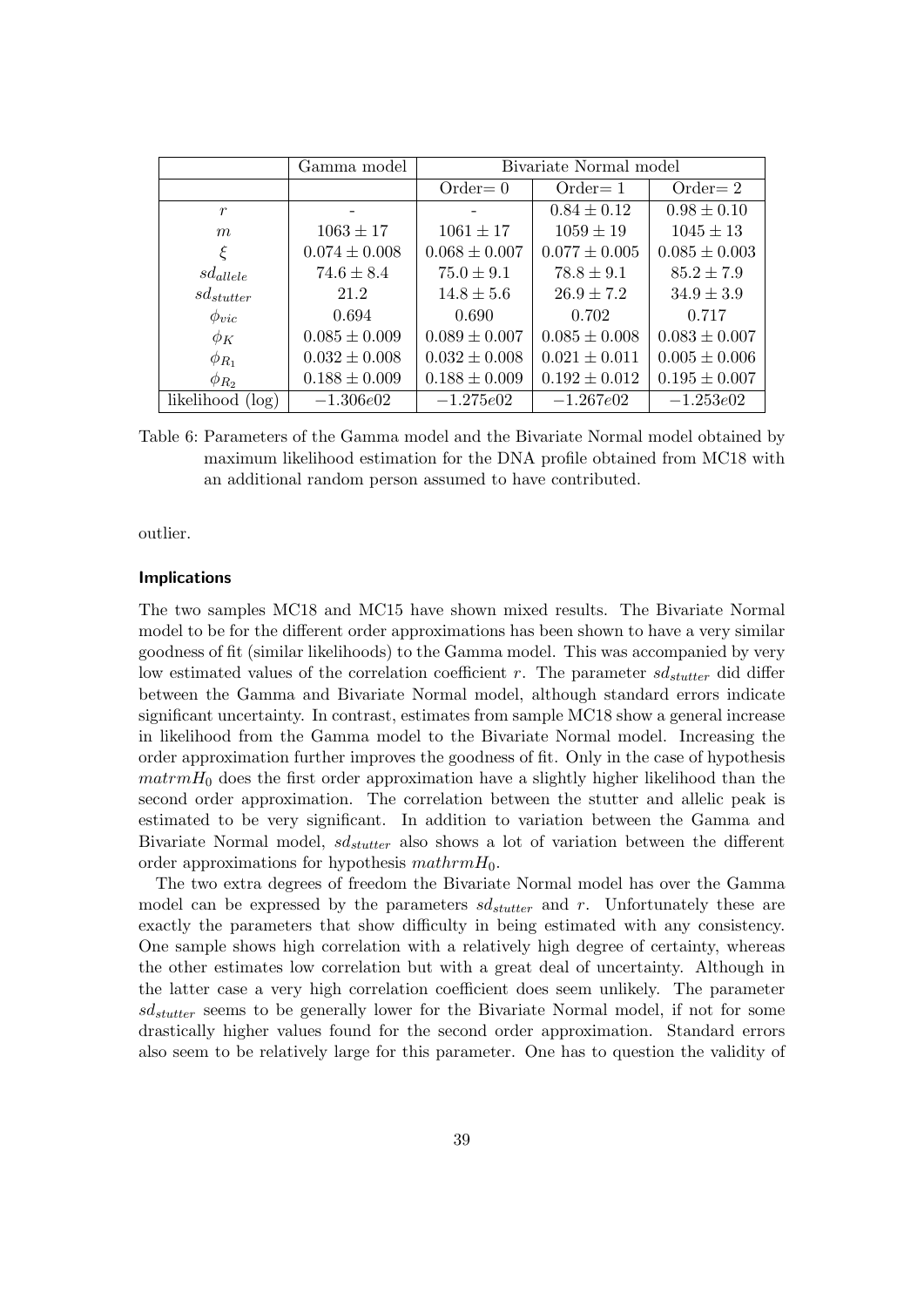|                  | Gamma model       | Bivariate Normal model |                   |                     |  |
|------------------|-------------------|------------------------|-------------------|---------------------|--|
|                  |                   | $Order=0$              | $Order = 1$       | $Order=2$           |  |
| $\boldsymbol{r}$ |                   |                        | $3.46e-15\pm0.37$ | $2.90e-07 \pm 0.49$ |  |
| m                | $921 \pm 20$      | $918 \pm 21$           | $918 \pm 21$      | $920 \pm 23$        |  |
| ξ                | $0.070 \pm 0.010$ | $0.072 \pm 0.006$      | $0.072 \pm 0.006$ | $0.072 \pm 0.005$   |  |
| $sd_{allele}$    | $84.4 \pm 10.8$   | $91.4 \pm 13.4$        | $91.4 \pm 13.4$   | $104.5 \pm 14.5$    |  |
| $sd_{stutter}$   | 23.1              | $13.9 \pm 5.6$         | $13.9 \pm 5.6$    | $12.2 \pm 4.2$      |  |
| $\varphi_{vic}$  | 0.810             | 0.806                  | 0.806             | 0.791               |  |
| $\phi_K$         | $0.033 \pm 0.017$ | $0.031 \pm 0.011$      | $0.031 \pm 0.011$ | $0.024 \pm 0.011$   |  |
| $\phi_{R_1}$     | $0.041 \pm 0.010$ | $0.055 \pm 0.011$      | $0.055 \pm 0.011$ | $0.092 \pm 0.018$   |  |
| $\phi_{R_2}$     | $0.116 \pm 0.017$ | $0.108 \pm 0.032$      | $0.108 \pm 0.032$ | $0.092 \pm 0.018$   |  |
| likelihood (log) | $-1.197e02$       | $-1.192e02$            | $-1.192e02$       | $-1.192e02$         |  |

Table 7: Parameters of the Gamma model and the Bivariate Normal model obtained by maximum likelihood estimation for the DNA profile obtained from MC15 with an additional random person assumed to have contributed.

|                                 | MC18  | MC <sub>15</sub> |
|---------------------------------|-------|------------------|
| Gamma model                     | 12.82 | 13.74            |
| Bivariate Normal model, order=0 | 12.88 | 13.41            |
| Bivariate Normal model, order=1 | 13.01 | 13.41            |
| Bivariate Normal model, order=2 | 11.26 | 13.74            |

Table 8: Log-Likelihood ratios of the Gamma model and the Bivariate Normal model obtained by maximum likelihood estimation.

adding additional parameters to a model when these parameters cannot be estimated consistently from actual data. The fact that the Bivariate Normal model shows no better fit for one sample is especially disappointing considering considering the fact that the likelihood is maximized over an additional number of parameters (either one or two). Furthermore, the likelihood ratios are very similar for all models except for the second order approximated Bivariate Normal model with sample MC18. Since calculating the likelihood ratio was the primary goal, using any of these models, with one exception, would have resulted in the same conclusion.

#### 6.2.2 Assessing absence/presence of peak distribution

To further examine the validity of the different models it is useful to examine whether the data represents a plausible outcome given the model in question. Before examining the peak height distribution in this context we will only take the absence or presence of peaks into consideration. Given a sample s and marker m this can be considered as a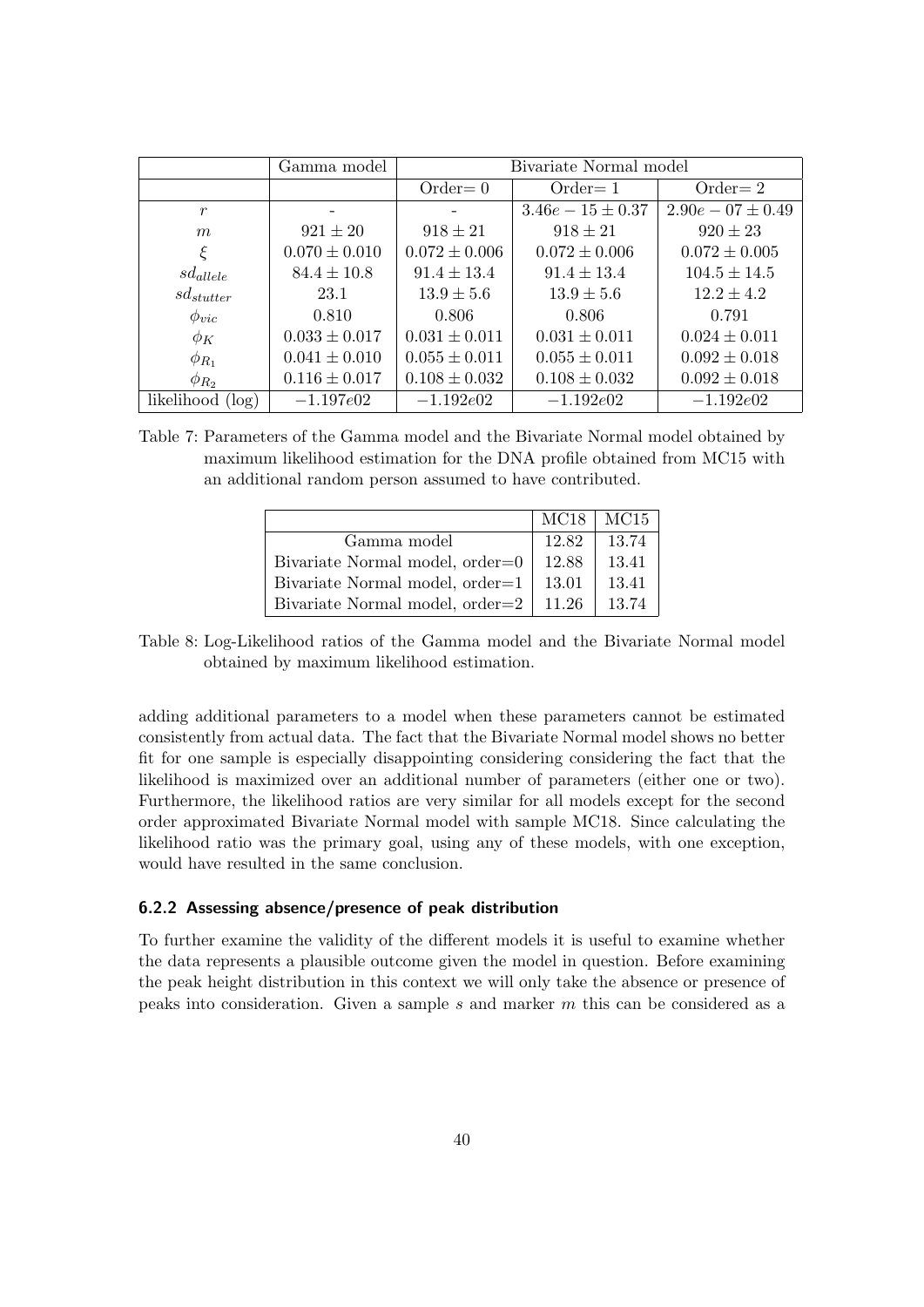sequence of independent binomial experiments  $B_a$  as follows:

$$
\mathbb{P}(B_a = 1) = \mathbb{P}(H_a \ge C | \{H_i : i \in \{a+1, ..., A_m\}\})
$$
  

$$
\mathbb{P}(B_a = 0) = \mathbb{P}(H_a < C | \{H_i : i \in \{a+1, ..., A_m\}\}) = 1 - \mathbb{P}(B_a = 1).
$$
\n
$$
(45)
$$

The distribution of the observed peak height  $H_{ma}$  of course being determined by the model (and its parameters) in question. To determine these probabilities additional auxiliary variables  $D_{ma}$  are introduced with the same parents as the variables  $O_{ma}$  and states 0 and 1 with:

$$
\mathbb{P}(D_a = 1 | \mathbf{N}_a = \mathbf{n}_a) = \mathbb{P}\left(H_{ma} \ge C | H_j, \mathbf{n}_a, \phi_s, \theta\right). \tag{46}
$$

Specifically for the Gamma model this is equal to:

$$
P(D_a = 1) = 1 - G(C; \Sigma, \eta),\tag{47}
$$

with  $\Sigma = \rho(1-\xi) \sum_i \phi_i n_{ia} + \rho \xi \sum_i \phi_i n_{i,a+1}$  and G the cumulative distribution function of the gamma distribution. And in the case of the Bivariate Normal model they are defined as:

$$
P(D_a = 1) = 1 - F_{Normal} \left( C; (2 - \epsilon) m \sum_{i} \phi_i n_{ia} + E(H_{a+1}^{s*}), \sqrt{s d_{allelic}^2 \sum_{i} \phi_i n_{ia} + Var(H_{a+1}^{s*})} \right),
$$
\n(48)

with  $F_{\text{Normal}}(x, m, sd)$  being the cumulative distribution function of a normal random variable with mean m and standard deviation sd. The  $m<sup>th</sup>$  order approximation described in section 5.2 also applies here.

Setting evidence for the variables  $\{O_i : i \in \{a+1, \ldots, A_m\}\}\$ is effectively equal to conditioning on the peak heights  $\{H_i : i \in \{a+1, \ldots, A_m\}\}\$  (section 5.4). Since no evidence will be entered for the D-variables these auxiliary variables will have no influence on the rest of the model. After propagating the evidence,  $\mathbb{P}(B_a = 1)$  can readily be obtained from the corresponding D-variable.

Let  $p_{ma}$  be the probability of the outcome of the binomial experiment for allele a and marker  $m$  as described above. We will define the partial sum:

$$
PartialSum(m, a) = \left(\prod_{i=1}^{m-1} \prod_{j=1}^{A_m} -\log(p_{ij})\right) \cdot \left(\prod_{j=1}^{a} -\log(p_{mj})\right). \tag{49}
$$

The progression of this partial sum through markers and alleles is plotted in figures 17 through 20 for both hypotheses  $(H_i : i \in \{0,1\})$  and for both samples MC18 and MC15. Via Monte Carlo simulation of the binomial sequence with sample size 10, 000, .95 and .99 quantiles were estimated. These are plotted in blue and red respectively. All partial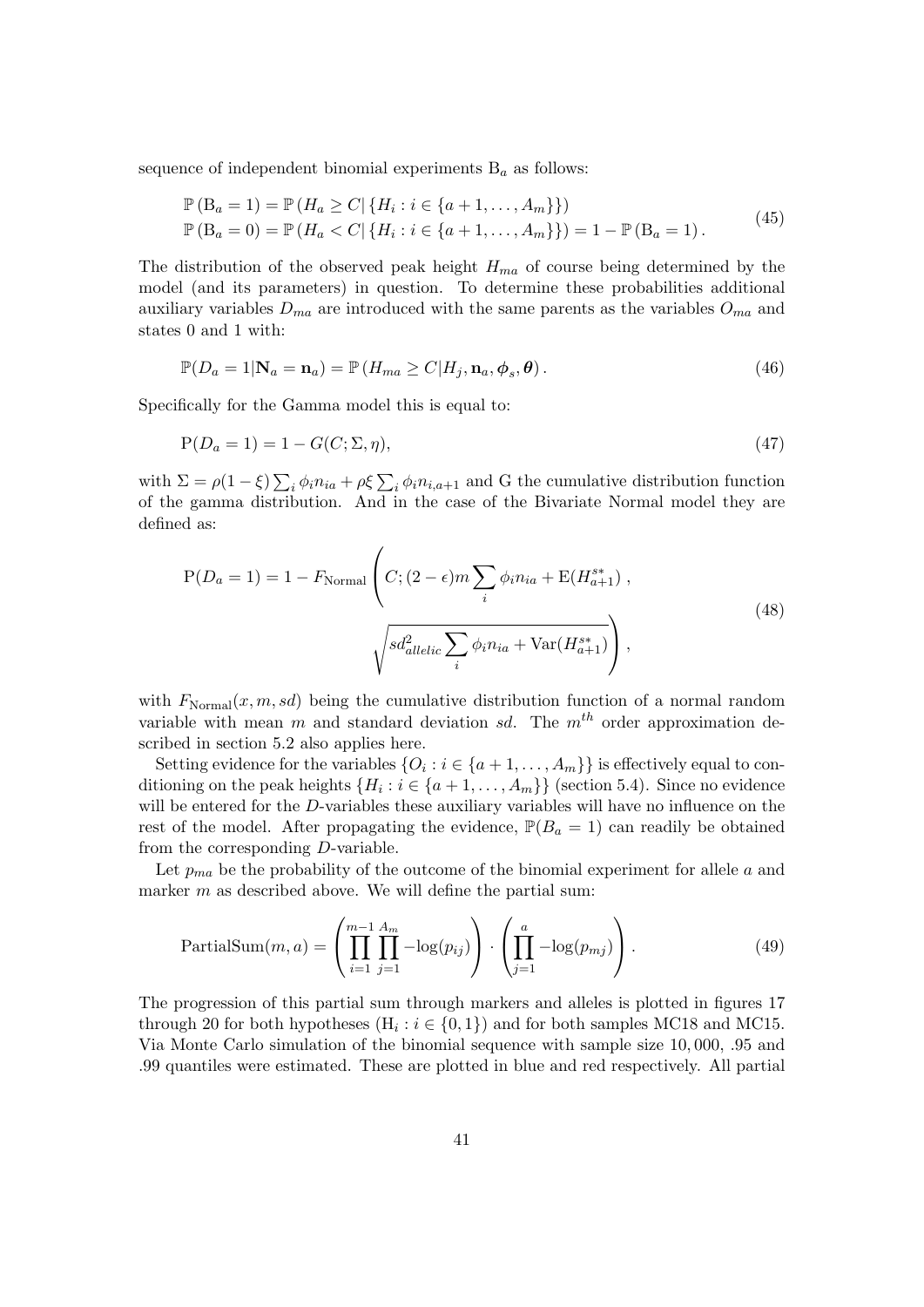sums end up below the .95 quantile although some are further removed than others. The  $2<sup>th</sup>$ -order approximated bivariate normal model appears to be an outlier with respect to the other models for sample MC18 and hypothesis  $H_0$ . The partial sum appears to flirt with crossing the over the .95 quantile. As such, one could suspect the data be somewhat unlikely given this model. Perhaps unsurprisingly, this corresponds to the one outlier among the likelihood ratios (table 8). Disregarding this case the partial sums all look very similar for equal sample and hypothesis.



Figure 17: Progression of the partial sum (equation 49) for sample MC18 and hypothesis  $H_0$  with estimated .95 and .99 quantiles in blue and red resp.



Figure 18: Progression of the partial sum (equation 49) for sample MC15 and hypothesis  $H_0$  with estimated .95 and .99 quantiles in blue and red resp.

#### 6.2.3 Assessing peak height distribution

Consider the peak height distribution given this peak not dropping out,  $(H_a|H_a \geq C)$ . Then this is a continuous distribution for  $x \geq C$  and as a result the random variable  $\mathbb{P}(H_a \leq x_a | H_a \geq C$  is uniformly distributed on  $(0,1)$ . Let  $Dr_m$  be the set of alleles in which no peak is observed for marker m and  $x_{ma}$  the peak height at allele a and marker m. Then under the null hypothesis of the peak heights following the distribution obtained by maximum likelihood estimation of the model in question we can consider the following random variables a results of random draws from independent uniformly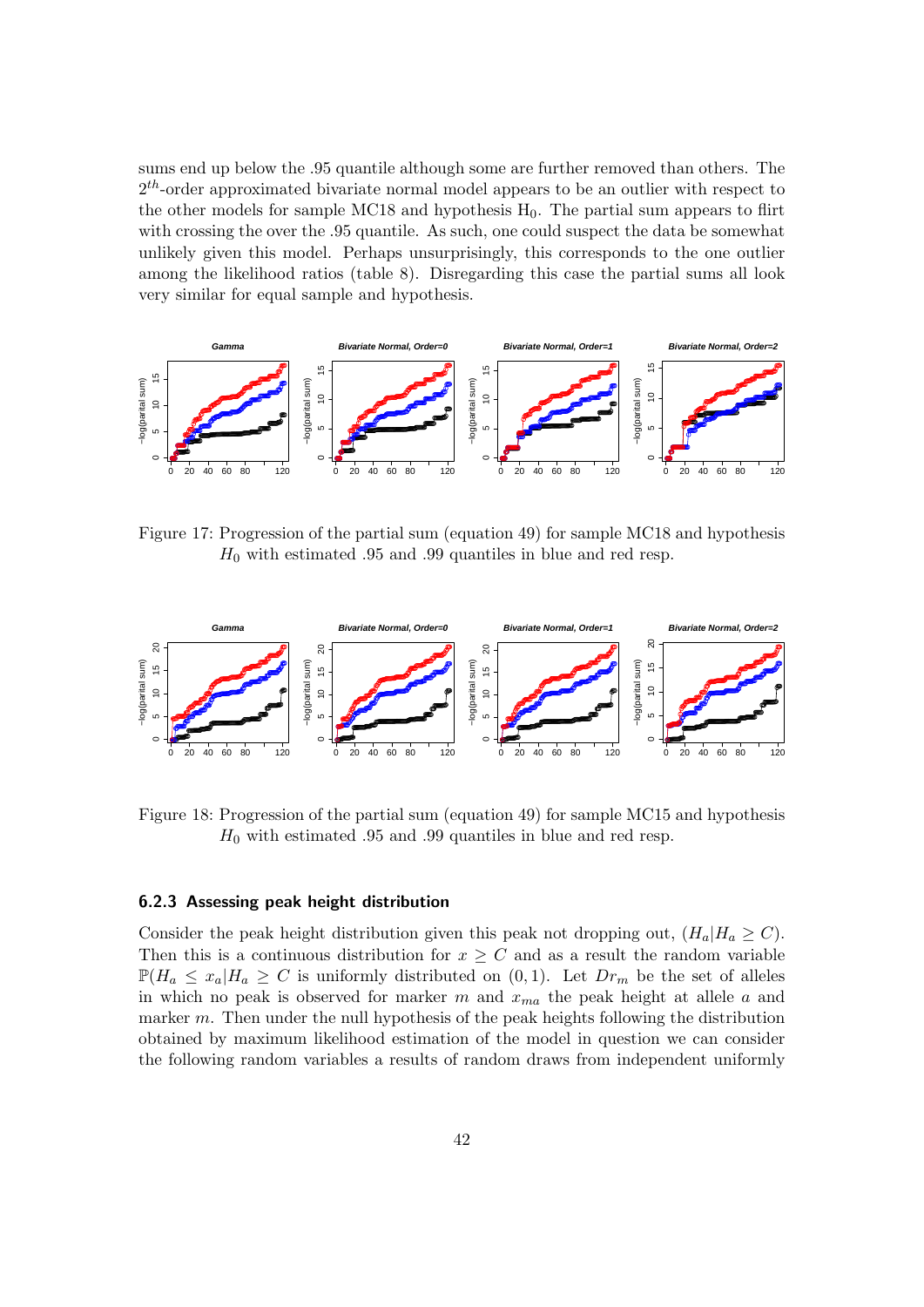

Figure 19: Progression of the partial sum (equation 49) for sample MC18 and hypothesis  $H_1$  with estimated .95 and .99 quantiles in blue and red resp.



Figure 20: Progression of the partial sum (equation 49) for sample MC15 and hypothesis  $H_1$  with estimated .95 and .99 quantiles in blue and red resp.

distributed random variables:

$$
B_{ma} \sim \mathbb{P}\left(H_{am} \le x_{ma} | H_{ma} \ge C, H_{im} = x_{mi} \ \forall \ i \in \{a+1, \dots, A_m\} \setminus Dr_m, H_{mj} < C \ \forall \ j \in Dr_m\right) \tag{50}
$$

Conditioning on  $H_{mi} \forall i \in \{a+1,\ldots,A_m\} \setminus Dr_m$  and  $H_{mj} \forall j \in Dr_m$  is equivalent to entering evidence into the corresponding  $O$ -variables. Finally the additional auxiliary variables  $Q_{ma}$  are introduced:

$$
\mathbb{P}(Q_{ma} = 1 | \mathbf{N}_{ma} = \mathbf{n}_{ma}) = \mathbb{P}(H_{ma} \le x_{ma} | \mathbf{H}_j, \mathbf{n}_{ma}, \phi_s, \theta_m).
$$
 (51)

For specificity regarding the model used the  $D$ -variables in section 6.2.2 can be taken as a template. Note that no evidence is entered for either the  $Q$ -variables or the  $D$ -variables. Then the outcome of  $B_{ma}$ ;  $b_{ma}$ , is easily evaluated by propagating the evidence and evaluating:

$$
b_{ma} = \frac{\mathbb{P}(Q'_{ma} = 1) - \mathbb{P}(D'_{ma} = 0)}{1 - \mathbb{P}(D'_{ma} = 0)},
$$
\n(52)

with  $Q'$  and  $D'$  the updated distributions after propagation.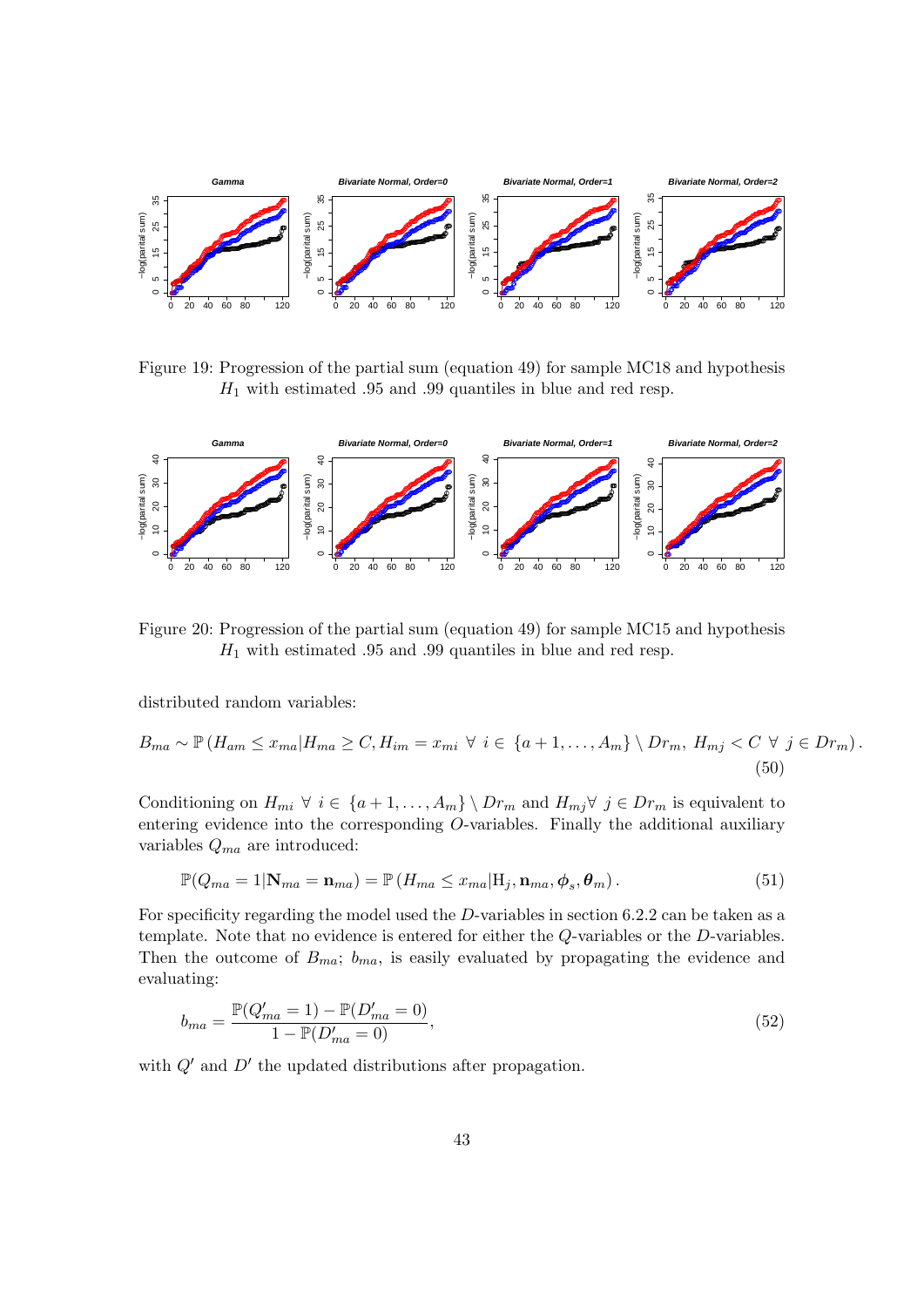$Q-Q$  plots of the quantiles of these  $b_{ma}$  versus the theoretic quantiles of a uniform distribution are plotted in figures 21 through 24 for both hypotheses  $(H_i : i \in \{0,1\})$ and for both samples MC18 and MC15. No great difference is evident between the models. The Q-Q plots of the prosecutions hypothesis  $H_1$  do show more deviation from the expected quantiles when compared to the defense's hypothesis  $H_0$ .



Figure 21: Q-Q plots of the quantiles of  $\{b_{am} : m \in \{1, \ldots, M\}, a \in \{1, \ldots, A_m\}\}\$ versus the theoretic quantiles of a uniform distribution for sample MC18 and hypothesis  $H_0$ .



Figure 22: Q-Q plots of the quantiles of  $\{b_{am} : m \in \{1, \ldots, M\}, a \in \{1, \ldots, A_m\}\}\$  versus the theoretic quantiles of a uniform distribution for sample MC15 and hypothesis  $H_0$ .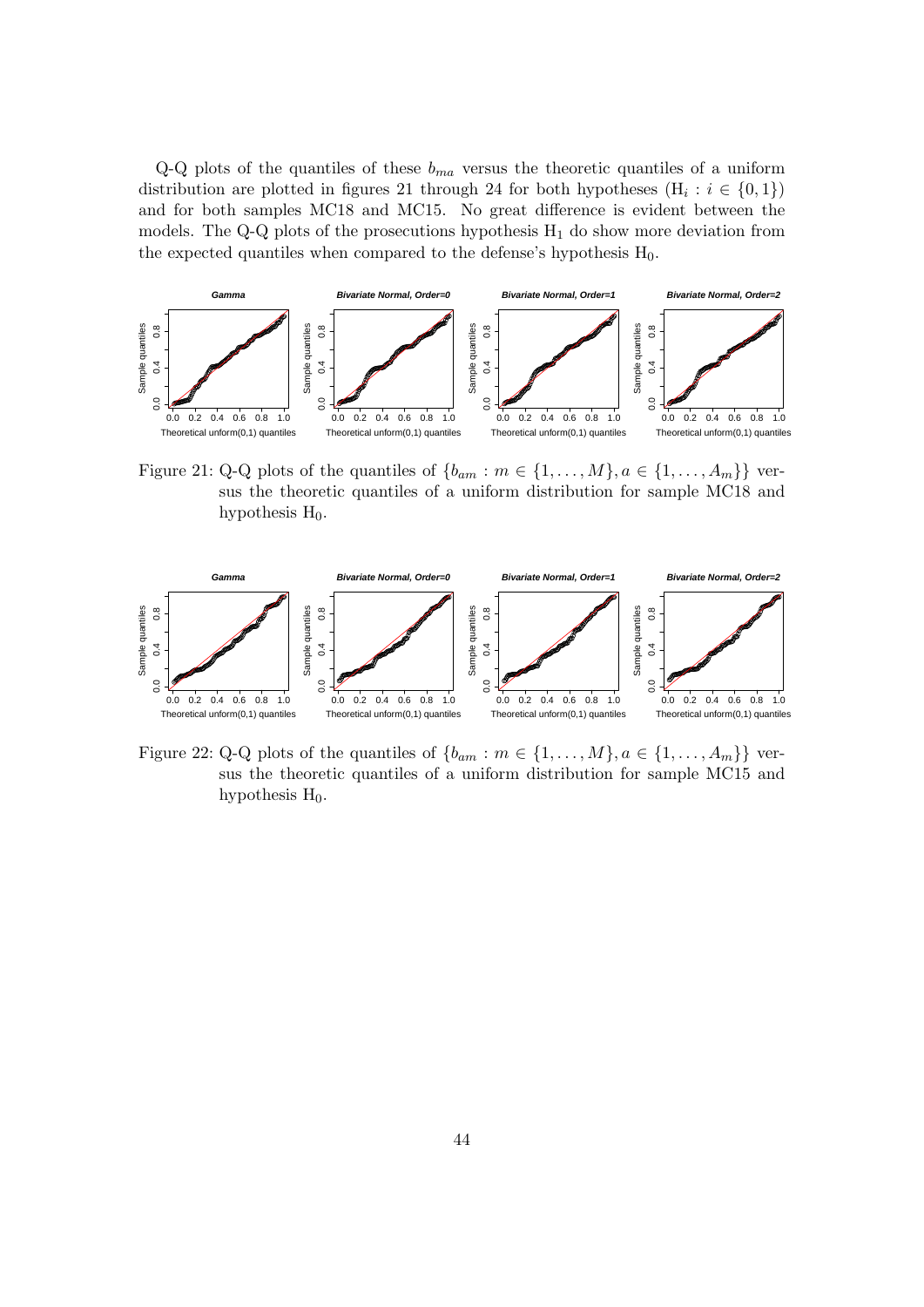

Figure 23: Q-Q plots of the quantiles of  $\{b_{am} : m \in \{1, \ldots, M\}, a \in \{1, \ldots, A_m\}\}\$  versus the theoretic quantiles of a uniform distribution for sample MC18 and hypothesis  $H_1$ .



Figure 24: Q-Q plots of the quantiles of  $\{b_{am} : m \in \{1, \ldots, M\}, a \in \{1, \ldots, A_m\}\}\$ versus the theoretic quantiles of a uniform distribution for sample MC15 and hypothesis  $H_1$ .

# 7 Discussion

Validation of the Bivariate Gamma model using the simulation model of section 3 gives promising results. Problems inherent to using a gamma distribution in modeling the peak height distribution could be resolved by using a bivariate normal model. Firstly there is no restriction to one parameter to control both the mean and standard deviation of the stutter peak. Independent gamma distributions with equal scale parameters sum to be gamma distributed. For normal distributions both the mean and standard deviation can be different. In addition the normal distribution has an obvious extension to a bivariate distribution, whereas bivariate gamma distributions are more complex and prone to more restrictions. As a result the Bivariate Normal model appears to perform better when tested in this manner (section 6.1).

To see how the Bivariate Normal model compares to the Gamma model in practise both models were applied to an actual case (section 6.2). Results differed between the two samples. One showed practically no difference between the models over a range of different order approximations. In addition maximum likelihood estimation returned a correlation coefficient close to zero in many of those cases. Thus there appeared to be no benefit to using the Bivariate Normal model over the Gamma model. The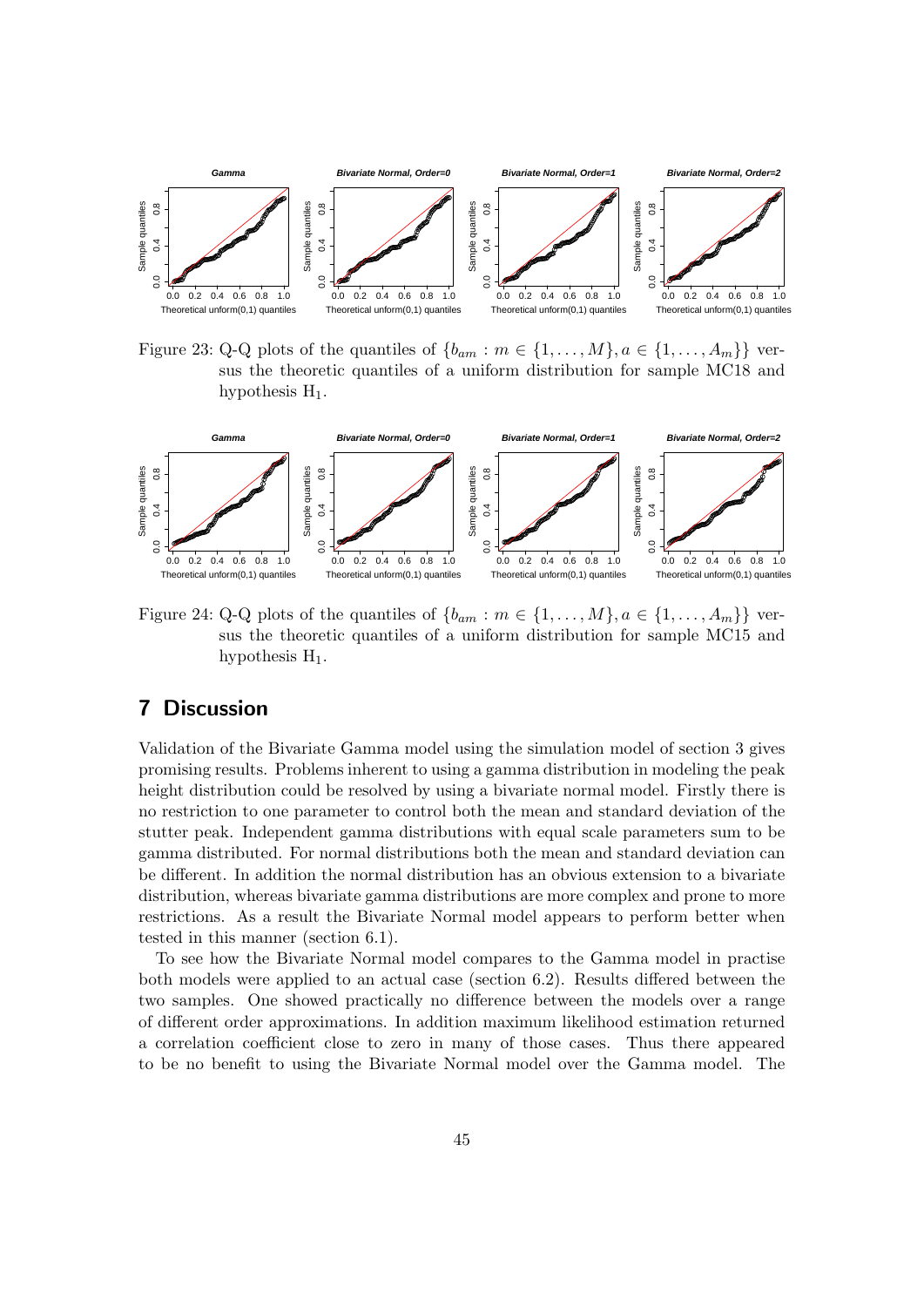other sample did show significant improvement to using the Bivariate Normal model. Even the uncorrelated version of this model produced a higher maximized likelihood than the Gamma model. Using higher order approximations only further heightened the likelihood. Thus we are left with mixed results. The cause of this can only be speculated on. Perhaps the numerous flaws in the method relating to marker and allele specific parameters, the absence of consideration for certain artefacts such as silent alleles, as well as small flaws in the model, causes there to be significant variation as to which model better fits the data of a specific case. It could be that many of these problems would need to be resolved before the proposed change of model yields consistent results.

One has to consider whether the cost of using the Bivariate Normal model are outweighed by the benefits. Switching to the uncorrelated Bivariate Model only comes at the cost of needing the maximize over an extra parameter, whereas upping the order of approximation increases computation time of the likelihood function significantly. In the case of two random contributors, when reaching the point where this computation time is mostly determined by the time it takes to propagate the network, the computation times roughly increases ninefold when upping the order of approximation by one. When adding extra random contributors or considering a particular random contributor for multiple samples, the complexity of the network quickly increases and using the Bivariate Normal model with any order approximation other than zero soon becomes infeasible.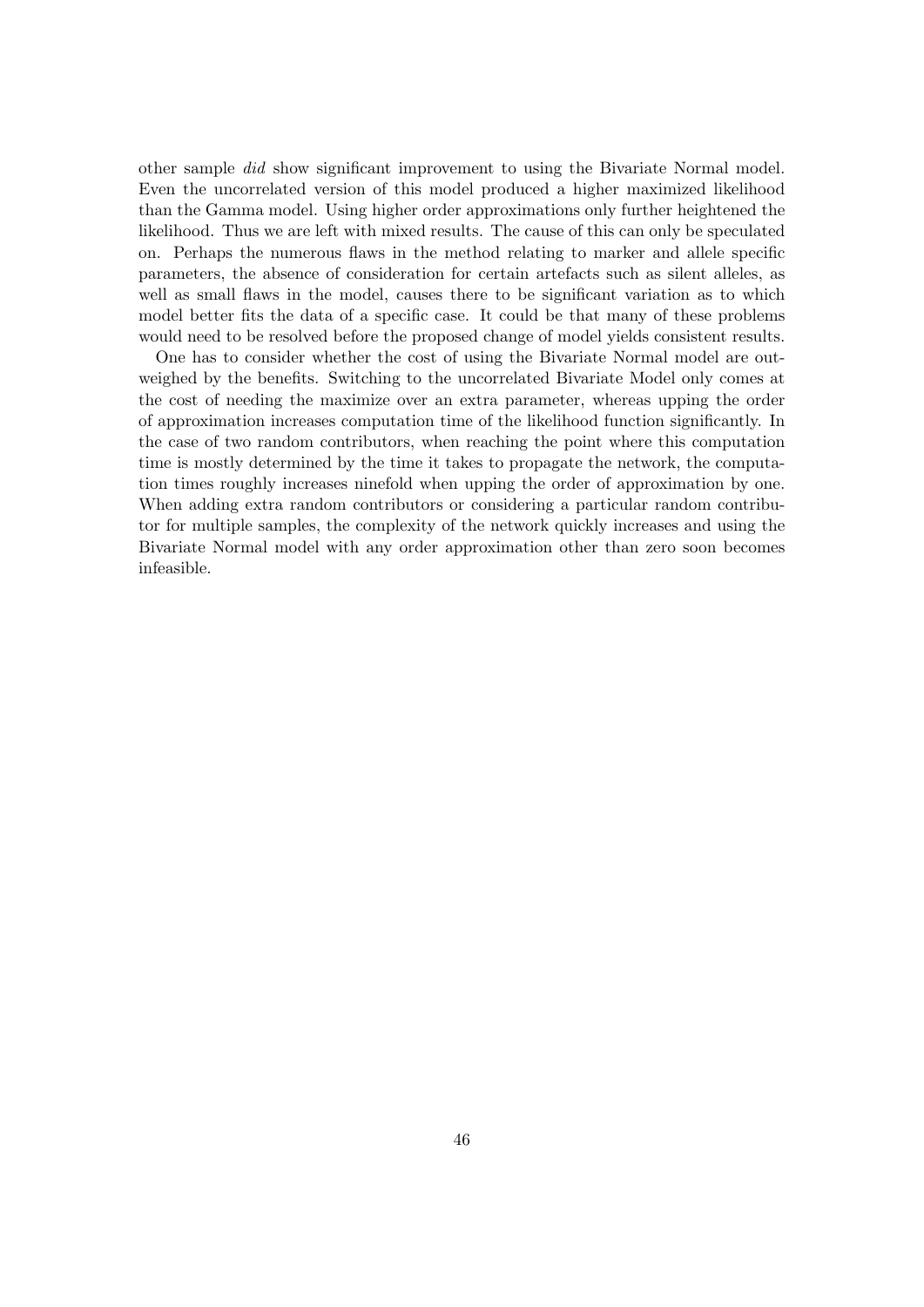# Acknowledgements

I would like to thank Richard Gill for all his help and supervision, as well as Martin Bootsma for agreeing to supervise me.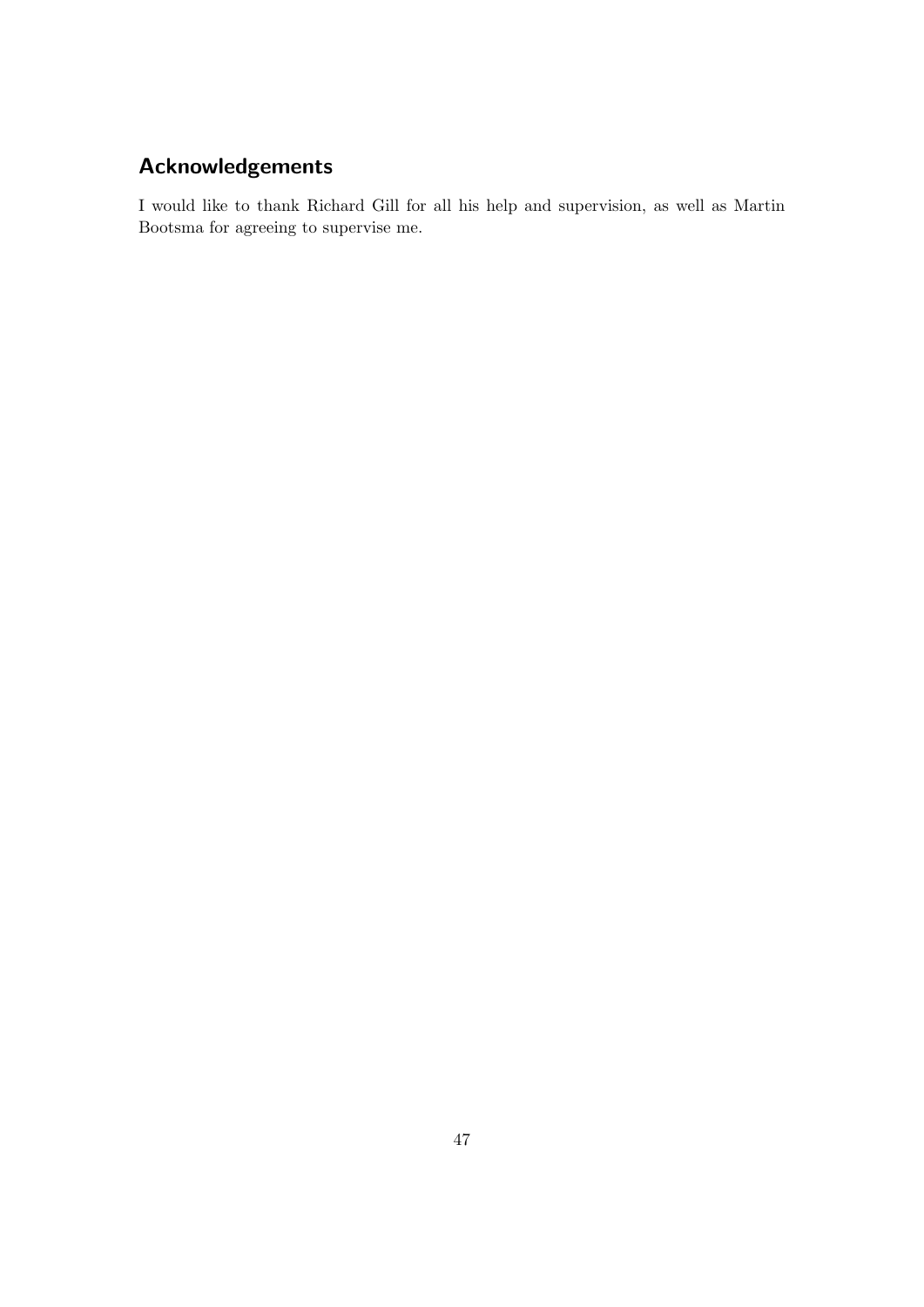## References

- [1] Butler, J. M. (2005). Forensic DNA Typing: Biology, Technology, and Genetics of STR Markers, Second Edition. Elsevier Academic Press.
- [2] Tvedebrink, T., Eriksen, P. S., Mogensen, H. S., and Morling, N. (2010). Evaluating the weight of evidence by using quantitative short tandem repeat data in DNA mixtures. Applied Statistics,  $59(5)$ :  $855 - 874$ .
- [3] Gill, P., Curran, J., and Elliot, K. (2005). A graphical simulation model of the entire DNA process associated with the analysis of short tandem repeat loci. Nucleic Acids Research,  $33(2): 632 - 643$ .
- [4] Cowell, R. G., Lauritzen, S. L., and Mortera, J. (2007). A gamma model for DNA mixture analyses. Bayesian Analysis,  $2(2) : 333 - 348$ .
- [5] Cowell, R. G., Lauritzen, S. L., and Mortera, J. (2011). Probabilistic expert systems for handling artifacts in complex DNA mixtures. Forensic Science International: Genetics,  $5(3) : 202 - 209$ .
- [6] Cowell, R. G., Lauritzen, S. L.,Graversen, T. and Mortera, J. (2013). Analysis of DNA Mixtures with Artefacts. arXiv:1302.4404.
- [7] Cowell, R. G. (2009). Validation of an STR peak area model. ForensicScience International: Genetics,  $3(3)$ : 193 – 199.
- [8] Graversen, T. (2013). Statistical Analysis of DNA Mixtures. PhD thesis, Department of Statistics, University of Oxford. arXiv:1307.4956.
- [9] Gill, P., Curran, J., Neumann, C., Kirkham, A., Clayton, T., Whitaker, J., and Lambert, J. (2008). Interpretation of complex DNA profiles using empirical models and a method to measure their robustness. Forensic Science International: Genetics,  $2(2): 91 - 103.$
- [10] Alexios Ghalanos and Stefan Theussl (2012). Rsolnp: General Non-linear Optimization Using Augmented Lagrange Multiplier Method. R package version 1.14.
- [11] Gilbert, P. and Varadhan, R. (2012). numDeriv: Accurate Numerical Derivatives. R package version  $2012.9 - 1$ .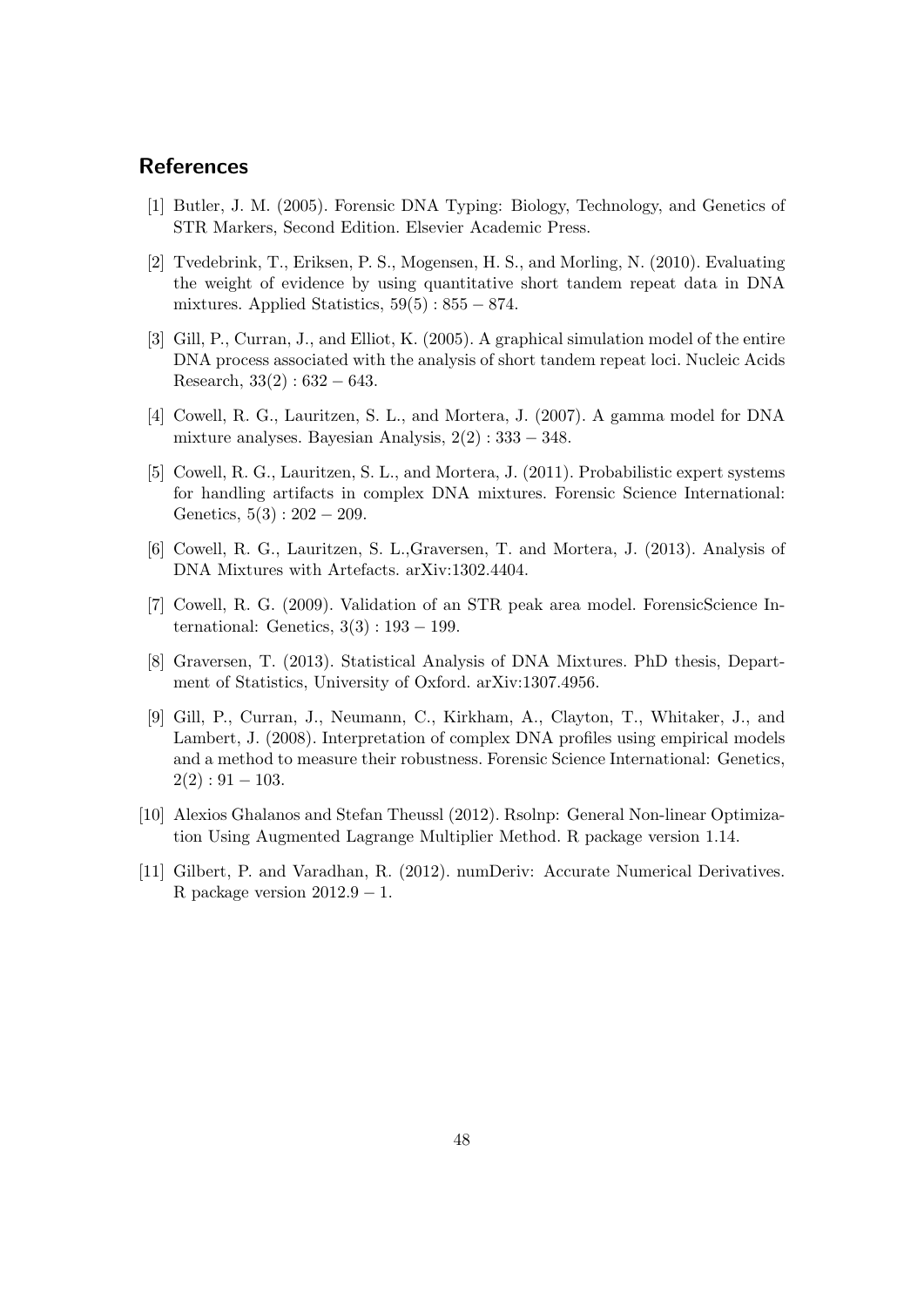# 8 Additional Figures



Figure 25: Parameters of the gamma distribution fitted by maximum likelihood estimation for the stutter and allelic peak with variable pre-amplification parameter  $(\pi_{extraction, aliquot}).$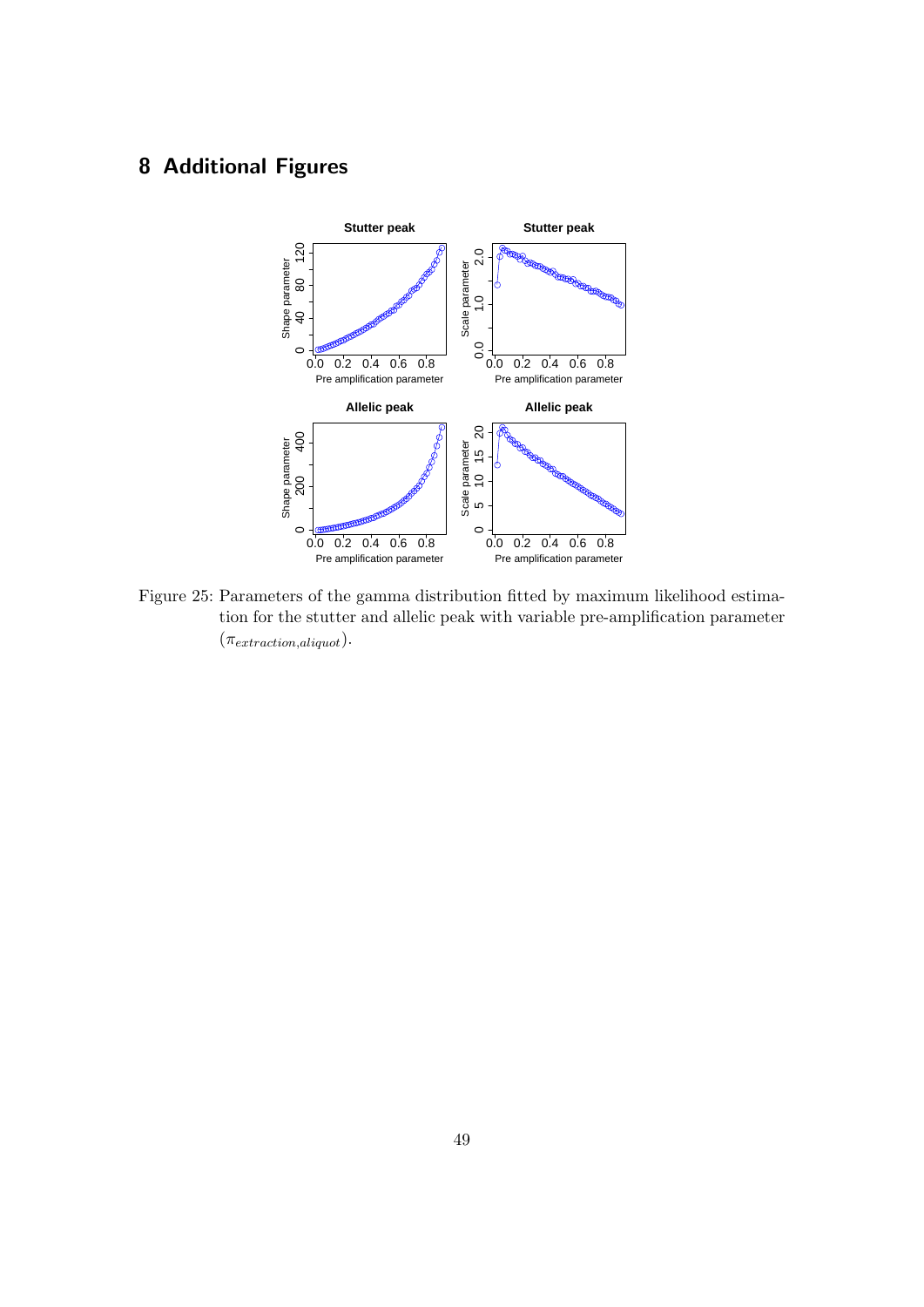

Figure 26: Parameters of the gamma distribution fitted by maximum likelihood estimation for the stutter and allelic peak with variable stutter parameter  $(\pi_{stutter})$ .



Figure 27: Parameters of the gamma distribution fitted by maximum likelihood estimation for the stutter and allelic peak with variable amplification parameter  $(\pi_{PCRef f}).$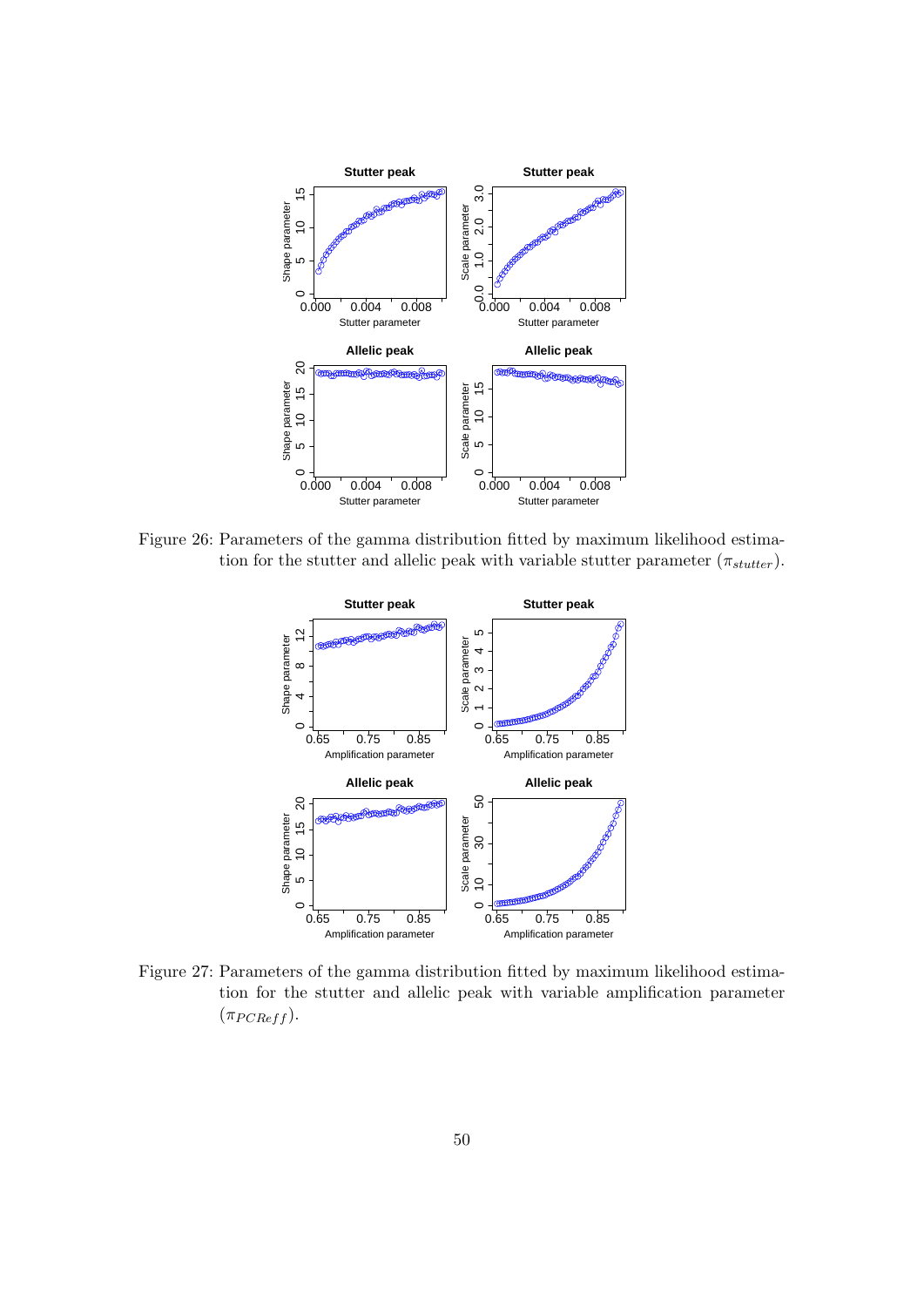

Figure 28: Parameters of the bivariate normal distribution fitted by maximum likelihood estimation for the stutter and allelic peak with variable pre-amplification parameter  $(\pi_{extraction,aliquot}).$ 



Figure 29: Parameters of the bivariate normal distribution fitted by maximum likelihood estimation for the stutter and allelic peak with variable stutter parameter  $(\pi_{stutter}).$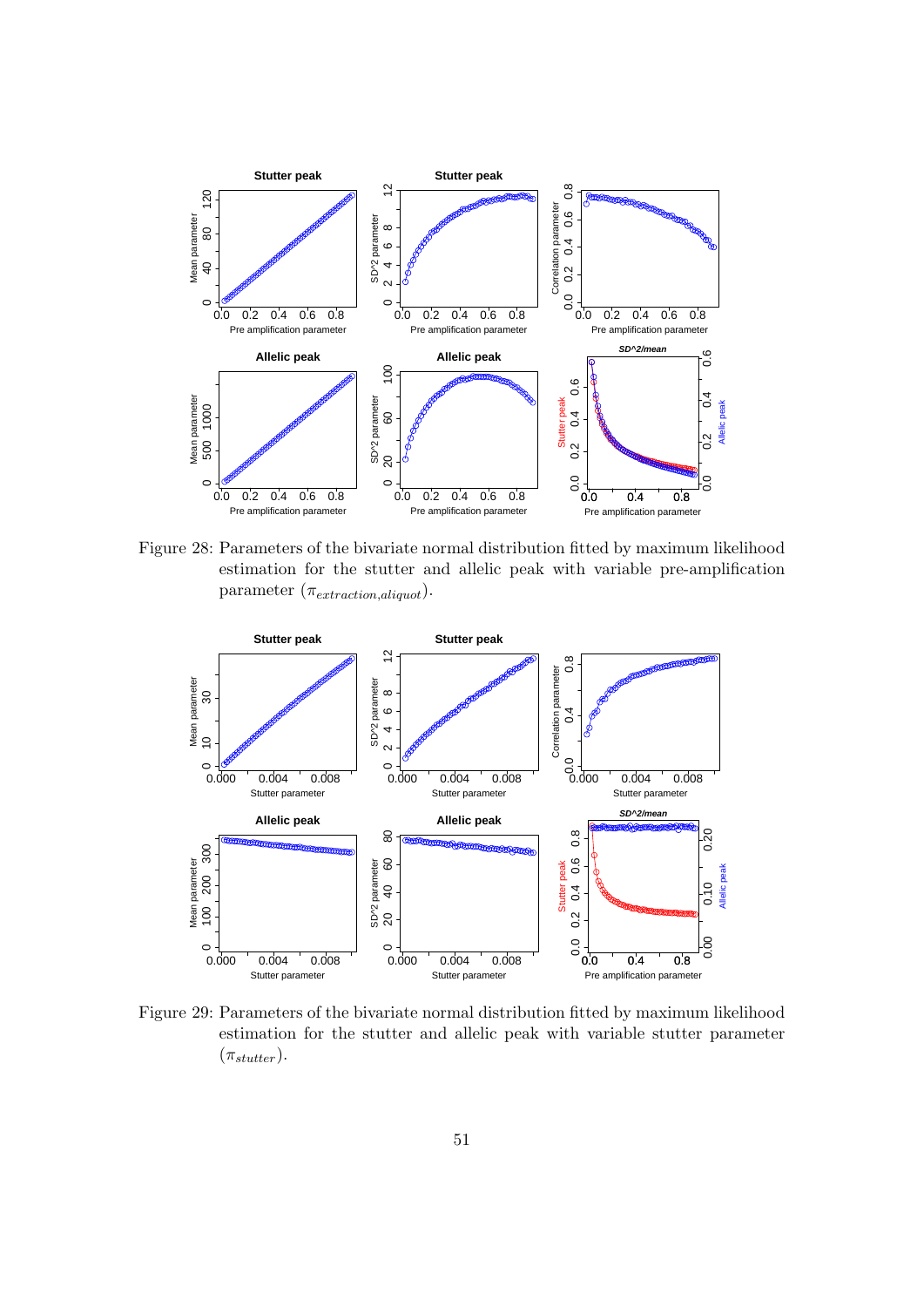

Figure 30: Parameters of the bivariate normal distribution fitted by maximum likelihood estimation for the stutter and allelic peak with variable amplification parameter  $(\pi_{PCRef f})$ .



Figure 31: Dropout rates of the allelic peak as a function of the starting amount of DNA N. Black are the dropout estimates from the data, red and blue from maximum likelihood estimation of the Gamma model with red having  $\rho \cdot \eta$ and  $\xi$  estimated directly from the data.